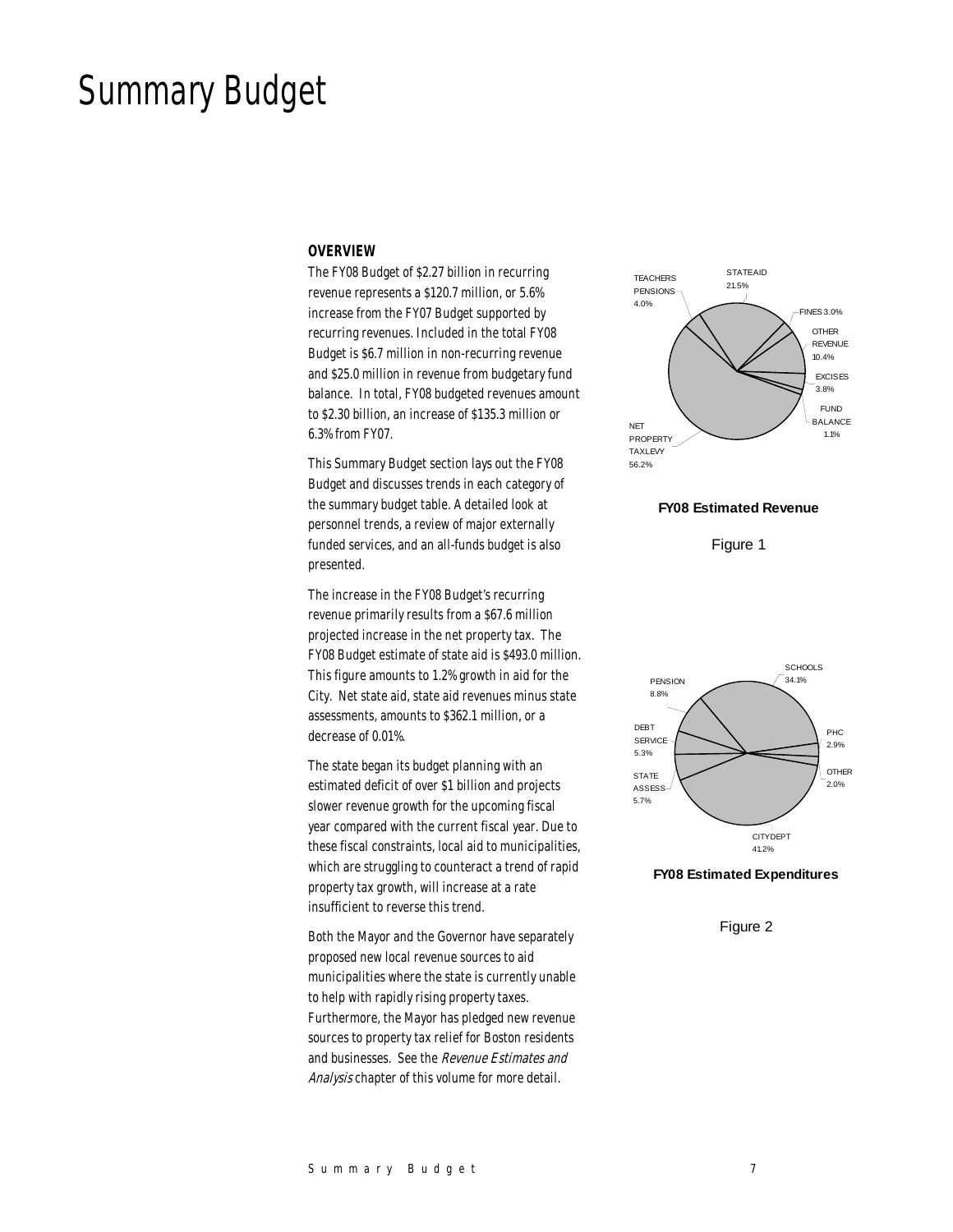# **CITY OF BOSTON BUDGET SUMMARY**

(Dollars in Millions)

|                                   | <b>FY05</b><br>Actual | <b>FY06</b><br>Actual | <b>FY07</b><br><b>Budget</b> | <b>FY08</b><br><b>Budget</b> |
|-----------------------------------|-----------------------|-----------------------|------------------------------|------------------------------|
| <b>REVENUES</b>                   |                       |                       |                              |                              |
| Property Tax Levy                 | 1,150.59              | 1,208.18              | 1,270.26                     | 1,329.99                     |
| Overlay Reserve                   | (44.25)               | (40.84)               | (46.60)                      | (38.74)                      |
| <b>Excises</b>                    | 82.51                 | 89.68                 | 79.57                        | 87.58                        |
| <b>Fines</b>                      | 65.61                 | 67.98                 | 66.19                        | 67.94                        |
| Interest on Investments           | 17.79                 | 30.05                 | 32.54                        | 39.00                        |
| Payments In Lieu of Taxes         | 23.45                 | 32.06                 | 27.34                        | 30.75                        |
| Urban Redevelopment Chapter 121A  | 54.91                 | 65.05                 | 54.55                        | 59.31                        |
| Misc. Department Revenue          | 43.06                 | 44.55                 | 36.53                        | 45.22                        |
| <b>Licenses and Permits</b>       | 33.82                 | 38.76                 | 32.73                        | 37.69                        |
| Penalties & Interest              | 9.75                  | 9.19                  | 8.06                         | 9.12                         |
| <b>Available Funds</b>            | 5.53                  | 3.11                  | 12.22                        | 12.14                        |
| <b>State Aid</b>                  | 461.13                | 464.61                | 487.17                       | 493.04                       |
| Teachers Pension Reimbursement    | 76.52                 | 85.16                 | 85.16                        | 93.33                        |
| <b>Total Recurring Revenue</b>    | 1,980.43              | 2,097.55              | 2,145.71                     | 2,266.37                     |
| <b>Budgetary Fund Balance</b>     | 0.00                  | 6.70                  | 11.65                        | 25.00                        |
| Non-Recurring Revenue             | 0.00                  | 0.00                  | 5.33                         | 6.67                         |
| <b>Total Revenues</b>             | 1,980.43              | 2,104.25              | 2,162.70                     | 2,298.04                     |
| <b>EXPENDITURES</b>               |                       |                       |                              |                              |
| <b>City Departments</b>           | 849.40                | 891.92                | 911.86                       | 946.84                       |
| Public Health Commission          | 60.57                 | 61.30                 | 63.57                        | 65.42                        |
| <b>School Department</b>          | 680.18                | 717.79                | 747.49                       | 782.54                       |
| Reserve for Collective Bargaining | 0.00                  | 0.00                  | 0.00                         | 22.19                        |
| <b>OPEB Stabilization Fund</b>    | 0.00                  | 0.00                  | 0.00                         | 20.00                        |
| <b>Total Appropriations</b>       | 1,590.15              | 1,671.01              | 1,722.91                     | 1,837.00                     |
| Pensions                          | 146.56                | 186.28                | 192.93                       | 202.91                       |
| <b>Debt Service</b>               | 118.40                | 112.82                | 117.42                       | 122.67                       |
| <b>State Assessments</b>          | 111.69                | 114.33                | 125.05                       | 130.97                       |
| <b>Suffolk County Sheriff</b>     | 4.20                  | 4.48                  | 4.39                         | 4.50                         |
| Reserve                           | 1.09                  | 1.46                  | 0.00                         | 0.00                         |
| <b>Total Fixed Costs</b>          | 381.95                | 419.38                | 439.78                       | 461.04                       |
| <b>Total Expenditures</b>         | 1,972.09              | 2,090.39              | 2,162.70                     | 2,298.04                     |
| <b>Surplus (Deficit)</b>          | 8.33                  | 13.86                 | 0.00                         | 0.00                         |

Numbers may not add due to rounding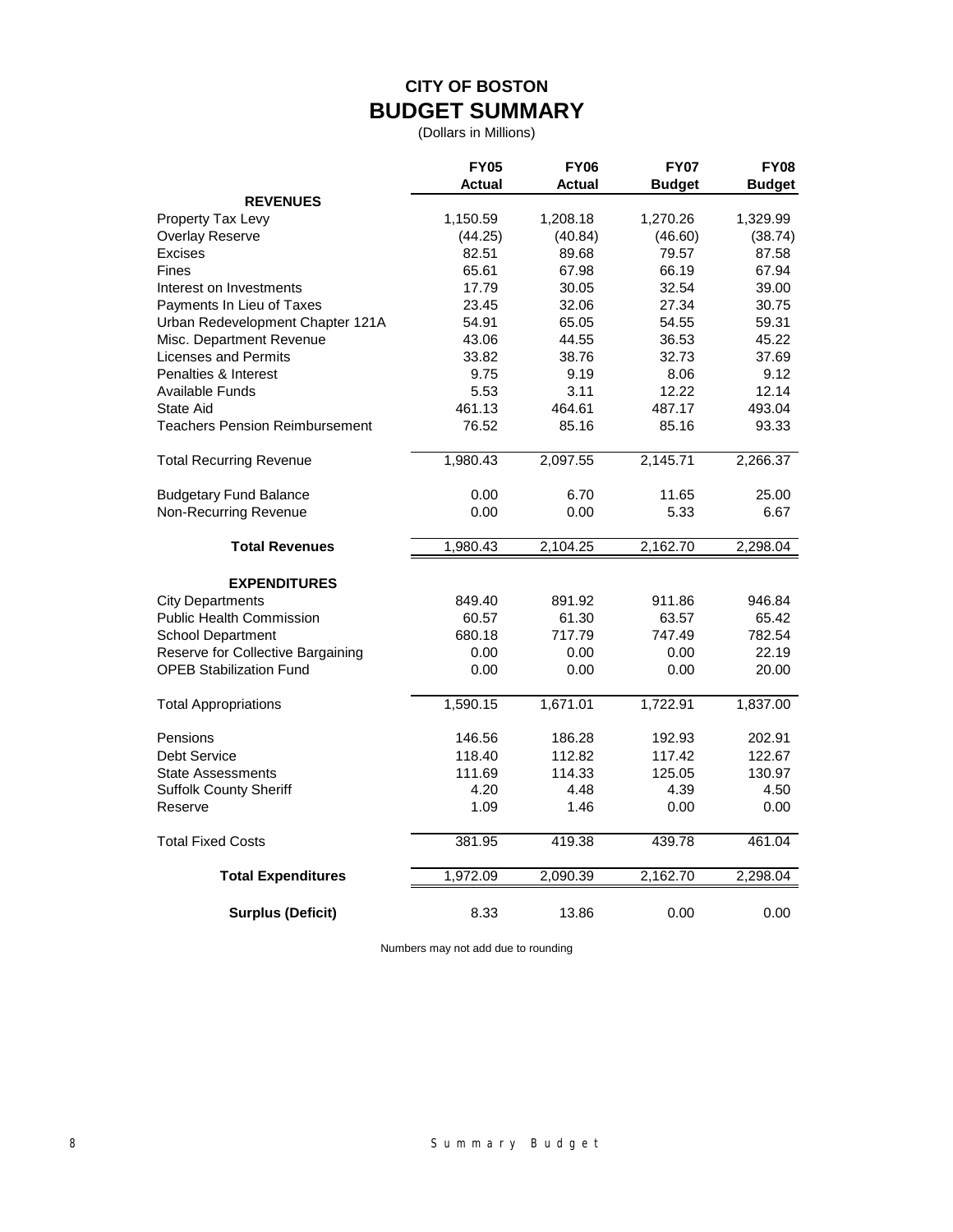This revenue situation provides the basis for planning FY08 appropriations and fixed costs to maintain a balanced budget. Selected FY08 budgeted revenues compare with FY07 budgeted revenues as follows: the net property tax levy increases \$67.6 million or 5.5%; excises increase \$8.0 million or 10.1%; fines increase \$1.8 million or 2.6%; interest on investments increases by \$6.5 million or 20%; payments-in-lieu-of-taxes increase \$3.4 million or 12.5%; Chapter 121A revenues increase \$4.8 million or 8.7%, miscellaneous department revenues increase by \$8.7 million or 24%; licenses and permits increase by \$5.0 million or 15%; and state aid increases \$5.9 million or 1.2%.

On the expenditure side of the budget, total departmental appropriations increase by \$114.1 million or 6.6% and fixed costs increase by \$21.3 million or 4.8%. Selected FY08 budgeted appropriations compare with FY07 budgeted appropriations as follows: City departments increase \$35.0 million or 3.8%, the Boston Public Health Commission increases by \$1.9 million or 2.9%, and the School Department increases \$35.1 million or 4.7%. FY08 budgeted fixed costs compare with FY07 budgeted fixed costs as follows: pensions increase \$10.0 million or 5.2%, debt service increases \$5.3 million or 4.5%, state assessments increase \$5.9 million or 4.7% and Suffolk County Sheriff increases \$0.1 million or 2.5%.

Please note that the "Other" category on the FY08 Estimated Expenditures pie chart (Figure 2) includes FY08 estimated expenditures for Suffolk County Sheriff, OPEB, and Reserve for Collective Bargaining.

It also should be noted that the appropriation for the Suffolk County Sheriff, which is mandated by the State, is included in the Fixed Costs section of the Budget Summary. Prior to FY04, funding for the Sheriff was shown in the Appropriations section as part of a County appropriation. Because funding for the Suffolk County Sheriff is a mandated cost it is more appropriate to categorize it as a fixed cost. The appropriation for the City's County Pensions and Annuities expenses is included in the City Departments appropriation.

## *REVENUE*

Consistent revenue growth has allowed the City to record 21 consecutive operating budget surpluses



through FY06 (Figure 3). FY07 is also expected to close with a surplus. The FY08 Budget is balanced on the following revenue projections.

#### *Property Tax Levy*

Recent history demonstrates the danger posed to the City in relying too heavily on one source of revenue. The average single-family tax bill has increased 78% since FY02, and the percentage of the total tax levy being borne by residents versus businesses has increased from 30% to nearly 42% during the same period (Figure 4).

With increasing fixed costs and reduced state aid in recent years, the City has been unable to address these issues through property tax relief.

To combat this trend, the Mayor has committed to



Figure 4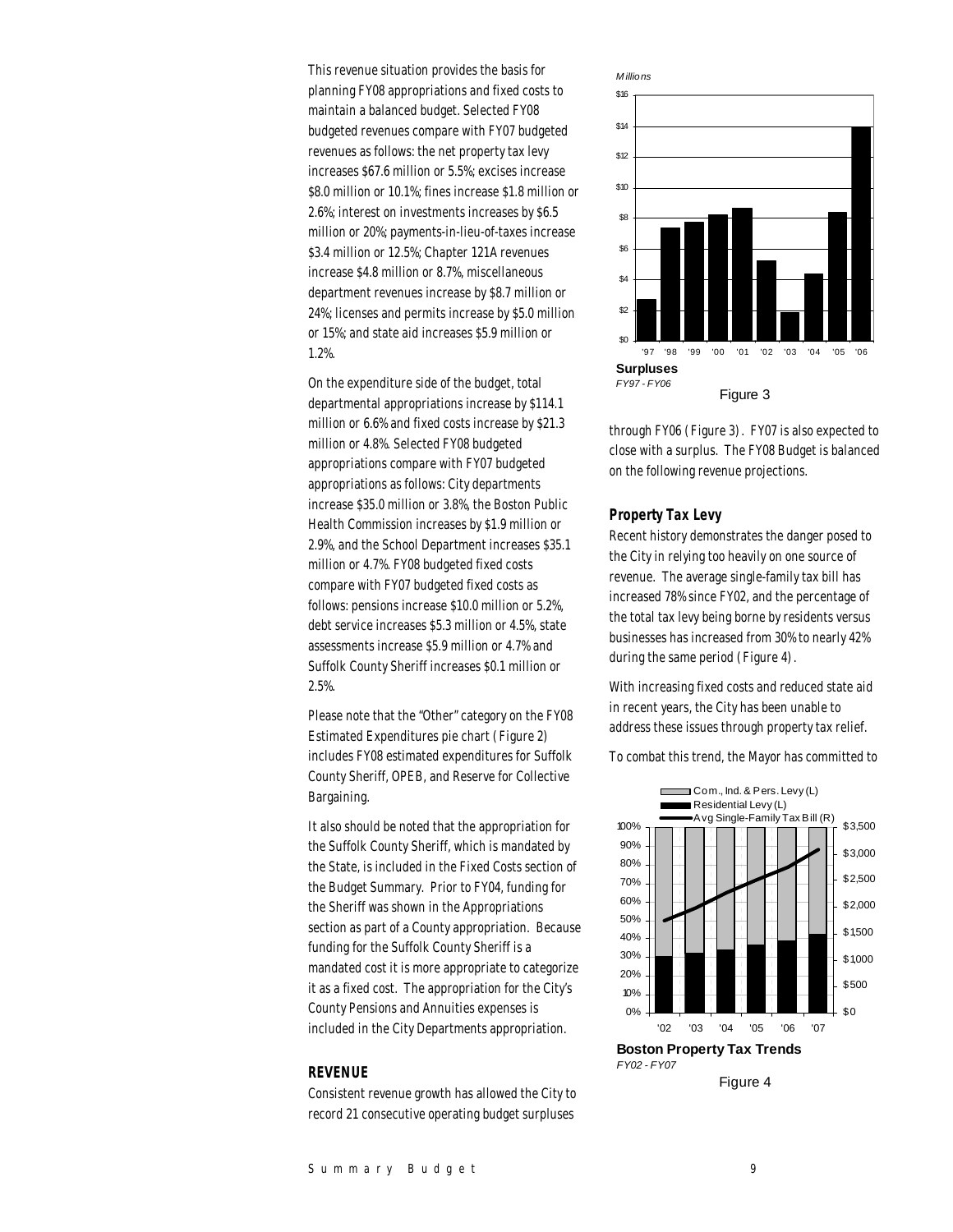reducing the City's reliance on the property tax and increasing flexibility in the City's revenue base. New local revenue sources proposed in the Mayor's legislative package and included in the Governor's recently released budget have been pledged to property tax relief for Boston residents and businesses.



Figure 5

Still, the gross property tax levy has been the City's most dependable source of revenue growth during the past twenty-three years. Property tax levy growth is fundamental to the financial health of the City since it has provided over half of all City revenue and will continue to do so for the immediate future.

In each year since FY85, the City has increased its levy by the allowable 2.5% under Proposition 2 ½. During these same years, the levy has also been positively impacted by taxable new value that is excluded from the levy limit. Taxable new value is expected to be approximately \$27.2 million in FY08. Revenue growth from taxable new value has exceeded revenue growth from the 2.5% increase in 16 of the last 24 years.

The combined effect of the allowable 2.5% increase and the taxable new value is an average annual gross levy increase from FY98 through FY07 of \$52.1 million or 5.4%, and a projected increase in FY08 of \$59.7 million or 4.7%. The gross property tax levy surpassed \$1 billion in FY03, currently stands at \$1,270.3 million in FY07, and is estimated at \$1,330.0 million in FY08.

Property values in Boston have risen steadily in recent years. During FY04, the City conducted its eighth parcel-specific revaluation that established values as of January 1, 2003 at \$66.1 billion, an increase of 15% over the prior year's market indexed valuation of \$57.5 billion. The FY05 and FY06 valuations were market-index valuation years. Values grew an average of 6.5% per year (Figure 5). FY07 was another parcel-specific revaluation year counting values as of January 1, 2006. Values grew by \$11.8 billion, or 15.8%, to \$86.5 billion.

A detailed discussion of the property tax levy is provided in the Revenue Estimates and Analysis chapter of this volume. Below is a brief summary.

## *STATE AID*

A detailed discussion of state aid is provided in the Revenue Estimates and Analysis chapter of this volume. Below is a brief summary.

Net state aid, defined as state aid combined with the charter school tuition assessment and other assessments, is expected to decrease marginally for FY08 based on the recent local aid resolution agreed to by the House and Senate.

The primary sources of local aid from the state to municipalities are education aid, lottery aid and additional assistance. Aid for other relatively smaller programs such as libraries and reimbursements are also distributed.

## Education Aid

The House & Senate joint FY08 local aid resolution increases Boston's education aid over FY07. The City received Chapter 70 education aid totaling \$200.5 million in FY05, \$203.6 million in FY06, and has budgeted \$210.5 million for FY07. The FY08 resolution calls for Boston to receive a minimum of \$215.8 million.

FY00 was the last year of the statutorily established funding schedule for education reform designed in FY93. Increases in Education aid in fiscal years since have been less reliable. In FY07, the legislature enacted changes to the Chapter 70 education aid formula. These changes weighted a municipality's median income more heavily versus property values than in the past. By most accounts this was an improvement to the existing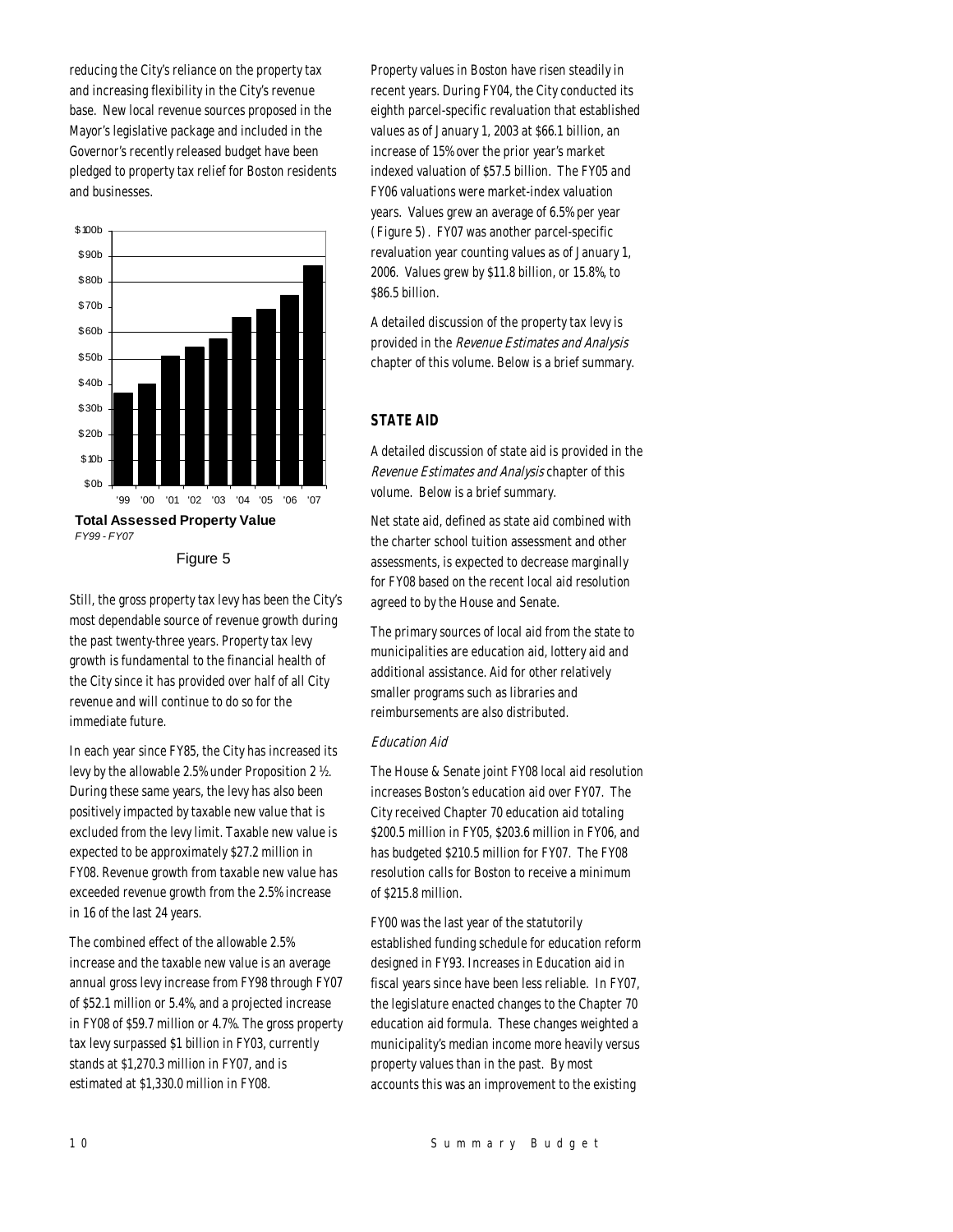formula. FY08 education aid continues these changes with slight modifications.

Current education aid is delivered in tandem with state-mandated costs for charter schools. Charter schools are publicly funded schools administered independently from local school committee and teacher union rules and regulations. Their charters are granted by the State Board of Education.

There are currently twenty-two Commonwealth charter schools and two Horace Mann charter schools open to Boston resident students. There were approximately 4,591 Boston resident students attending Commonwealth charter schools in FY07 and the City expects that number to rise to approximately 4,971 in FY08.

The Commonwealth, subject to appropriation, is required to pay to the City a reimbursement for the cost of charter school tuition. The reimbursement is 100% of the increase in total tuition for charter schools each year, followed by 60% of the total increase in tuition of the prior year and 40% of the total increase in tuition from the year prior to that. After three years of reimbursement at 100%, 60%, and 40%, a year's specific increase in total tuition is no longer reimbursed.

The net cost to the City for charter schools (which now includes a reimbursement for capital facilities as well as tuition) was \$31.6 million and \$35.5 million in FY05 and FY06, respectively. The City has budgeted a \$38.7 million net cost in FY07. In FY08 the City has budgeted a \$43.9 million net cost.

Both the Governor's budget and the Legislature's local aid resolution have under-funded the full value of the Charter School Tuition reimbursement for FY08.

#### Lottery Aid

The City received FY03 lottery aid of \$57.6 million after a mid-year reduction and the imposition of a cap on lottery distributions. The City received \$53.9 million in FY04 and FY05 and \$60.5 million in FY06 as the state continued to divert growth in lottery receipts away from cities and towns. In FY07, the cap on lottery was fully eliminated instead of a planned annual phase-out that would end in FY09. This increased the City's FY07 lottery

aid to \$70.6 million. The City expects to receive \$71.6 million in lottery aid in FY08.

## Additional Assistance

Additional Assistance had been level funded since FY94, with most local aid increases coming through Chapter 70 education aid instead. Its purpose and usefulness came into question during the FY03 state budget process when the governor vetoed \$31 million from the statewide appropriation and the legislature failed to override that veto. Subsequently, the governor reduced additional assistance yet again in January 2002 by \$73 million. As Boston receives over 40% of the statewide distribution of additional assistance, those reductions, as a proportion of all local aid reductions, fell disproportionately on the City.

The City received \$175.1 million in additional assistance in FY03 after the reductions in that year and \$164.2 million in FY04 after a further reduction. The City received additional assistance in FY05 and FY06 level with FY04 and expects FY07 and FY08 to be level-funded again. The Additional Assistance account was part of a "needs-based" aid package in the 1980's. Dollars of aid by community were determined through a formula that compared costs and revenues to statewide averages. Additional Assistance has been important to Boston in supporting schools, public safety, and other basic city services.

## *LOCAL RECEIPTS*

Approximately 20% of the City's recurring revenue is comprised of excise taxes, fines, payments-inlieu-of-taxes, investment income, departmental revenue, licenses and permits, penalties and interest and available funds.

Many of these revenue streams are extremely sensitive to current economic conditions. With the recent improvement in the national economy, excise, interest on investment, and license and permit revenues of the City have fully recovered from their recessionary lows in FY03 and FY04.

 In FY04 the City collected \$360.9 million from these combined sources and \$412.9 million in FY05 (some from one-time payments). In FY06 the City collected \$465.6 million and the FY07 Budget assumes a conservative \$434.9 million. The FY08 Budget assumes growth to \$482.1 million (Figure 6). (See Revenue Estimates & Analysis section of Volume I for more detail on this revenue source.)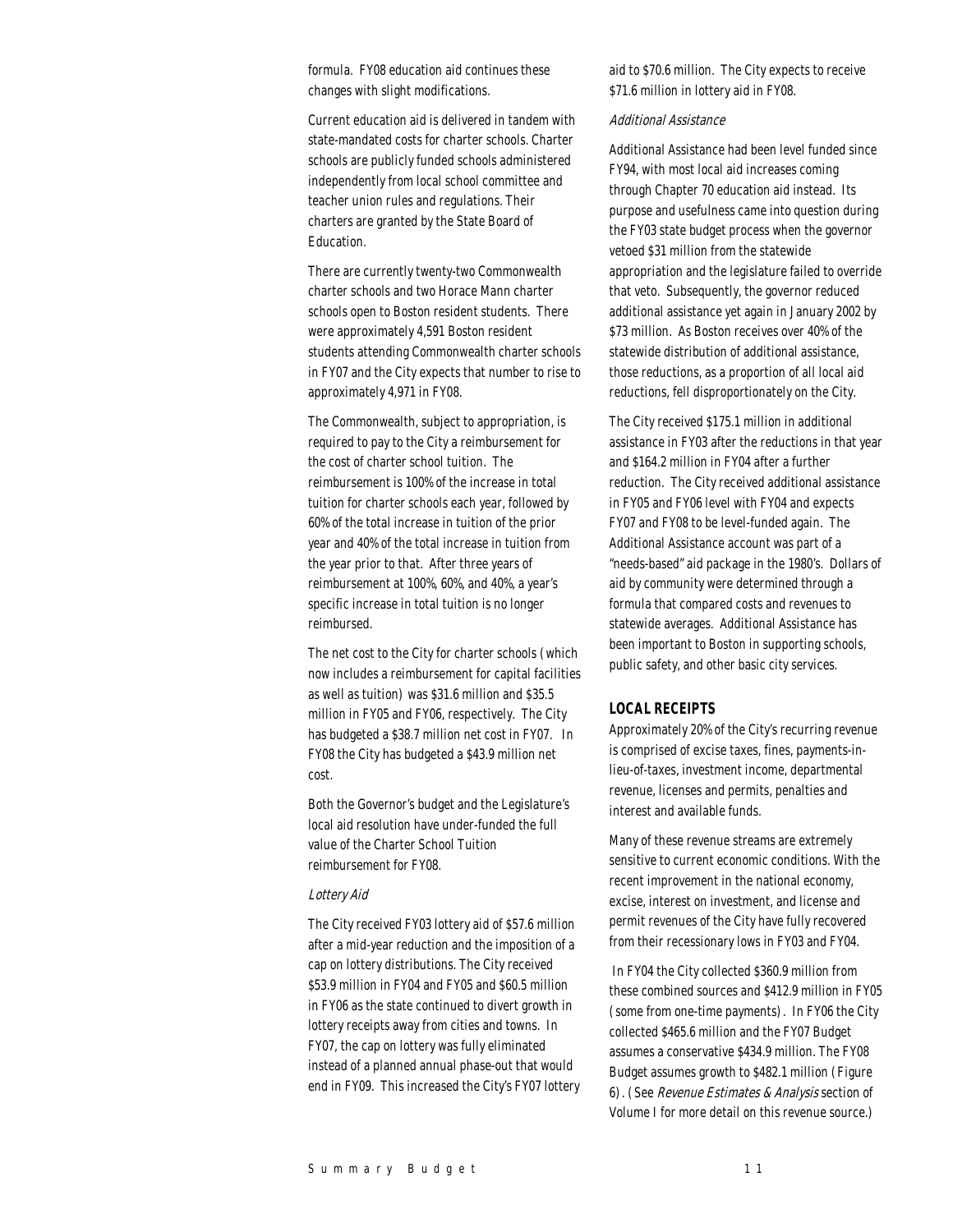The motor vehicle excise had performed well due to zero percent financing from manufacturers on new cars during the recession, some "forward buying" is likely to have occurred causing a minor drop in FY04 collections (along with late billing pushing revenue into FY05), but FY05 and FY06 show a return in growth. The City expects that growth will slow somewhat in FY07 and FY08 due to increased interest rates and lagging employment growth.

Hotel and Jet Fuel excises started their recovery around the Democratic National Convention in the summer of 2004 (FY05). Hotel occupancy has also increased due to strong advance bookings at the City's new convention center. Jet Fuel excise has increased substantially in the current fiscal year due to high fuel prices.

Parking fines have been steady since fine increases in FY04 but will lag moderately in FY07 due redeployment of Parking Enforcement Officers during the temporary closing of the Ted Williams tunnel.

With increasing Federal Funds rates, the City's investment earnings are rebounding to prerecession levels after suffering steep losses as reduced interest rates suppressed investment returns.

License and permit revenues, as a result of building permits, have continued to grow in recent years due to strong residential and commercial development in the City combined with low interest rates. Residential activity is expected to slow somewhat with increasing interest rates.

The remaining sources of other revenue to the City are based on payment-in-lieu-of-tax agreements with non-profit institutions (the Massachusetts Port Authority renegotiated their agreement for FY06 through FY15), contracts with urban redevelopment corporations, or set rates of fees, fine, penalty or interest. These usually endure economic changes with small changes in activity or revenue.

## *Non-Recurring Revenue*

The City appropriates funds from the Surplus Property Disposition Fund on an as-needed basis for non-recurring expenditures.



In FY08, the City will appropriate \$6.7 million from the Surplus Property Disposition Fund for the following uses: \$1.0 million for the Risk Retention Reserve and the remaining \$5.7 million for the Mayor's "Leading the Way" affordable housing program.

## *Budgetary Fund Balance*

Fund Balance can be appropriated for use during the fiscal year. Budgetary fund balance is more commonly referred to as "free cash" when used this way and is described as the portion of available reserves, generated to a considerable degree by annual operating surpluses, which the City can responsibly appropriate for spending. The law governing the calculation and availability of budgetary fund balance for cities and towns is Chapter 59, section 23 of Massachusetts General Law and is administered by the Massachusetts Department of Revenue. The FY08 Budget assumes the use of \$25 million of budgetary fund balance. Of that amount, \$5 million will be used to support ongoing operations and \$20 million will be allocated to a stabilization fund for other post employment benefits.

 (See Financial Management section of Volume I for more detail on this revenue source.)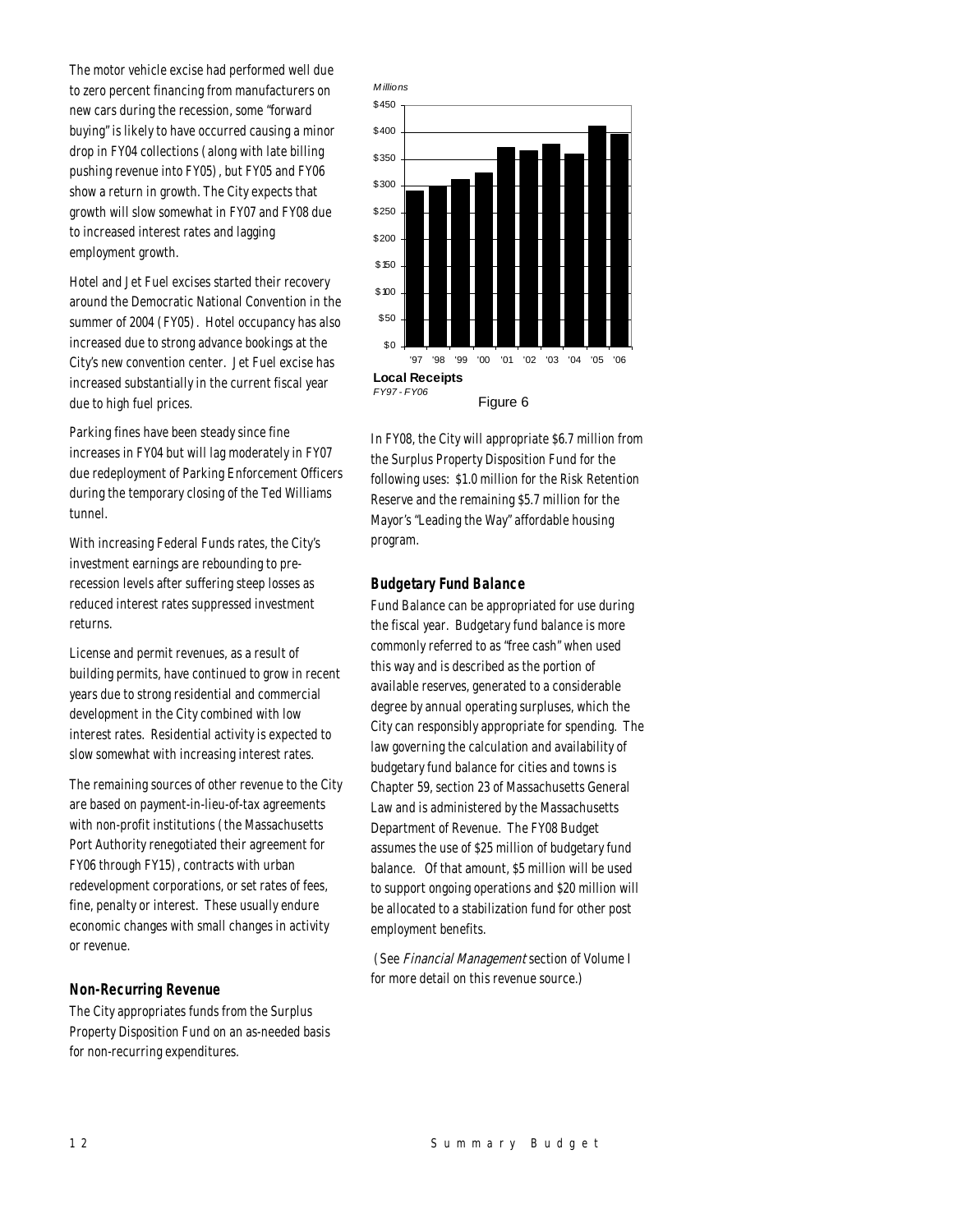## *EXPENDITURES*

Expenditures are broken down into two primary groups: appropriations directly related to departmental services and fixed and mandated costs. FY08 appropriations are subdivided further as follows:



#### **FY08 Appropriations by Category**

## Figure 7

City Departments, which includes all operating department appropriations, a risk retention reserve and a set-aside for tax title and annual audit expenses;

Boston Public Health Commission (PHC), the City appropriation for the quasi-independent authority and successor to the Department of Health and Hospitals;

School Department, the City appropriation for the Boston Public Schools (BPS);

Appropriations are also presented by expenditure category across the three subgroups. (Figure 7)

Personnel Services include salaries, overtime, medicare, unemployment compensation and workers' compensation for employees in City departments and BPS. It is important to note that a number of the City's collective bargaining contracts that expired at the end of FY06 or shortly thereafter are still under negotiation. Included in the Personnel Services category is a collective bargaining reserve to fund future contract settlements. The Health Benefits appropriation provides coverage for City and BPS employees and retirees as well as PHC employees. The Contractual Services category includes expenditures for communications, repairs and service of buildings, equipment and vehicles, transportation, trash collection and disposal, as

well as outside legal, advertising and printing expenses. PHC is the City's appropriation to the Public Health Commission as noted above. Included in the Other category are supplies & materials such as gasoline, uniform allowances, office supplies, workers' compensation medical expenses, medical indemnification in the Fire and Police Departments, legal liabilities and aid to veterans. Also included in Other are appropriations for equipment, vehicles, a risk retention reserve, the Housing Trust Fund, tax title and the City's outside audit.

## *EMPLOYEE BENEFITS*

## *Budgeting for Health Related Employee Benefits*

The City provides health insurance as well as dental and life insurance. Provisions for these benefits are included in three different general fund appropriations. The table below shows the amounts appropriated for City departments, BPS, and the Public Health Commission to cover these benefits for general fund employees as well as retirees. It should be noted that of the total amount appropriated for health related benefits in FY08, approximately \$95 million is due to coverage for retired employees.

| <b>Health, Dental &amp; Life</b> |    |              |    |              |  |  |
|----------------------------------|----|--------------|----|--------------|--|--|
| <b>Department</b>                |    | <b>FY07*</b> |    | <b>FY08*</b> |  |  |
| City                             | S  | 168.53       | S  | 182.58       |  |  |
| School                           | S  | 66.31        | \$ | 73.47        |  |  |
| <b>PHC</b>                       | \$ | 6.57         | S  | 6.98         |  |  |
| Total                            | \$ | 241.41       |    | 263.03       |  |  |

Notes: (\$millions) \*Appropriations

## Health Insurance

Total health insurance costs for all employees and retirees are projected to increase by approximately \$23.6 million in FY08. The table below shows total actual expenditures for health insurance in FY04 through FY06 and budgeted totals for FY07 and FY08. These totals include estimates for City departments and the Boston Public Health Commission, and include grantfunded positions. The amount of the total increase that will be covered by the general fund is \$21.8 million.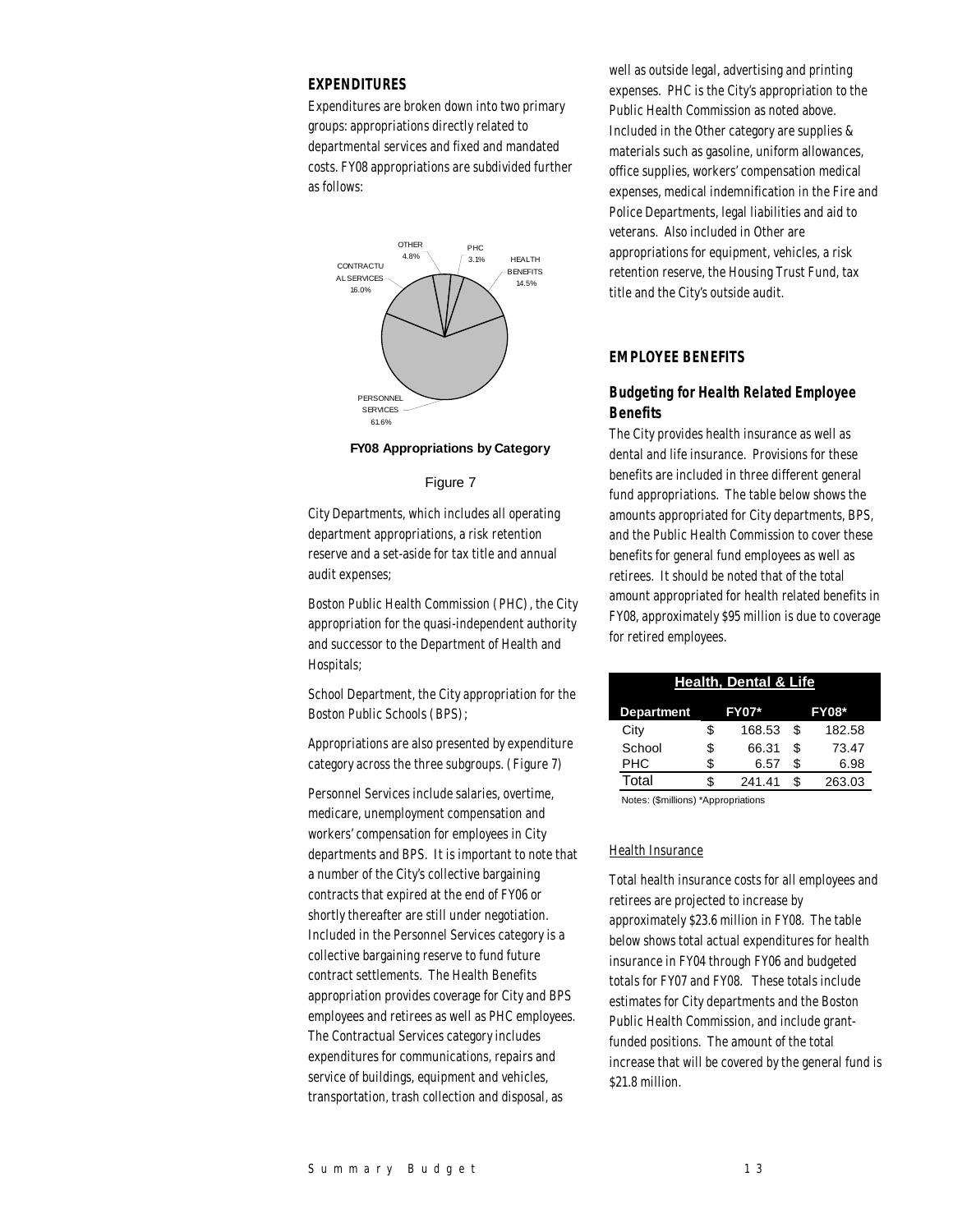| <b>Health Insurance</b>              |     |                      |                                           |       |       |  |  |
|--------------------------------------|-----|----------------------|-------------------------------------------|-------|-------|--|--|
| Fiscal<br>Year                       |     | <b>Total</b><br>Cost | <b>Percent</b><br><b>Change</b><br>Change |       |       |  |  |
| FY04                                 | \$  | 178.15               |                                           |       |       |  |  |
| <b>FY05</b>                          | \$  | 198.19               | \$                                        | 20.04 | 11.2% |  |  |
| <b>FY06</b>                          | \$  | 220.04               | \$                                        | 21.85 | 11.0% |  |  |
| FY07*                                | \$  | 246.50               | \$                                        | 26.46 | 12.0% |  |  |
| <b>FY08*</b>                         | \$. | 270.08               | \$                                        | 23.58 | 9.6%  |  |  |
| Notes: (\$millions) *budget estimate |     |                      |                                           |       |       |  |  |

Includes grant-funded positions

The annual increases in health insurance costs reflect continuing high premium increases for both HMO's and Indemnity plans. HMO and non-Medicare indemnity plan rates increased at an average 12% and 13% per year, respectively, over the past five years. Both rates increased an average 11% in FY08. The indemnity Medicare plan averaged an 8% increase over the same period, with a 4% increase in FY08.

Despite premium increases, the overall growth in health insurance costs for the City was reduced in FY08 to under 10%, due to two changes negotiated through collective bargaining. First, a new indemnity plan offered in FY08 as an alternative to Master Medical, will ultimately reduce indemnity premiums by 14%. Second, employee contributions to HMO premiums will begin increasing in FY08 per certain collective agreements, from the current 10%, to 11% or 12.5% in FY08. These changes will continue incrementally over the next two years, reaching a full 15% by FY10.

Figure 8 demonstrates the impact of this



**Employer Cost of Employee Health Insurance** *Harvard HM O Family Plan* Figure 8

contribution change for City costs in FY08. At the current employer contribution rate of 90%, the City would pay \$14,375 annually in FY08 for an employee enrolled in the Harvard Family HMO plan. For employees whose bargaining agreements include the two-year schedule for contribution changes, the City will instead pay \$13,976 per year (beginning January 1, 2008) – a savings of \$400.

By 2010, it is projected that the City will save \$966 per employee in the Harvard Family HMO by paying 85% of the premium, instead of the current 90%.



FY07-HM O vs. Indemnity / Active vs. Retired

## Figure 9

Figure 9 shows a breakdown of employee participation in the City's health plans as of January, 2007. The first column shows total subscribers; the second and third columns show HMO participation vs. Indemnity participation as well as the breakdown between active employees and retiree subscribers.

## Other Post Employment Benefits (OPEB)

While the City is required by law to make an annual contribution toward reducing its unfunded pension liability, there is no such requirement for the cost of retiree healthcare and life insurance. Similar to pensions, employees earn these "nonpension," other post employment benefits (OPEB) over their years of service, but do not actually receive them until retirement. The City currently pays for these benefits as the actual expense is paid out (pay-as-you-go basis), which greatly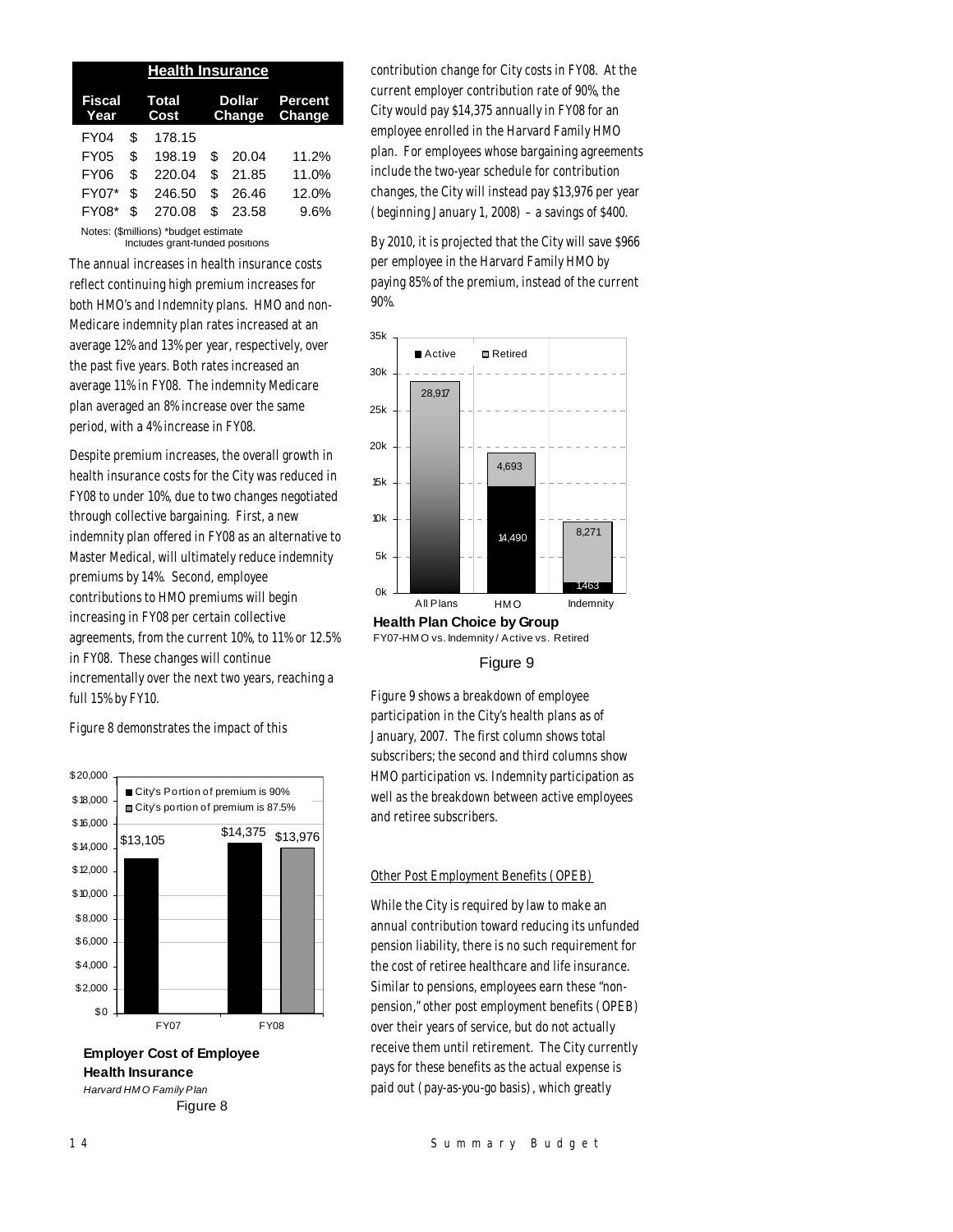understates the full obligation taxpayers have incurred because it does not include any benefits to be paid in the future. In FY08, the City will be required to implement new standards for financial statements established by the Governmental Accounting Standards Board (GASB), disclosing the full cost associated with these OPEB benefits for the first time.

The City's outside actuarial consultant provided a valuation of the City's OPEB obligation as of June 30, 2005. This obligation was estimated at \$5.2 billion and reflects the future estimate of benefits to be paid to current and future retirees. The actuarial report further estimated the obligation would be reduced to \$2.5 billion if the City were able to prefund the liability over 30 years in a separate reserve fund where a higher rate of investment return is assumed to be earned. Based on these estimates, the City's annual actuarially required contribution toward its OPEB obligations was projected at to approximately \$286 million on a pay-as-you-go basis, and approximately \$176 million on a prefunded basis.

In FY08, the City will make a \$20 million acknowledgement payment to begin to fund this liability. The City is committed to the stability of its workforce and the importance of providing healthcare benefits to its retirees.

## Pensions

The City participates in a contributory defined benefit retirement system that is administered by the State-Boston Retirement System (SBRS). SBRS is one of 106 public pension systems governed by Massachusetts General Law Chapter 32. The City of Boston, including its teachers, constitutes approximately 85% of the payroll of the SBRS employee membership. The City is committed to funding based upon a schedule approved by the SBRS and the state actuary, which includes paying the current year's estimated present value of benefits earned during the year ("normal cost") and an annual contribution toward reducing the unfunded liability to zero by the year 2023.

The City's annual pension funding requirement was \$146.6 million in FY05, \$186.3 million in FY06, \$192.9 million in FY07 and will be \$202.9 million in FY08 . These figures do not include pension costs allocated to the budgets of the Suffolk County Sheriff's Department or the Public Health

Commission. After a significant jump in the City's annual pension funding cost in FY06, the growth in pension cost has subsequently moderated. The 1/1/06 valuation, on which the funding amount for FY08 is based, shows over the prior two calendar years that the SBRS actuarial value of assets increased by 13.4% as the SBRS pension liability increased by 9.9%. As of 1/1/06 the SBRS pension liability was 64.4% funded, as compared to the 62.4% on the prior valuation date two years ago. The SBRS rates of return, as calculated for the statewide annual report, for the prior two years (calendar 2004 and calendar 2005) were 12.01% and 8.56%.

## *APPROPRIATIONS*

## *City Departments*

The combined appropriations for City Departments as shown in the FY08 Summary Budget have increased by 3.8% from the FY07 appropriations. Approximately 73.6% of the amount shown for City Departments covers four appropriations: Police, Fire, Public Works and Health Benefits. These four appropriations account for approximately 91.9% of the total increase in City Departments.

These appropriations also can be divided by cabinet, to better reflect the overall policy priorities and trends by service area. (Figure 10)



Figure 10

Some of the highlights of FY07/FY08 changes by cabinet are as follows: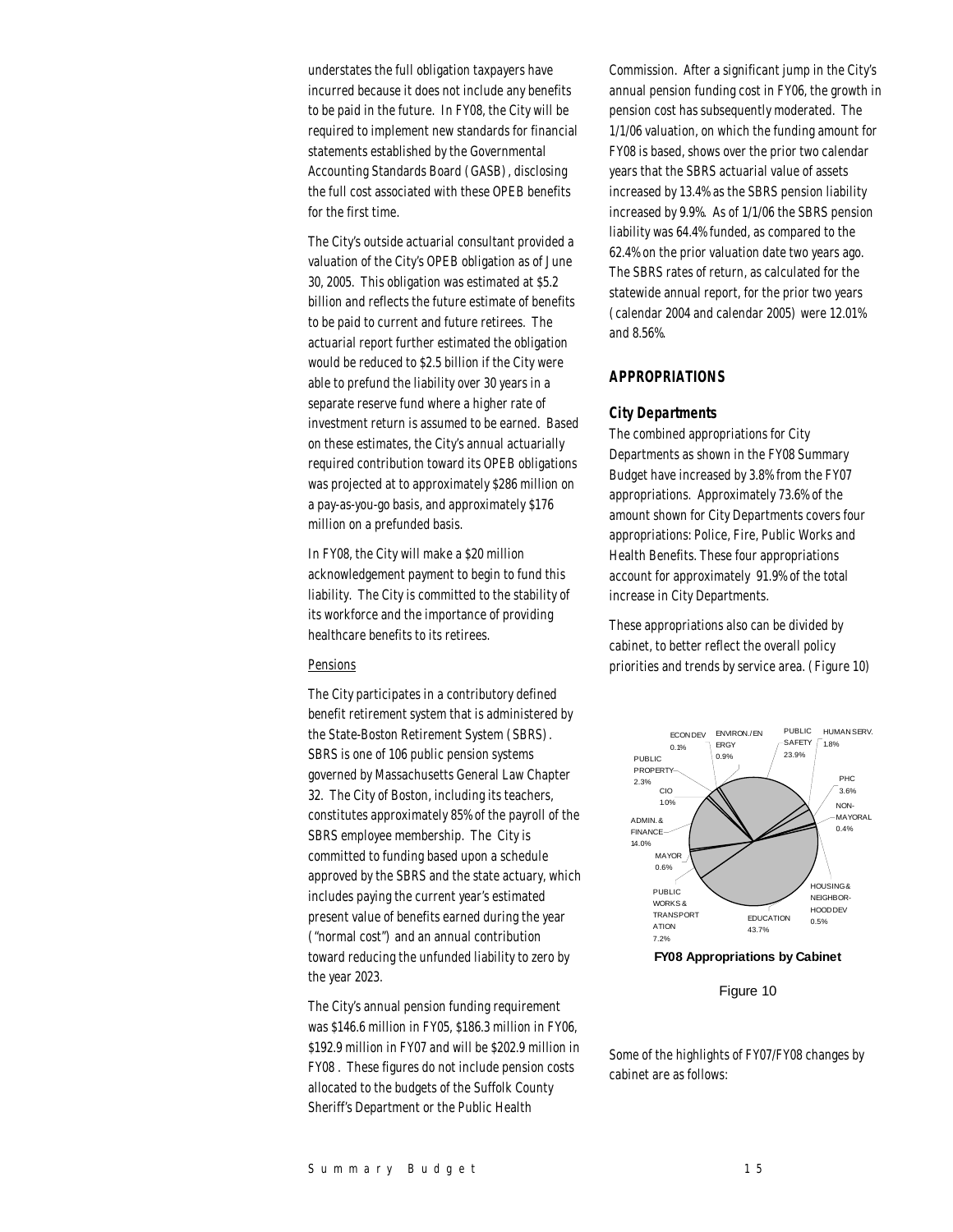## *Mayor's Office*

 The cabinet will see an increase of 4.2% in FY08. Most of the increases in the mayoral departments reflect standard salary increases with the exception of two departments. The increase in the Office of Emergency Preparedness (which includes Homeland Security) is the result of transferring expenses relating to office support functions to the general fund. The Office of Public Information's increase is reflective of the first phase of implementation of a new Citizen Relationship Management (CRM) system. The CRM system will be a central repository to intake citizen's service requests, dispatch work to the responsible city department, and track the final resolution to the citizen's request.

 The Office of Emergency Preparedness is responsible for the coordination and direction of Boston's inter-departmental and multijurisdictional homeland security activities but also the response to and recovery from incidents of terrorism, natural disasters and other emergency situations. In FY08, the Office plans to conduct four training exercises to address specific regional training needs.

 The Mayor's Office of Neighborhood Services (ONS) will continue to coordinate crossdepartmental public/private strategies that will focus on keeping the City clean. As part of that strategy, "Boston Shines" kicks off its fifth year with a massive two-day spring cleanup and will continue working to educate Bostonians about keeping their city clean all year long. ONS is also an active government participant in the B-SMART, (Boston Strategic Multi-Agency Response Teams), program which is led by the Human Service Cabinet.

## *Administration and Finance*

This newly created cabinet combines the former cabinets of the Chief Operating Officer and the Chief Financial Officer. Excluding the City's appropriations for health insurance and tax title, the consolidated cabinet will see a net increase of 0.9% in its FY08 appropriation.

 In FY07 the Office of Budget Management (OBM) upgraded the Boston About Results (BAR) performance management system along with its budget development and resource planning

application to a web-based environment. The onetime costs associated with the new application developments in FY07 accounts for OBM's budget reduction in FY08.

The Auditing Department's appropriation increase will allow the department to strengthen its internal audit processes in FY08 to reduce risk and implement process improvements.

The Health Insurance appropriation will increase by 8.3% over the FY07 appropriation, requiring an additional \$14 million. The Health Insurance appropriation also includes the cost of dental and vision coverage for employees (non- BPS and PHC) and retirees who are eligible for coverage through collective bargaining agreements or executive order.

The Human Resources Department will begin a job classification project in FY08 to revise job descriptions to reflect accurate job responsibilities for today's municipal service requirements and also define the necessary skills and abilities required for hire and or promotion.

The Library department will see a 1.4% increase to cover salary increases, as well as an increase in book purchases. The funding level for the Library also assumes that the historical appropriation requirements of the state, in order to be eligible for state funding, will be met with operating and external funding.

The Registry Division of Births, Deaths and Marriages will see a 5.6% increase in its FY08 appropriation to cover personnel costs related to collective bargaining and the increased cost of postage.

The Cabinet also includes central appropriations for Medicare Payments, Pensions & Annuities, Executions of Courts, Unemployment Compensation and the Workers Compensation Fund.

## *Chief Information Officer*

The CIO is responsible for the Management and Information Services (MIS) department. Increases in FY07 and FY08 for the MIS department illustrate the Mayor's commitment to focus on technology to increase efficiencies and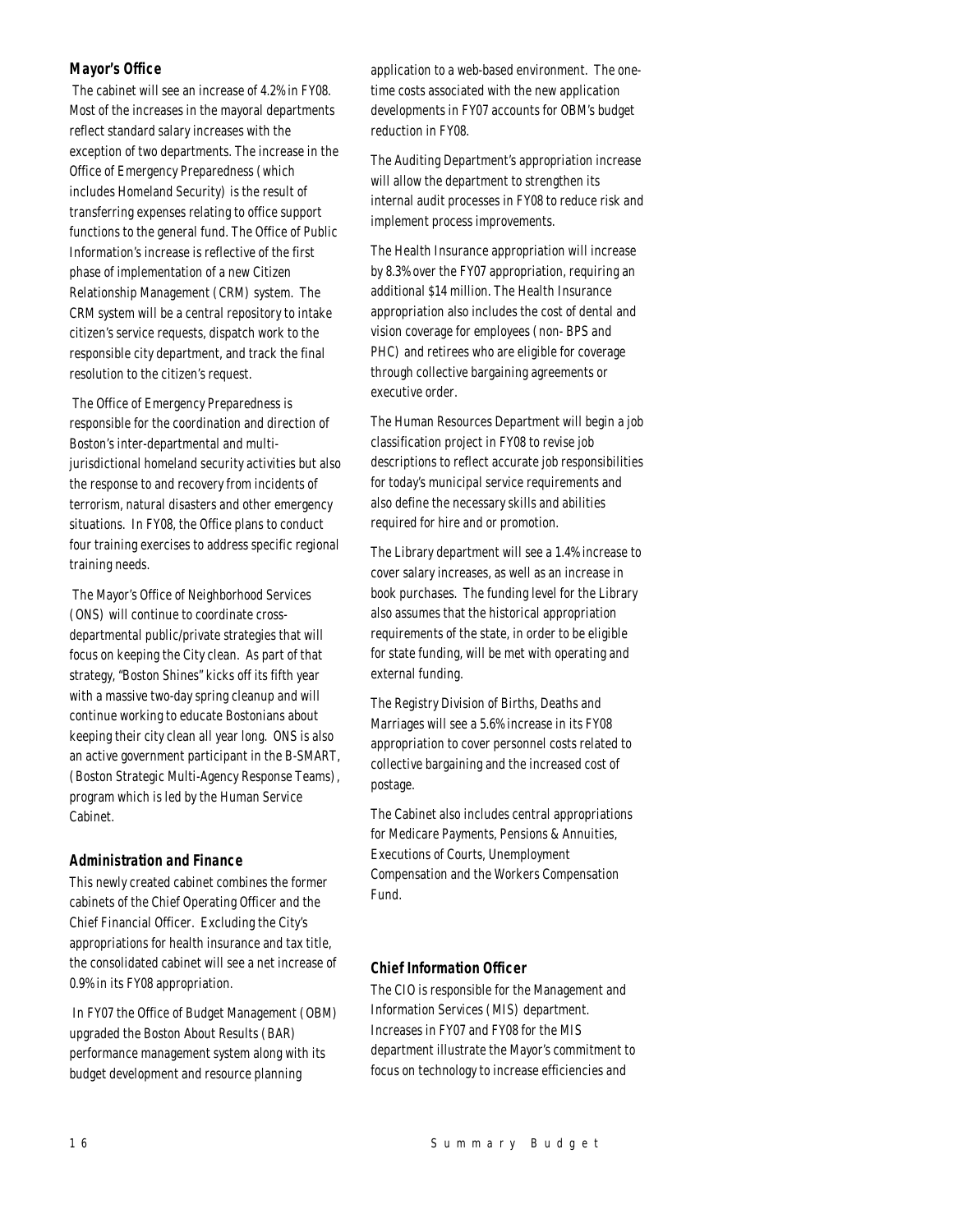deliver improved city services. In FY08 MIS will continue to shape the City's Information Technology (IT) strategy to manage the City's entire technology project portfolio including enterprise-wide permitting and licensing, the Citizen Relationship Management (CRM) system, expansion of Geographic Information Systems (GIS) and imaging and workflow. Additionally, MIS will implement new information security software to better manage identity and information access.

## *Public Safety*

The 4.4% increase in this cabinet is driven by several components. FY08 includes the annualized cost associated with laterally transferring the Municipal Police Officers into the Boston Police Department. Additionally, each department will be hiring recruit classes during FY08 that will increase the levels of public safety staff.

The FY08 budget for the Fire Department will increase by approximately \$5.8 million or 3.8%. The appropriation provides for a class of firefighter recruits scheduled to start at the beginning of FY08 and a second class scheduled to start in the winter FY08. Management of overtime, including overtime related to sick and injured leave, and case management of injuries will continue to be priorities of the department.

The Police Department's appropriation will increase by approximately \$12.3 million or 4.8%. The FY08 Budget reflects the department's continuing efforts to focus its resources on the direct delivery of neighborhood policing services while playing a primary role in the Mayor's Comprehensive Anti-Crime Strategy. The significant increase in the FY08 appropriation from the recommended budget represents the recent ratification of the Police Patrolman's collective bargaining agreement that included increases for FY07 and FY08. Planned hiring between now and the end of the calendar year is projected to bring the uniformed staffing level to its highest point since January of 2000.

The Boston Police Department participates in a Strategic Crime Council that takes a six-pronged approach to crime fighting including: a legislative agenda with regional and national outreach, the involvement of public health and healthcare agencies, targeted law enforcement strategies,

education and awareness efforts, community outreach, and judicial system changes.

The Boston Police Department hosts the Boston Regional Intelligence Center (BRIC) that uses daily intelligence reports to revise deployment patterns and assign more officers to service to areas identified to be the highest priorities. Additionally, the department will implement a new gun shot detection technology that will cover a six square mile area and facilitates an immediate response to gun shot incidents and ultimately lead to a reduction in firearm violence. The department has also been making improvements in the area of forensics including crime scene analysis, a restructured latent finger print lab, and improvements to the ballistics unit.

## *Economic Development*

The Small and Local Business Enterprise Office (S/LBE) is responsible for ensuring the equitable participation of small and local businesses, as well as minority and women businesses, in the City's contracting arena. The Office of Boston Residents Jobs Policy mission is to increase construction opportunities for Boston's residents, minorities and women. After considering salary adjustments required in FY08, both offices together will se a 1.4% increase.

The City's commitment to centralizing planning for the City of Boston within the Boston Redevelopment Authority will continue to be fully funded within the existing BRA revenue structure in FY08.

#### *Public Property*

The Property and Construction Management Department provides centralized operations and maintenance for multi-departmental city buildings such as Boston City Hall, 1010 Massachusetts Avenue, and the Rivermoor building in West Roxbury as well as maintenance services for 26 Boston Centers for Youth & Families (BCYF) buildings.

Property and Construction Management is also responsible for all major renovations to City buildings and will lead the effort to consolidate the storage needs of the City Archives and the Boston Public Library at the Rivermoor building. The overall decrease of 1.7% for Property & Construction Management in FY08 is mainly the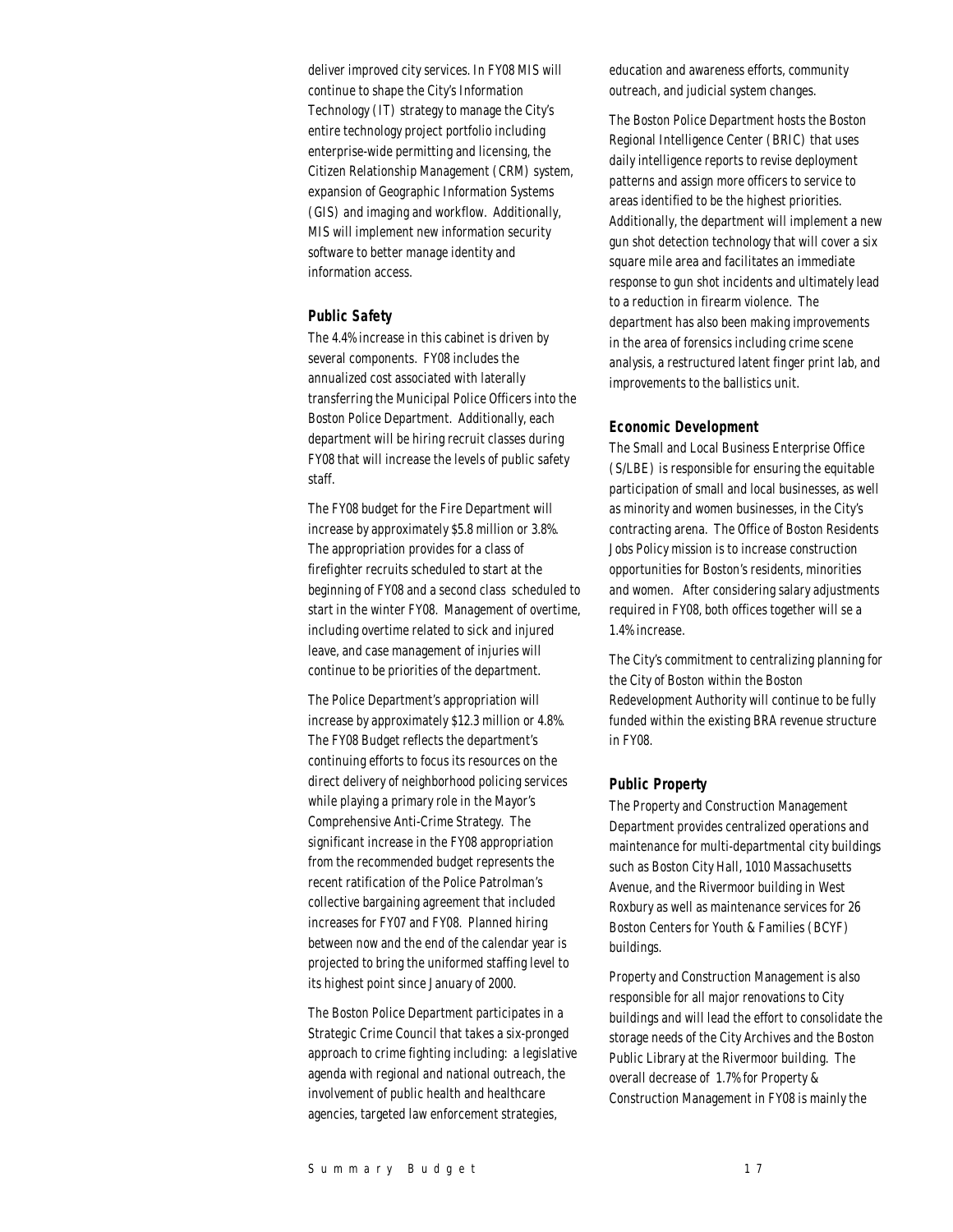result of the reorganization of the security program and the transfer of a number of Municipal Police Officers to the Boston Police Department in mid FY07.

A re-organized Election Department will be renamed "Department of Voter Mobilization" in FY08. The structure of this department will be guided by a study conducted by Professor David King of Harvard University's John F. Kennedy School of Government and will see a 28.5% increase in its FY08 appropriation. The department will reinvigorate its mission to mobilize new voters, remove physical and language barriers to voting and run fair and efficient elections. The department will expand its effort to canvass all of Boston's neighborhoods during the annual listing to have a full and complete list of Boston residents over the age of 17 to provide to the State's Jury Commission. Additionally, expanded outreach to non-English speakers is planned along with regular voter registration efforts. In response to the study, the budget includes funding for additional personnel, training and updating the phone system.

The Parks and Recreation Department will see a 2.8% increase in FY08 mostly related to standard salary increases and additional resources to provide seasonal Park Rangers during the summer months when park use is higher and safety and security issues are heightened. Additionally, emergency phones will have been installed in 11 park locations to provide immediate contact to police, fire and EMS rapid response units by the summer of FY08.

## *Public Works & Transportation*

The administrative, financial, technological, and public information resources in both the Public Works and Transportation departments were consolidated into the Chief of Public Works and Transportation department to facilitate the ongoing consolidation of functional overlaps. There will be a strengthened effort to identify efficiencies and improve service delivery with an expansion of technology. Individual budgets in this cabinet include Public Works, Central Fleet Maintenance and Transportation, as well as the City's appropriation for snow removal. The Snow Removal budget is established using a multi-year

annual cost averaging methodology. The Cabinet reflects an increase of .3% in FY08.

The Public Works Department's FY08 appropriation is seeing a slight decrease, largely driven by energy cost savings resulting from the City's competitive electric supply contract and energy savings measures implemented with the City's traffic signals. The department's budget for utilities will see a 13.1% reduction in FY08. Public Works and Transportation have already reduced electric consumption by approximately 2 million kilowatt hours (kWh) saving \$274,000 in FY08 by changing 6,600 traffic signal lamps from incandescent bulbs to Light Emitting Diodes (LEDs) and is in the process of upgrading all its pedestrian signal housings to accommodate LEDs. Additionally, LED traffic signals are also much brighter than the former incandescent traffic signals and will be replaced less frequently given their five to seven year useful life.

 Adjusting for a projection in estimated tonnage, the inflationary clauses in Public Works' multiyear contracts for residential waste removal show a 1.7% increase in FY08. Following up on the successes using Global Positioning Systems (GPS) in its snow removal and street sweeping contracts with private vendors, the department will install GPS in 142 of the department's city-owned vehicles. The GPS system provides enhanced equipment deployment and assures accountability for both the contractors as well as city employees. The GPS system provides a real-time record for hours worked and work areas covered.

In FY08, the Transportation Department will see 1% increase. Increases in departmental salary costs have been offset by comparable nonpersonnel budget reductions. The department renegotiated an agreement with the Massachusetts Bay Transportation Authority (MBTA) for parking meter coin counting with a reduction in costs. Also, the department converted a contract for the removal of abandoned vehicles from a budgetary cost to a revenue arrangement whereby the new contractor pays the City for each abandoned vehicle removed. Transportation will continue to monitor its limited use of multi-space parking meter technology to ensure that the operational benefits have been achieved. Transportation will also fully deploy a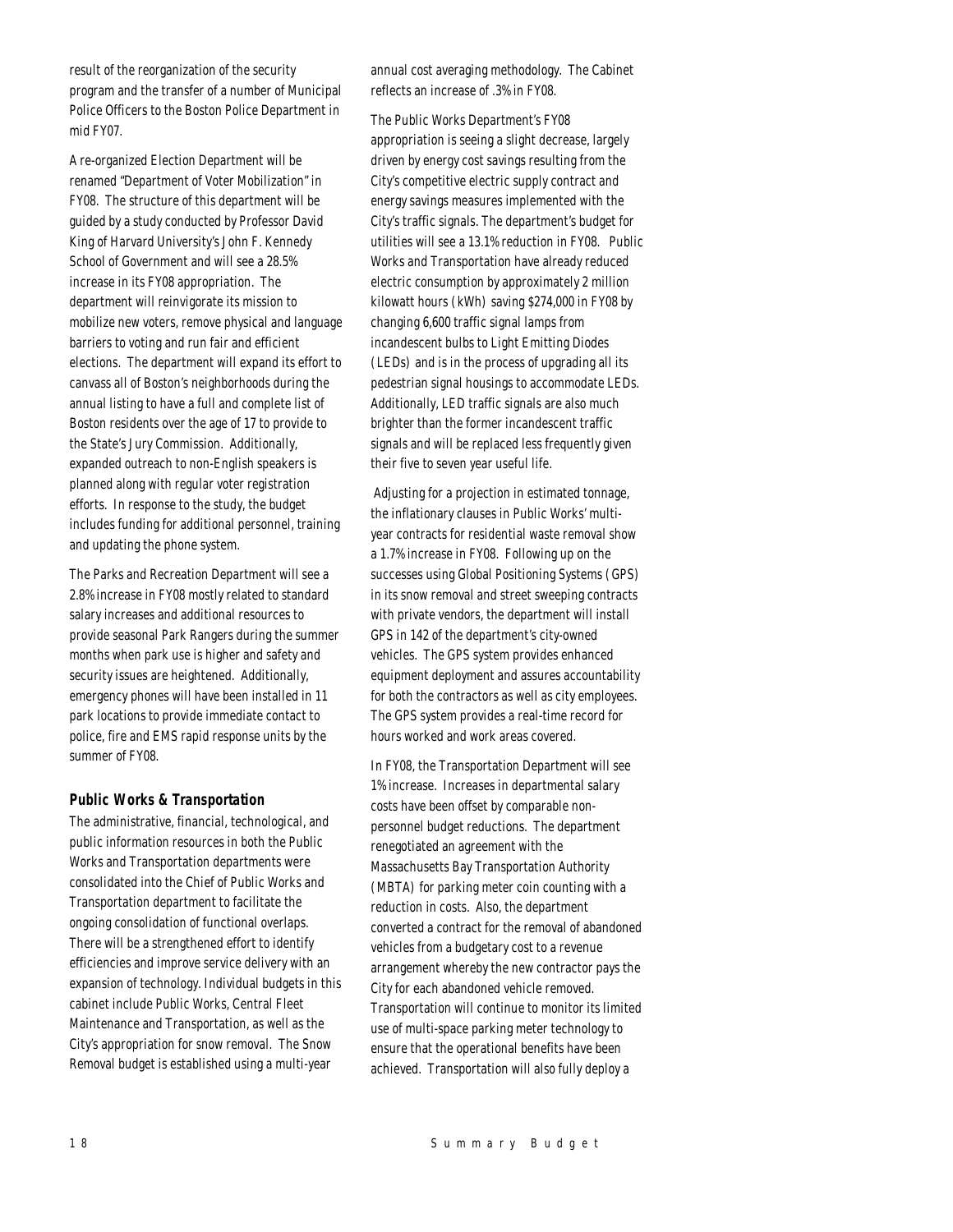license plate recognition technology to improve efficiencies in parking enforcement.

#### *Environment and Energy*

The Environment and Energy Cabinet, which includes the Environment and Inspectional Services (ISD) departments, will see a 3.4% increase in FY08. The Environment and Energy Cabinet focuses on energy policy including renewable energy, green buildings, and electricity deregulation in addition to enforcing the City's building, housing and environmental regulations.

The Inspectional Services Department (ISD) will see an increase of 3.6%. ISD was the first City department to move their business processes to a new enterprise permitting and licensing system being implemented by the Management Information Services (MIS) Department. The goal of the enterprise permitting and licensing system is to move all City permitting to a central system to provide a consistent level of service and data across all city departments. The Environment Department's appropriation includes funding to meet the Mayor's commitment to the Boston Groundwater Trust for the monitoring of groundwater in areas of the City where low groundwater levels put Boston's historic buildings at risk of being structurally compromised.

## *Human Services*

Overall, the FY08 appropriation for the Human Services Cabinet shows an increase of 6.8% from the total FY07 appropriation. The Human Services Cabinet will continue its leadership role in the B-SMART, (Boston Strategic Multi-Agency Response Teams) initiative that aims to reduce crime and build community capacity by targeting hot spot crime areas through a collaborative government and community partnership. Government partners in the B-SMART program include Boston Centers for Youth & Families (BCYF), Boston Police Department and the Mayor's Office of Neighborhood Services.

The BCYF budget will increase by 5% in FY08 due to the impact of general salary increases plus the addition of six new streetworker positions in order to expand BCYFs efforts to reduce and prevent youth violence in the areas of the City most at risk. BCYF will also expand hours in many of its centers. BCYF will coordinate its efforts with the Police Department and other agencies to build

relationships with at-risk kids, especially with the expanded streetworker program.

BCYF will partner with the Family Nurturing Center and the Boston Housing Authority in FY08 to launch the Smart from the Start initiative; a public-private collaboration to create, expand and strengthen neighborhood-based systems and programming that prepare Boston's lowest income children and their families for a successful academic experience at school. The Smart from the Start initiative expects to reach 700 children ages 0 through 5 years and 500 parents.

The Veterans Services Department will see a 12.1% increase in FY08 mainly as a result of expanded benefits coverage that now includes peacetime veterans and increasing numbers of new veterans.

The FY08 Youth Fund appropriation has been increased by 13.3% and is projected to provide an estimated 3,600 summer jobs. The Youth Fund will continue its successful partnering with community-based organizations. The City expects to receive funding from the Commonwealth of Massachusetts for the YouthWorks program to target summer jobs for at-risk and low income youth which will help achieve the jobs goal of





Figure 11

9,870 provided by the City and all of its partners. (See Figure 11.)

In FY08, the Elderly Commission will see a 4.8% increase, the majority of which is related to salary increases.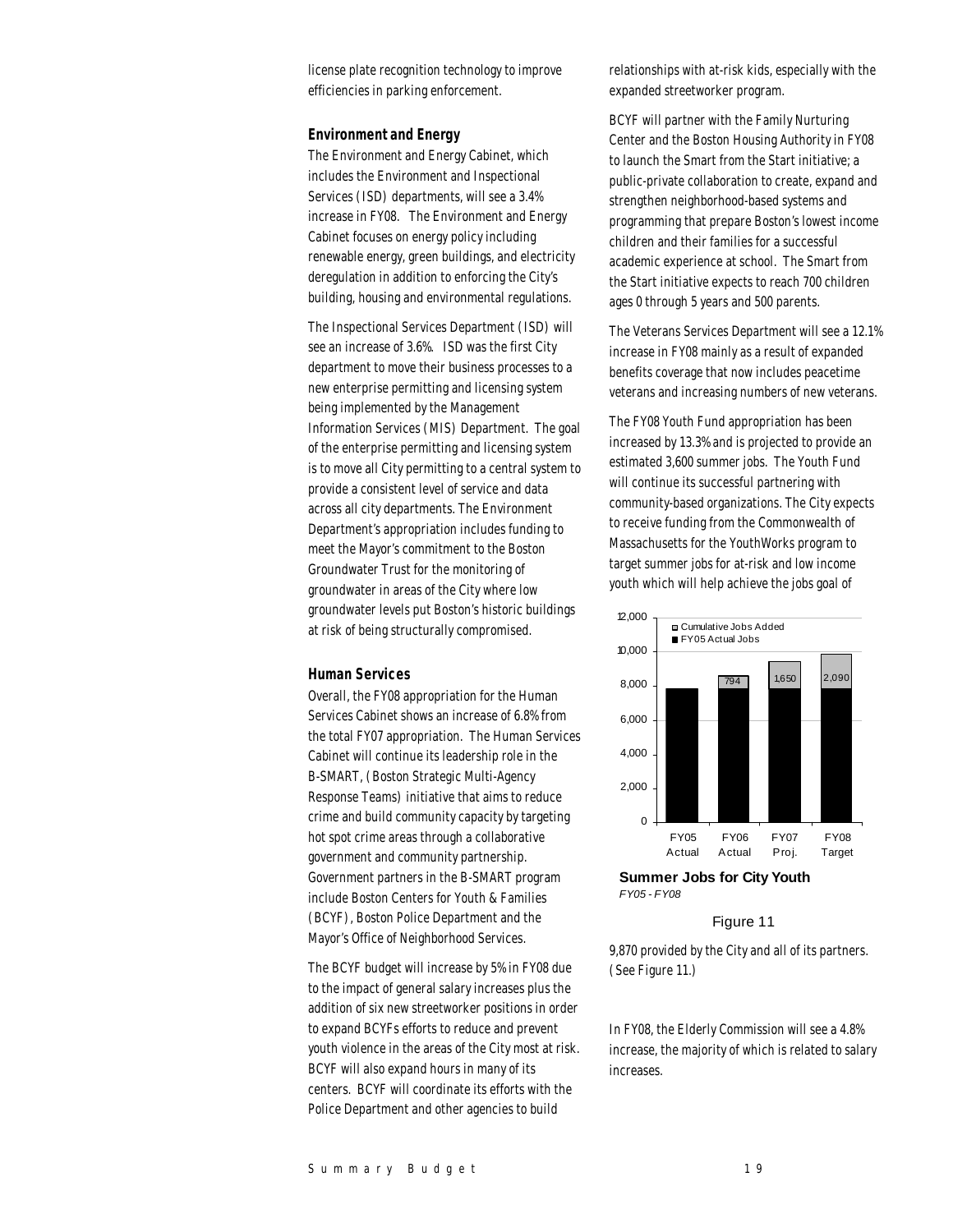## *Housing and Neighborhood Development*

This cabinet is showing a 17.8% increase from its FY07 appropriation. The Cabinet budget increase relates solely to the amount appropriated for the

Leading the Way II (LTWII) program. The budgeted amount for FY08 represents the cashflow balance of the program remaining from total housing commitments.

The cabinet's activities in FY08 will include a major focus on achieving the City's overall goal of increasing the housing supply to meet workforce demand. LTWII officially ends on 6/30/07, however the Department of Neighborhood Development (DND) will continue to complete permitted units in FY08. The LTWII program has been highly successful in meeting and sustaining the City's housing needs by creating affordable housing, preserving neighborhood stability and addressing homelessness. The City will host a major national housing conference in late April called Housing Boston 2012, that will assist in developing a new housing strategy for the coming years that responds to changing market conditions.

DND proposes to extend its major focus on foreclosure prevention. This will be accomplished through a comprehensive package of prevention and intervention activities including, education, one-on-one counseling through neighborhood nonprofit agencies, and a refinancing loan pool to help prevent foreclosures. DND will also initiate a new mortgage program with down-payment assistance to enable middle-income homebuyers to "reach up" high enough in the market to afford what is currently available. DND's successful multi-lingual educational workshops for homeowners and homebuyers will continue with new topics, which respond to the prevailing issues and challenges facing Boston constituents. Also, DND will continue to utilize its resources of land and funding to invest in housing and economic development projects that have a transformative impact on the City's neighborhoods.

The Department of Neighborhood Development will continue to support the Main Street Districts in their mission to build vibrant neighborhood commercial districts. The private Boston Main Streets Foundation has recently undertaken a major capital campaign to enhance the

sustainability of the Main Street districts and contribute to continued economic development in these neighborhoods. Also, DND has proposed the creation of a small business growth fund, which will be used to support existing businesses to expand their operations in Boston and create new jobs.

## *Public Health Commission*

The Commission is responsible for providing the public health operations formerly provided by the Department of Health and Hospitals (DHH) and Trustees of Health and Hospitals (THH). It is a principal component of the Boston Public Health Network, which includes the Public Health Commission, Community Health Centers, and Boston Medical Center. Through Boston Emergency Medical Services, the Commission also provides pre-hospital emergency care.

The FY08 appropriation for the Public Health Commission shows an increase of 2.9% from the FY07 appropriation. In FY08 the Public Health Commission will create the Youth Development Network hiring Youth Development Specialists with clinical backgrounds to provide direct counseling, specialized services and referrals to adolescents identified as high-risk. The Public Health Commission Budget includes a \$10.75 million direct payment to the Boston Medical Center (BMC) required by the agreement reached when the City consolidated Boston City Hospital and Boston University Medical Center Hospital. The direct payment requirement is level funded with FY07. The appropriation also funds an Emergency Medical Services (EMS) subsidy of \$11.4 million.

The Public Health Commission will play a leading role in the Mayor's goal to narrow health disparities between the races. \$1 million in funding will be provided to community agencies and health facilities to improve data collection, provide patient navigators, offer cultural competency training and strengthen educational and training opportunities for residents of color interested in health care professions.

## *School Department*

The FY08 School Department Budget is showing a \$35 million, or 4.7%, increase from the FY07 appropriation. Much of the increase in this budget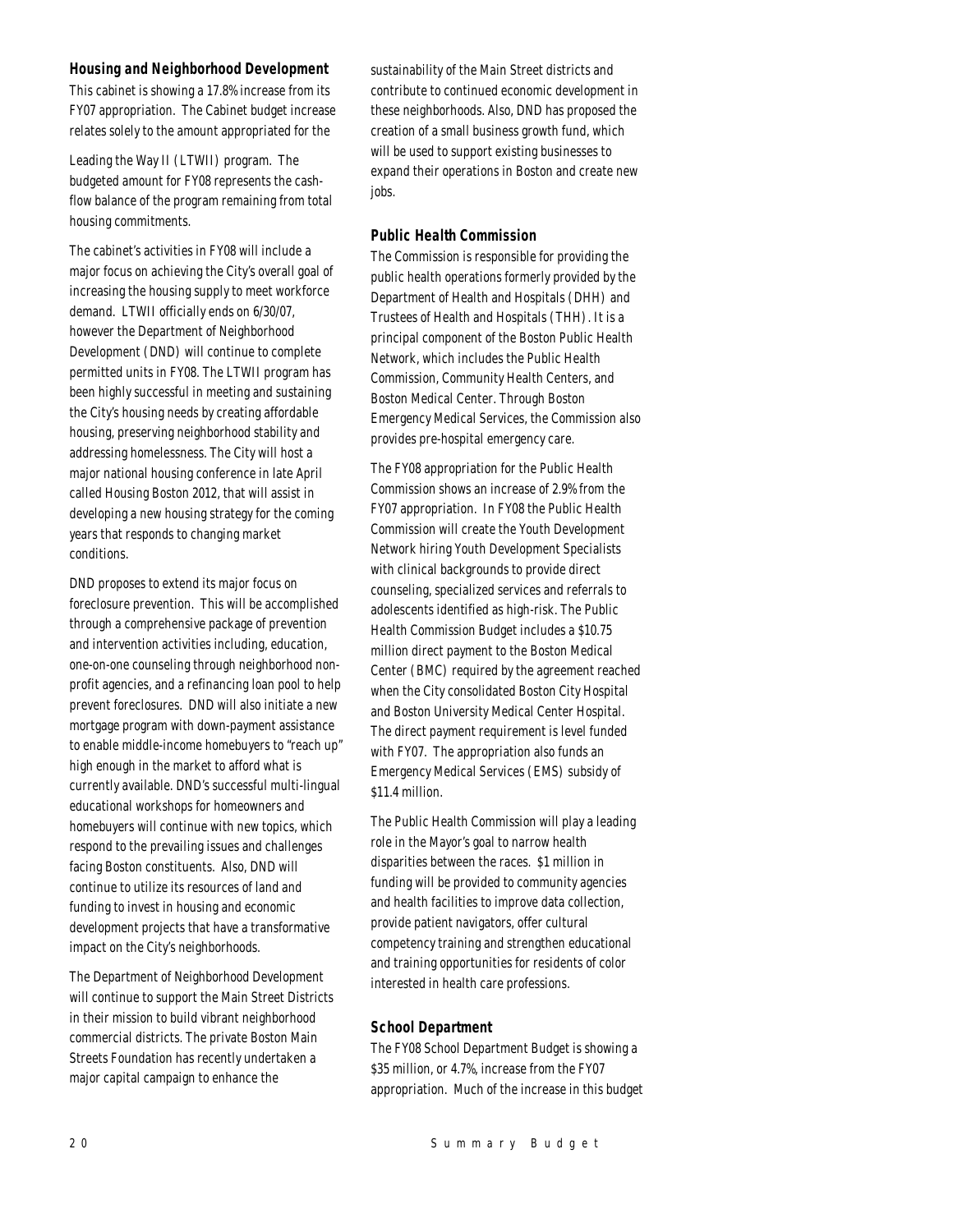will be used to cover rising fixed costs in the areas of health insurance and contractual obligations. However, the budget also allocates resources to areas of high priority that will allow the School Department to make progress on its agenda to close the achievement gap and maximize student achievement for all. Additionally, new resources have been added to the FY08 appropriation to act on a study commissioned to evaluate over age/ offtrack youth and to begin to form a long term strategy to address truancy, drop-outs and alternative education capacity and requirements. The FY08 budget includes funding for the second phase of a multi-year plan to meet the goal of providing full-day kindergarten for all four-yearolds by 2010 by adding an additional 450 Kindergarten 1 seats and converting 3 SPED classes to full-day. (See the Education chapter of this volume for more details.)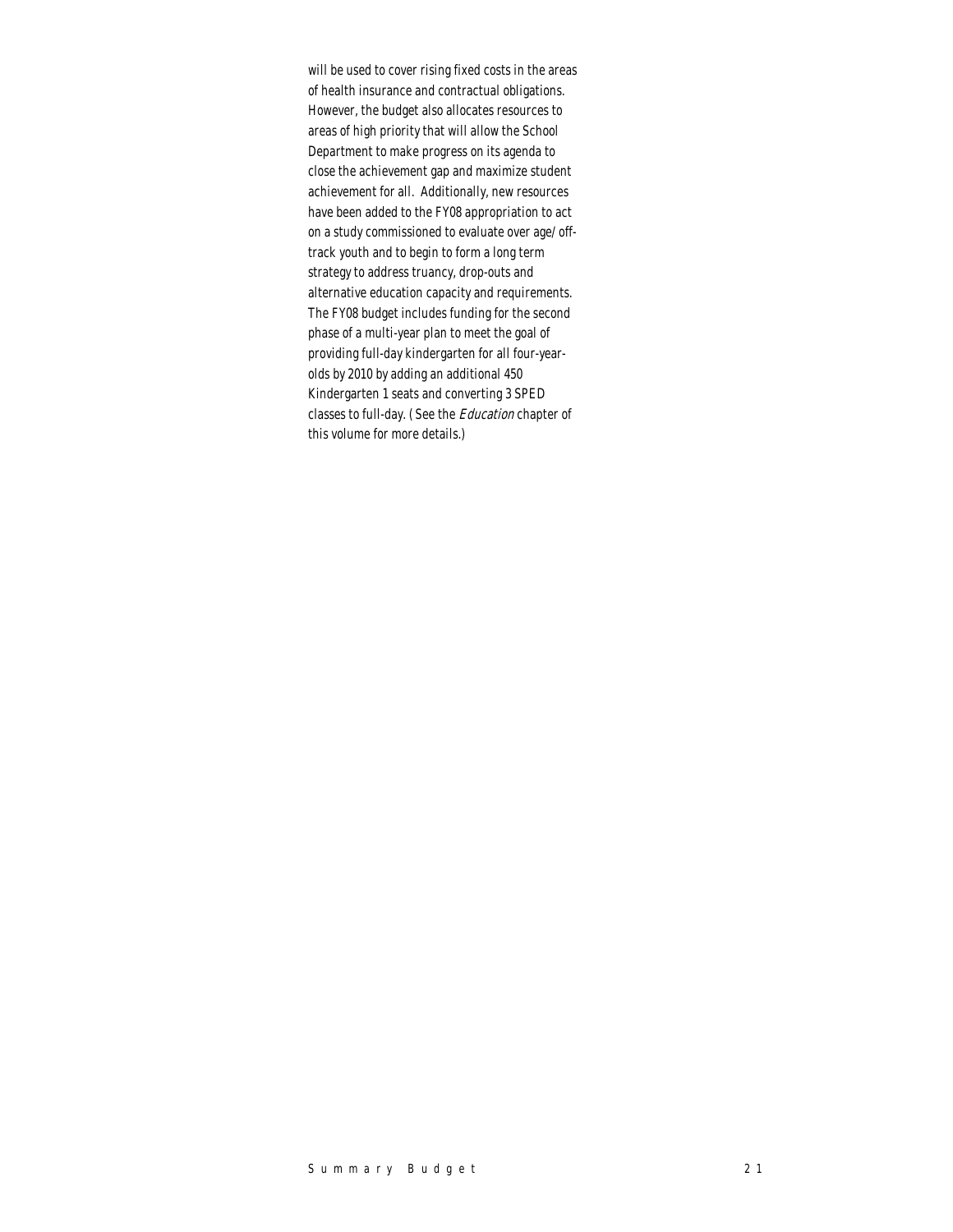| <b>FY06</b><br><b>FY05</b><br><b>FY07</b><br><b>FY08</b><br>Inc/(Dec)<br><b>Expenditure</b><br>Expenditure<br>Appropriation<br><b>Cabinet</b><br>Appropriation<br>08 vs 07<br><b>Department</b><br>Office of Emergency Preparedness<br>191,984<br>248,134<br>286,016<br>37,882<br>0<br>Mayor's Office<br><b>Intergovernmental Relations</b><br>855,343<br>803,094<br>1,014,316<br>1,038,120<br>23,803<br>Law Department<br>5,228,937<br>119.543<br>4,013,227<br>4,471,975<br>5,109,395<br>Mayor's Office<br>1,618,254<br>1,842,882<br>2,203,101<br>2,249,945<br>46,845<br>Neighborhood Services<br>1,013,900<br>1,089,450<br>1,197,520<br>15,403<br>1,212,923<br>Office of New Bostonians<br>85,954<br>83,958<br>328,416<br>333,808<br>5,393<br><b>Public Information</b><br>215,299<br>854,371<br>934,957<br>987,698<br>1,202,997<br><b>Total</b><br>8,441,049<br>9,418,300<br>11,088,579<br>11,552,746<br>464,166<br><b>Assessing Department</b><br>61,059<br>5,732,909<br>5,769,170<br>6,204,880<br>6,265,938<br>Administration & Finance<br><b>Auditing Department</b><br>2,142,919<br>105,906<br>1,867,192<br>1,965,410<br>2,248,825<br><b>Budget Management</b><br>2,554,975<br>2,893,440<br>2,805,171<br>$-262,066$<br>2,543,106<br><b>Execution of Courts</b><br>10,883,972<br>10,496,828<br>3,500,000<br>3,500,000<br>O<br><b>Graphic Arts Department</b><br>1,327,400<br>1,452,422<br>1,526,620<br>1,539,064<br>12,444<br>Health Insurance<br>139,104,893<br>151,575,199<br>168,525,434<br>14,057,649<br>182,583,083<br>Human Resources<br>2,595,352<br>2,870,613<br>2,953,660<br>83,048<br>2,567,538<br>$-4,263$<br><b>Labor Relations</b><br>1,212,846<br>1,110,389<br>1,397,749<br>1,393,485<br>27,711,939<br>28,448,474<br>392,158<br><b>Library Department</b><br>26,599,975<br>28,840,631<br><b>Medicare Payments</b><br>4,926,000<br>5,603,000<br>677,000<br>4,313,859<br>4,650,776<br>Office of Administration & Finance<br>769,130<br>893,799<br>$-72,794$<br>844,288<br>821,004<br>Pensions & Annuities<br>4,700,000<br>$-500,000$<br>4,899,985<br>4,599,999<br>4,200,000<br><b>Purchasing Division</b><br>4,684<br>1,240,983<br>1,282,620<br>1,373,704<br>1,378,388<br><b>Registry Division</b><br>801,976<br>875,187<br>924,028<br>48,841<br>781,029<br><b>Treasury Department</b><br>4,401,659<br>3,843,080<br>-558,580<br>4,243,620<br>4,192,106<br>Unemployment Compensation<br>9,751<br>13,999<br>50,000<br>50,000<br>Workers' Compensation Fund<br>3,916,034<br>2,350,590<br>2,200,000<br>2,200,000<br>$\Omega$<br>236,842,207<br>250,887,293<br>Total<br>212, 101, 249<br>224,231,345<br>14,045,086<br><b>Chief Information Officer</b><br>Management & Information Svs<br>13,267,262<br>14, 154, 939<br>17,227,356<br>17,384,043<br>156.687<br><b>Total</b><br>13,267,262<br>17,227,356<br>17,384,043<br>14,154,939<br>156.687<br><b>Public Safety</b><br><b>Fire Department</b><br>150,730,469<br>160,515,298<br>153,816,102<br>159,616,291<br>5,800,188<br>234,580,600<br>256,008,391<br><b>Police Department</b><br>245, 221, 274<br>268,341,282<br>12,332,891<br><b>Total</b><br>385,311,069<br>405,736,573<br>409,824,494<br>427,957,573<br>18,133,079<br>Education<br><b>Boston Public Schools</b><br>680,181,395<br>717,793,047<br>747,485,514<br>782,535,360<br>35,049,846<br><b>Total</b><br>680,181,395<br>717,793,047<br>747,485,514<br>782,535,360<br>35,049,846<br>Economic Development<br>Boston Residents Job Policy<br>444,786<br>454,249<br>500,086<br>508,880<br>8,794<br>539,673<br>550,408<br>590,100<br>596,687<br>6,588<br><b>Small/Local Business</b><br><b>Total</b><br>984,459<br>1,090,186<br>1,105,568<br>15,382<br>1,004,657<br>16,218<br><b>Public Property</b><br>Arts, Tourism & Special Events<br>1,542,218<br>1,617,322<br>1,653,196<br>1,669,414<br>Consumer Affairs & Licensing<br>409,793<br>429,943<br>450,157<br>452,694<br>2,537<br>Department of Voter Mobilization<br>773,631<br>2,105,615<br>2,479,543<br>2,715,201<br>3,488,832<br>Parks & Recreation Department<br>14,458,799<br>15,035,356<br>15,451,861<br>416,505<br>14,134,497<br>Property & Construction Mgmt.<br>22,065,364<br>$-1,901,563$<br>23,227,715<br>25,946,633<br>20,163,801<br>44,932,240<br>41,919,275<br>41,226,603<br>-692,672<br>Total<br>41,419,838<br>Public Works & Transportation<br><b>Central Fleet Maintenance</b><br>2,111,779<br>2,257,559<br>2,222,190<br>45,534<br>2,267,724<br>Office of Chief of PWD & Transportation<br>0<br>$\mathbf 0$<br>1,555,144<br>1,606,402<br>51,257<br><b>Public Works Department</b><br>86,232,241<br>86,203,434<br>$-28,807$<br>82,616,523<br>87,806,195<br>Snow Removal<br>21,970,447<br>12,241,753<br>12,292,072<br>50,319<br>11,931,886<br><b>Transportation Department</b><br>27,350,097<br>27,618,759<br>268,662<br>26, 159, 723<br>27,811,630<br><b>Total</b><br>129,601,426<br>132,858,472<br>129,807,271<br>129,988,390<br>386,965<br><b>Environment Department</b><br>18,293<br><b>Environment &amp; Energy</b><br>1,044,156<br>1,170,283<br>1,334,627<br>1,352,920<br>13,602,169<br>14,624,674<br>519,830<br><b>Inspectional Services Dept</b><br>13,946,157<br>15,144,504<br><b>Total</b><br>14,646,325<br>15,959,301<br>16,497,424<br>538,123<br>15,116,440<br><b>Human Services</b><br>Boston Centers for Youth & Families<br>17,467,325<br>18,496,752<br>19,231,522<br>20,201,040<br>300,710<br>Civil Rights<br>295,179<br>315,592<br>316,638<br><b>Elderly Commission</b><br>2,502,685<br>2,556,397<br>2,739,201<br>2,870,853<br>131,652<br><b>Emergency Shelter Commission</b><br>530,713<br>520,283<br>541,470<br>541,470<br>0<br>Veterans Services Department<br>3,359,843<br>3,896,712<br>3,800,056<br>461,096<br>4,261,152<br>Women's Commission<br>146,121<br>149,920<br>152,843<br>156,165<br>3,322<br>Youth Fund<br>3,809,848<br>506,102<br>3,719,791<br>3,802,225<br>4,315,950<br><b>Total</b><br>28,021,657<br>29,722,999<br>30,590,531<br>32,663,268<br>2,072,737<br>4,331,000<br>Neighborhood Development<br>Leading the Way<br>7,500,000<br>5,669,000<br>1,338,000<br>0<br>Neighborhood Development<br>3,020,903<br>2,196,922<br>2,778,291<br>3,043,363<br>$-22,460$<br><b>Rental Housing Resource Center</b><br>522,743<br>0<br>0<br>$\Omega$<br>Total<br>10,278,291<br>7,374,363<br>8,689,903<br>1,315,540<br>2,719,665<br><b>Public Health</b><br><b>Public Health Commission</b><br>61,299,999<br>63,571,000<br>60,568,437<br>65,422,057<br><b>Total</b><br>61,299,999<br>63,571,000<br>65,422,057<br>60,568,437<br>1,851,057<br>Non-Mayoral Departments<br><b>Boston Housing Authority</b><br>2,150,000<br>0<br>0<br>$\mathbf 0$<br>783,264<br>855,327<br>909,411<br><b>City Clerk</b><br>897,498<br>11,914<br><b>City Council</b><br>3,948,976<br>4,579,774<br>4,632,449<br>52,675<br>4,125,850<br><b>Finance Commission</b><br>1,277<br>168,187<br>180,679<br>186,088<br>187,365<br><b>Licensing Board</b><br>583,797<br>508,098<br>596,952<br>581,601<br>$-15,351$<br><b>Total</b><br>5,484,224<br>5,669,955<br>8,410,312<br>6,310,826<br>$-2,099,486$<br><b>Grand Total</b><br>1,720,984,541<br>1,792,221,052<br>1,586,005,101<br>1,669,166,057<br>71,236,511 |  | <b>Appropriations by Cabinet</b> |  |              |
|------------------------------------------------------------------------------------------------------------------------------------------------------------------------------------------------------------------------------------------------------------------------------------------------------------------------------------------------------------------------------------------------------------------------------------------------------------------------------------------------------------------------------------------------------------------------------------------------------------------------------------------------------------------------------------------------------------------------------------------------------------------------------------------------------------------------------------------------------------------------------------------------------------------------------------------------------------------------------------------------------------------------------------------------------------------------------------------------------------------------------------------------------------------------------------------------------------------------------------------------------------------------------------------------------------------------------------------------------------------------------------------------------------------------------------------------------------------------------------------------------------------------------------------------------------------------------------------------------------------------------------------------------------------------------------------------------------------------------------------------------------------------------------------------------------------------------------------------------------------------------------------------------------------------------------------------------------------------------------------------------------------------------------------------------------------------------------------------------------------------------------------------------------------------------------------------------------------------------------------------------------------------------------------------------------------------------------------------------------------------------------------------------------------------------------------------------------------------------------------------------------------------------------------------------------------------------------------------------------------------------------------------------------------------------------------------------------------------------------------------------------------------------------------------------------------------------------------------------------------------------------------------------------------------------------------------------------------------------------------------------------------------------------------------------------------------------------------------------------------------------------------------------------------------------------------------------------------------------------------------------------------------------------------------------------------------------------------------------------------------------------------------------------------------------------------------------------------------------------------------------------------------------------------------------------------------------------------------------------------------------------------------------------------------------------------------------------------------------------------------------------------------------------------------------------------------------------------------------------------------------------------------------------------------------------------------------------------------------------------------------------------------------------------------------------------------------------------------------------------------------------------------------------------------------------------------------------------------------------------------------------------------------------------------------------------------------------------------------------------------------------------------------------------------------------------------------------------------------------------------------------------------------------------------------------------------------------------------------------------------------------------------------------------------------------------------------------------------------------------------------------------------------------------------------------------------------------------------------------------------------------------------------------------------------------------------------------------------------------------------------------------------------------------------------------------------------------------------------------------------------------------------------------------------------------------------------------------------------------------------------------------------------------------------------------------------------------------------------------------------------------------------------------------------------------------------------------------------------------------------------------------------------------------------------------------------------------------------------------------------------------------------------------------------------------------------------------------------------------------------------------------------------------------------------------------------------------------------------------------------------------------------------------------------------------------------------------------------------------------------------------------------------------------------------------------------------------------------------------------------------------------------------------------------------------------------------------------------------------------------------------------------------------------------------------------------------------------------------------------------------------------------------------------------------------------------------------------------------------------------------------------------------------------------------------------------------------------------------------------------------------------------------------------------------------------------------------------------------------------------------------------------------------------------------------------------------------------------------------------------------------------------------------------------------------------------------------------------------------------------------------------------------------------------------------------------------------------------------------------------------------------------------------------------------------------|--|----------------------------------|--|--------------|
|                                                                                                                                                                                                                                                                                                                                                                                                                                                                                                                                                                                                                                                                                                                                                                                                                                                                                                                                                                                                                                                                                                                                                                                                                                                                                                                                                                                                                                                                                                                                                                                                                                                                                                                                                                                                                                                                                                                                                                                                                                                                                                                                                                                                                                                                                                                                                                                                                                                                                                                                                                                                                                                                                                                                                                                                                                                                                                                                                                                                                                                                                                                                                                                                                                                                                                                                                                                                                                                                                                                                                                                                                                                                                                                                                                                                                                                                                                                                                                                                                                                                                                                                                                                                                                                                                                                                                                                                                                                                                                                                                                                                                                                                                                                                                                                                                                                                                                                                                                                                                                                                                                                                                                                                                                                                                                                                                                                                                                                                                                                                                                                                                                                                                                                                                                                                                                                                                                                                                                                                                                                                                                                                                                                                                                                                                                                                                                                                                                                                                                                                                                                                                                                                                                                                                                                                                                                                                                                                                                                                                                                                                                                                                                                          |  |                                  |  |              |
|                                                                                                                                                                                                                                                                                                                                                                                                                                                                                                                                                                                                                                                                                                                                                                                                                                                                                                                                                                                                                                                                                                                                                                                                                                                                                                                                                                                                                                                                                                                                                                                                                                                                                                                                                                                                                                                                                                                                                                                                                                                                                                                                                                                                                                                                                                                                                                                                                                                                                                                                                                                                                                                                                                                                                                                                                                                                                                                                                                                                                                                                                                                                                                                                                                                                                                                                                                                                                                                                                                                                                                                                                                                                                                                                                                                                                                                                                                                                                                                                                                                                                                                                                                                                                                                                                                                                                                                                                                                                                                                                                                                                                                                                                                                                                                                                                                                                                                                                                                                                                                                                                                                                                                                                                                                                                                                                                                                                                                                                                                                                                                                                                                                                                                                                                                                                                                                                                                                                                                                                                                                                                                                                                                                                                                                                                                                                                                                                                                                                                                                                                                                                                                                                                                                                                                                                                                                                                                                                                                                                                                                                                                                                                                                          |  |                                  |  |              |
|                                                                                                                                                                                                                                                                                                                                                                                                                                                                                                                                                                                                                                                                                                                                                                                                                                                                                                                                                                                                                                                                                                                                                                                                                                                                                                                                                                                                                                                                                                                                                                                                                                                                                                                                                                                                                                                                                                                                                                                                                                                                                                                                                                                                                                                                                                                                                                                                                                                                                                                                                                                                                                                                                                                                                                                                                                                                                                                                                                                                                                                                                                                                                                                                                                                                                                                                                                                                                                                                                                                                                                                                                                                                                                                                                                                                                                                                                                                                                                                                                                                                                                                                                                                                                                                                                                                                                                                                                                                                                                                                                                                                                                                                                                                                                                                                                                                                                                                                                                                                                                                                                                                                                                                                                                                                                                                                                                                                                                                                                                                                                                                                                                                                                                                                                                                                                                                                                                                                                                                                                                                                                                                                                                                                                                                                                                                                                                                                                                                                                                                                                                                                                                                                                                                                                                                                                                                                                                                                                                                                                                                                                                                                                                                          |  |                                  |  |              |
|                                                                                                                                                                                                                                                                                                                                                                                                                                                                                                                                                                                                                                                                                                                                                                                                                                                                                                                                                                                                                                                                                                                                                                                                                                                                                                                                                                                                                                                                                                                                                                                                                                                                                                                                                                                                                                                                                                                                                                                                                                                                                                                                                                                                                                                                                                                                                                                                                                                                                                                                                                                                                                                                                                                                                                                                                                                                                                                                                                                                                                                                                                                                                                                                                                                                                                                                                                                                                                                                                                                                                                                                                                                                                                                                                                                                                                                                                                                                                                                                                                                                                                                                                                                                                                                                                                                                                                                                                                                                                                                                                                                                                                                                                                                                                                                                                                                                                                                                                                                                                                                                                                                                                                                                                                                                                                                                                                                                                                                                                                                                                                                                                                                                                                                                                                                                                                                                                                                                                                                                                                                                                                                                                                                                                                                                                                                                                                                                                                                                                                                                                                                                                                                                                                                                                                                                                                                                                                                                                                                                                                                                                                                                                                                          |  |                                  |  |              |
|                                                                                                                                                                                                                                                                                                                                                                                                                                                                                                                                                                                                                                                                                                                                                                                                                                                                                                                                                                                                                                                                                                                                                                                                                                                                                                                                                                                                                                                                                                                                                                                                                                                                                                                                                                                                                                                                                                                                                                                                                                                                                                                                                                                                                                                                                                                                                                                                                                                                                                                                                                                                                                                                                                                                                                                                                                                                                                                                                                                                                                                                                                                                                                                                                                                                                                                                                                                                                                                                                                                                                                                                                                                                                                                                                                                                                                                                                                                                                                                                                                                                                                                                                                                                                                                                                                                                                                                                                                                                                                                                                                                                                                                                                                                                                                                                                                                                                                                                                                                                                                                                                                                                                                                                                                                                                                                                                                                                                                                                                                                                                                                                                                                                                                                                                                                                                                                                                                                                                                                                                                                                                                                                                                                                                                                                                                                                                                                                                                                                                                                                                                                                                                                                                                                                                                                                                                                                                                                                                                                                                                                                                                                                                                                          |  |                                  |  |              |
|                                                                                                                                                                                                                                                                                                                                                                                                                                                                                                                                                                                                                                                                                                                                                                                                                                                                                                                                                                                                                                                                                                                                                                                                                                                                                                                                                                                                                                                                                                                                                                                                                                                                                                                                                                                                                                                                                                                                                                                                                                                                                                                                                                                                                                                                                                                                                                                                                                                                                                                                                                                                                                                                                                                                                                                                                                                                                                                                                                                                                                                                                                                                                                                                                                                                                                                                                                                                                                                                                                                                                                                                                                                                                                                                                                                                                                                                                                                                                                                                                                                                                                                                                                                                                                                                                                                                                                                                                                                                                                                                                                                                                                                                                                                                                                                                                                                                                                                                                                                                                                                                                                                                                                                                                                                                                                                                                                                                                                                                                                                                                                                                                                                                                                                                                                                                                                                                                                                                                                                                                                                                                                                                                                                                                                                                                                                                                                                                                                                                                                                                                                                                                                                                                                                                                                                                                                                                                                                                                                                                                                                                                                                                                                                          |  |                                  |  |              |
|                                                                                                                                                                                                                                                                                                                                                                                                                                                                                                                                                                                                                                                                                                                                                                                                                                                                                                                                                                                                                                                                                                                                                                                                                                                                                                                                                                                                                                                                                                                                                                                                                                                                                                                                                                                                                                                                                                                                                                                                                                                                                                                                                                                                                                                                                                                                                                                                                                                                                                                                                                                                                                                                                                                                                                                                                                                                                                                                                                                                                                                                                                                                                                                                                                                                                                                                                                                                                                                                                                                                                                                                                                                                                                                                                                                                                                                                                                                                                                                                                                                                                                                                                                                                                                                                                                                                                                                                                                                                                                                                                                                                                                                                                                                                                                                                                                                                                                                                                                                                                                                                                                                                                                                                                                                                                                                                                                                                                                                                                                                                                                                                                                                                                                                                                                                                                                                                                                                                                                                                                                                                                                                                                                                                                                                                                                                                                                                                                                                                                                                                                                                                                                                                                                                                                                                                                                                                                                                                                                                                                                                                                                                                                                                          |  |                                  |  |              |
|                                                                                                                                                                                                                                                                                                                                                                                                                                                                                                                                                                                                                                                                                                                                                                                                                                                                                                                                                                                                                                                                                                                                                                                                                                                                                                                                                                                                                                                                                                                                                                                                                                                                                                                                                                                                                                                                                                                                                                                                                                                                                                                                                                                                                                                                                                                                                                                                                                                                                                                                                                                                                                                                                                                                                                                                                                                                                                                                                                                                                                                                                                                                                                                                                                                                                                                                                                                                                                                                                                                                                                                                                                                                                                                                                                                                                                                                                                                                                                                                                                                                                                                                                                                                                                                                                                                                                                                                                                                                                                                                                                                                                                                                                                                                                                                                                                                                                                                                                                                                                                                                                                                                                                                                                                                                                                                                                                                                                                                                                                                                                                                                                                                                                                                                                                                                                                                                                                                                                                                                                                                                                                                                                                                                                                                                                                                                                                                                                                                                                                                                                                                                                                                                                                                                                                                                                                                                                                                                                                                                                                                                                                                                                                                          |  |                                  |  |              |
|                                                                                                                                                                                                                                                                                                                                                                                                                                                                                                                                                                                                                                                                                                                                                                                                                                                                                                                                                                                                                                                                                                                                                                                                                                                                                                                                                                                                                                                                                                                                                                                                                                                                                                                                                                                                                                                                                                                                                                                                                                                                                                                                                                                                                                                                                                                                                                                                                                                                                                                                                                                                                                                                                                                                                                                                                                                                                                                                                                                                                                                                                                                                                                                                                                                                                                                                                                                                                                                                                                                                                                                                                                                                                                                                                                                                                                                                                                                                                                                                                                                                                                                                                                                                                                                                                                                                                                                                                                                                                                                                                                                                                                                                                                                                                                                                                                                                                                                                                                                                                                                                                                                                                                                                                                                                                                                                                                                                                                                                                                                                                                                                                                                                                                                                                                                                                                                                                                                                                                                                                                                                                                                                                                                                                                                                                                                                                                                                                                                                                                                                                                                                                                                                                                                                                                                                                                                                                                                                                                                                                                                                                                                                                                                          |  |                                  |  |              |
|                                                                                                                                                                                                                                                                                                                                                                                                                                                                                                                                                                                                                                                                                                                                                                                                                                                                                                                                                                                                                                                                                                                                                                                                                                                                                                                                                                                                                                                                                                                                                                                                                                                                                                                                                                                                                                                                                                                                                                                                                                                                                                                                                                                                                                                                                                                                                                                                                                                                                                                                                                                                                                                                                                                                                                                                                                                                                                                                                                                                                                                                                                                                                                                                                                                                                                                                                                                                                                                                                                                                                                                                                                                                                                                                                                                                                                                                                                                                                                                                                                                                                                                                                                                                                                                                                                                                                                                                                                                                                                                                                                                                                                                                                                                                                                                                                                                                                                                                                                                                                                                                                                                                                                                                                                                                                                                                                                                                                                                                                                                                                                                                                                                                                                                                                                                                                                                                                                                                                                                                                                                                                                                                                                                                                                                                                                                                                                                                                                                                                                                                                                                                                                                                                                                                                                                                                                                                                                                                                                                                                                                                                                                                                                                          |  |                                  |  |              |
|                                                                                                                                                                                                                                                                                                                                                                                                                                                                                                                                                                                                                                                                                                                                                                                                                                                                                                                                                                                                                                                                                                                                                                                                                                                                                                                                                                                                                                                                                                                                                                                                                                                                                                                                                                                                                                                                                                                                                                                                                                                                                                                                                                                                                                                                                                                                                                                                                                                                                                                                                                                                                                                                                                                                                                                                                                                                                                                                                                                                                                                                                                                                                                                                                                                                                                                                                                                                                                                                                                                                                                                                                                                                                                                                                                                                                                                                                                                                                                                                                                                                                                                                                                                                                                                                                                                                                                                                                                                                                                                                                                                                                                                                                                                                                                                                                                                                                                                                                                                                                                                                                                                                                                                                                                                                                                                                                                                                                                                                                                                                                                                                                                                                                                                                                                                                                                                                                                                                                                                                                                                                                                                                                                                                                                                                                                                                                                                                                                                                                                                                                                                                                                                                                                                                                                                                                                                                                                                                                                                                                                                                                                                                                                                          |  |                                  |  |              |
|                                                                                                                                                                                                                                                                                                                                                                                                                                                                                                                                                                                                                                                                                                                                                                                                                                                                                                                                                                                                                                                                                                                                                                                                                                                                                                                                                                                                                                                                                                                                                                                                                                                                                                                                                                                                                                                                                                                                                                                                                                                                                                                                                                                                                                                                                                                                                                                                                                                                                                                                                                                                                                                                                                                                                                                                                                                                                                                                                                                                                                                                                                                                                                                                                                                                                                                                                                                                                                                                                                                                                                                                                                                                                                                                                                                                                                                                                                                                                                                                                                                                                                                                                                                                                                                                                                                                                                                                                                                                                                                                                                                                                                                                                                                                                                                                                                                                                                                                                                                                                                                                                                                                                                                                                                                                                                                                                                                                                                                                                                                                                                                                                                                                                                                                                                                                                                                                                                                                                                                                                                                                                                                                                                                                                                                                                                                                                                                                                                                                                                                                                                                                                                                                                                                                                                                                                                                                                                                                                                                                                                                                                                                                                                                          |  |                                  |  |              |
|                                                                                                                                                                                                                                                                                                                                                                                                                                                                                                                                                                                                                                                                                                                                                                                                                                                                                                                                                                                                                                                                                                                                                                                                                                                                                                                                                                                                                                                                                                                                                                                                                                                                                                                                                                                                                                                                                                                                                                                                                                                                                                                                                                                                                                                                                                                                                                                                                                                                                                                                                                                                                                                                                                                                                                                                                                                                                                                                                                                                                                                                                                                                                                                                                                                                                                                                                                                                                                                                                                                                                                                                                                                                                                                                                                                                                                                                                                                                                                                                                                                                                                                                                                                                                                                                                                                                                                                                                                                                                                                                                                                                                                                                                                                                                                                                                                                                                                                                                                                                                                                                                                                                                                                                                                                                                                                                                                                                                                                                                                                                                                                                                                                                                                                                                                                                                                                                                                                                                                                                                                                                                                                                                                                                                                                                                                                                                                                                                                                                                                                                                                                                                                                                                                                                                                                                                                                                                                                                                                                                                                                                                                                                                                                          |  |                                  |  |              |
|                                                                                                                                                                                                                                                                                                                                                                                                                                                                                                                                                                                                                                                                                                                                                                                                                                                                                                                                                                                                                                                                                                                                                                                                                                                                                                                                                                                                                                                                                                                                                                                                                                                                                                                                                                                                                                                                                                                                                                                                                                                                                                                                                                                                                                                                                                                                                                                                                                                                                                                                                                                                                                                                                                                                                                                                                                                                                                                                                                                                                                                                                                                                                                                                                                                                                                                                                                                                                                                                                                                                                                                                                                                                                                                                                                                                                                                                                                                                                                                                                                                                                                                                                                                                                                                                                                                                                                                                                                                                                                                                                                                                                                                                                                                                                                                                                                                                                                                                                                                                                                                                                                                                                                                                                                                                                                                                                                                                                                                                                                                                                                                                                                                                                                                                                                                                                                                                                                                                                                                                                                                                                                                                                                                                                                                                                                                                                                                                                                                                                                                                                                                                                                                                                                                                                                                                                                                                                                                                                                                                                                                                                                                                                                                          |  |                                  |  |              |
|                                                                                                                                                                                                                                                                                                                                                                                                                                                                                                                                                                                                                                                                                                                                                                                                                                                                                                                                                                                                                                                                                                                                                                                                                                                                                                                                                                                                                                                                                                                                                                                                                                                                                                                                                                                                                                                                                                                                                                                                                                                                                                                                                                                                                                                                                                                                                                                                                                                                                                                                                                                                                                                                                                                                                                                                                                                                                                                                                                                                                                                                                                                                                                                                                                                                                                                                                                                                                                                                                                                                                                                                                                                                                                                                                                                                                                                                                                                                                                                                                                                                                                                                                                                                                                                                                                                                                                                                                                                                                                                                                                                                                                                                                                                                                                                                                                                                                                                                                                                                                                                                                                                                                                                                                                                                                                                                                                                                                                                                                                                                                                                                                                                                                                                                                                                                                                                                                                                                                                                                                                                                                                                                                                                                                                                                                                                                                                                                                                                                                                                                                                                                                                                                                                                                                                                                                                                                                                                                                                                                                                                                                                                                                                                          |  |                                  |  |              |
|                                                                                                                                                                                                                                                                                                                                                                                                                                                                                                                                                                                                                                                                                                                                                                                                                                                                                                                                                                                                                                                                                                                                                                                                                                                                                                                                                                                                                                                                                                                                                                                                                                                                                                                                                                                                                                                                                                                                                                                                                                                                                                                                                                                                                                                                                                                                                                                                                                                                                                                                                                                                                                                                                                                                                                                                                                                                                                                                                                                                                                                                                                                                                                                                                                                                                                                                                                                                                                                                                                                                                                                                                                                                                                                                                                                                                                                                                                                                                                                                                                                                                                                                                                                                                                                                                                                                                                                                                                                                                                                                                                                                                                                                                                                                                                                                                                                                                                                                                                                                                                                                                                                                                                                                                                                                                                                                                                                                                                                                                                                                                                                                                                                                                                                                                                                                                                                                                                                                                                                                                                                                                                                                                                                                                                                                                                                                                                                                                                                                                                                                                                                                                                                                                                                                                                                                                                                                                                                                                                                                                                                                                                                                                                                          |  |                                  |  |              |
|                                                                                                                                                                                                                                                                                                                                                                                                                                                                                                                                                                                                                                                                                                                                                                                                                                                                                                                                                                                                                                                                                                                                                                                                                                                                                                                                                                                                                                                                                                                                                                                                                                                                                                                                                                                                                                                                                                                                                                                                                                                                                                                                                                                                                                                                                                                                                                                                                                                                                                                                                                                                                                                                                                                                                                                                                                                                                                                                                                                                                                                                                                                                                                                                                                                                                                                                                                                                                                                                                                                                                                                                                                                                                                                                                                                                                                                                                                                                                                                                                                                                                                                                                                                                                                                                                                                                                                                                                                                                                                                                                                                                                                                                                                                                                                                                                                                                                                                                                                                                                                                                                                                                                                                                                                                                                                                                                                                                                                                                                                                                                                                                                                                                                                                                                                                                                                                                                                                                                                                                                                                                                                                                                                                                                                                                                                                                                                                                                                                                                                                                                                                                                                                                                                                                                                                                                                                                                                                                                                                                                                                                                                                                                                                          |  |                                  |  |              |
|                                                                                                                                                                                                                                                                                                                                                                                                                                                                                                                                                                                                                                                                                                                                                                                                                                                                                                                                                                                                                                                                                                                                                                                                                                                                                                                                                                                                                                                                                                                                                                                                                                                                                                                                                                                                                                                                                                                                                                                                                                                                                                                                                                                                                                                                                                                                                                                                                                                                                                                                                                                                                                                                                                                                                                                                                                                                                                                                                                                                                                                                                                                                                                                                                                                                                                                                                                                                                                                                                                                                                                                                                                                                                                                                                                                                                                                                                                                                                                                                                                                                                                                                                                                                                                                                                                                                                                                                                                                                                                                                                                                                                                                                                                                                                                                                                                                                                                                                                                                                                                                                                                                                                                                                                                                                                                                                                                                                                                                                                                                                                                                                                                                                                                                                                                                                                                                                                                                                                                                                                                                                                                                                                                                                                                                                                                                                                                                                                                                                                                                                                                                                                                                                                                                                                                                                                                                                                                                                                                                                                                                                                                                                                                                          |  |                                  |  |              |
|                                                                                                                                                                                                                                                                                                                                                                                                                                                                                                                                                                                                                                                                                                                                                                                                                                                                                                                                                                                                                                                                                                                                                                                                                                                                                                                                                                                                                                                                                                                                                                                                                                                                                                                                                                                                                                                                                                                                                                                                                                                                                                                                                                                                                                                                                                                                                                                                                                                                                                                                                                                                                                                                                                                                                                                                                                                                                                                                                                                                                                                                                                                                                                                                                                                                                                                                                                                                                                                                                                                                                                                                                                                                                                                                                                                                                                                                                                                                                                                                                                                                                                                                                                                                                                                                                                                                                                                                                                                                                                                                                                                                                                                                                                                                                                                                                                                                                                                                                                                                                                                                                                                                                                                                                                                                                                                                                                                                                                                                                                                                                                                                                                                                                                                                                                                                                                                                                                                                                                                                                                                                                                                                                                                                                                                                                                                                                                                                                                                                                                                                                                                                                                                                                                                                                                                                                                                                                                                                                                                                                                                                                                                                                                                          |  |                                  |  |              |
|                                                                                                                                                                                                                                                                                                                                                                                                                                                                                                                                                                                                                                                                                                                                                                                                                                                                                                                                                                                                                                                                                                                                                                                                                                                                                                                                                                                                                                                                                                                                                                                                                                                                                                                                                                                                                                                                                                                                                                                                                                                                                                                                                                                                                                                                                                                                                                                                                                                                                                                                                                                                                                                                                                                                                                                                                                                                                                                                                                                                                                                                                                                                                                                                                                                                                                                                                                                                                                                                                                                                                                                                                                                                                                                                                                                                                                                                                                                                                                                                                                                                                                                                                                                                                                                                                                                                                                                                                                                                                                                                                                                                                                                                                                                                                                                                                                                                                                                                                                                                                                                                                                                                                                                                                                                                                                                                                                                                                                                                                                                                                                                                                                                                                                                                                                                                                                                                                                                                                                                                                                                                                                                                                                                                                                                                                                                                                                                                                                                                                                                                                                                                                                                                                                                                                                                                                                                                                                                                                                                                                                                                                                                                                                                          |  |                                  |  |              |
|                                                                                                                                                                                                                                                                                                                                                                                                                                                                                                                                                                                                                                                                                                                                                                                                                                                                                                                                                                                                                                                                                                                                                                                                                                                                                                                                                                                                                                                                                                                                                                                                                                                                                                                                                                                                                                                                                                                                                                                                                                                                                                                                                                                                                                                                                                                                                                                                                                                                                                                                                                                                                                                                                                                                                                                                                                                                                                                                                                                                                                                                                                                                                                                                                                                                                                                                                                                                                                                                                                                                                                                                                                                                                                                                                                                                                                                                                                                                                                                                                                                                                                                                                                                                                                                                                                                                                                                                                                                                                                                                                                                                                                                                                                                                                                                                                                                                                                                                                                                                                                                                                                                                                                                                                                                                                                                                                                                                                                                                                                                                                                                                                                                                                                                                                                                                                                                                                                                                                                                                                                                                                                                                                                                                                                                                                                                                                                                                                                                                                                                                                                                                                                                                                                                                                                                                                                                                                                                                                                                                                                                                                                                                                                                          |  |                                  |  |              |
|                                                                                                                                                                                                                                                                                                                                                                                                                                                                                                                                                                                                                                                                                                                                                                                                                                                                                                                                                                                                                                                                                                                                                                                                                                                                                                                                                                                                                                                                                                                                                                                                                                                                                                                                                                                                                                                                                                                                                                                                                                                                                                                                                                                                                                                                                                                                                                                                                                                                                                                                                                                                                                                                                                                                                                                                                                                                                                                                                                                                                                                                                                                                                                                                                                                                                                                                                                                                                                                                                                                                                                                                                                                                                                                                                                                                                                                                                                                                                                                                                                                                                                                                                                                                                                                                                                                                                                                                                                                                                                                                                                                                                                                                                                                                                                                                                                                                                                                                                                                                                                                                                                                                                                                                                                                                                                                                                                                                                                                                                                                                                                                                                                                                                                                                                                                                                                                                                                                                                                                                                                                                                                                                                                                                                                                                                                                                                                                                                                                                                                                                                                                                                                                                                                                                                                                                                                                                                                                                                                                                                                                                                                                                                                                          |  |                                  |  |              |
|                                                                                                                                                                                                                                                                                                                                                                                                                                                                                                                                                                                                                                                                                                                                                                                                                                                                                                                                                                                                                                                                                                                                                                                                                                                                                                                                                                                                                                                                                                                                                                                                                                                                                                                                                                                                                                                                                                                                                                                                                                                                                                                                                                                                                                                                                                                                                                                                                                                                                                                                                                                                                                                                                                                                                                                                                                                                                                                                                                                                                                                                                                                                                                                                                                                                                                                                                                                                                                                                                                                                                                                                                                                                                                                                                                                                                                                                                                                                                                                                                                                                                                                                                                                                                                                                                                                                                                                                                                                                                                                                                                                                                                                                                                                                                                                                                                                                                                                                                                                                                                                                                                                                                                                                                                                                                                                                                                                                                                                                                                                                                                                                                                                                                                                                                                                                                                                                                                                                                                                                                                                                                                                                                                                                                                                                                                                                                                                                                                                                                                                                                                                                                                                                                                                                                                                                                                                                                                                                                                                                                                                                                                                                                                                          |  |                                  |  |              |
|                                                                                                                                                                                                                                                                                                                                                                                                                                                                                                                                                                                                                                                                                                                                                                                                                                                                                                                                                                                                                                                                                                                                                                                                                                                                                                                                                                                                                                                                                                                                                                                                                                                                                                                                                                                                                                                                                                                                                                                                                                                                                                                                                                                                                                                                                                                                                                                                                                                                                                                                                                                                                                                                                                                                                                                                                                                                                                                                                                                                                                                                                                                                                                                                                                                                                                                                                                                                                                                                                                                                                                                                                                                                                                                                                                                                                                                                                                                                                                                                                                                                                                                                                                                                                                                                                                                                                                                                                                                                                                                                                                                                                                                                                                                                                                                                                                                                                                                                                                                                                                                                                                                                                                                                                                                                                                                                                                                                                                                                                                                                                                                                                                                                                                                                                                                                                                                                                                                                                                                                                                                                                                                                                                                                                                                                                                                                                                                                                                                                                                                                                                                                                                                                                                                                                                                                                                                                                                                                                                                                                                                                                                                                                                                          |  |                                  |  |              |
|                                                                                                                                                                                                                                                                                                                                                                                                                                                                                                                                                                                                                                                                                                                                                                                                                                                                                                                                                                                                                                                                                                                                                                                                                                                                                                                                                                                                                                                                                                                                                                                                                                                                                                                                                                                                                                                                                                                                                                                                                                                                                                                                                                                                                                                                                                                                                                                                                                                                                                                                                                                                                                                                                                                                                                                                                                                                                                                                                                                                                                                                                                                                                                                                                                                                                                                                                                                                                                                                                                                                                                                                                                                                                                                                                                                                                                                                                                                                                                                                                                                                                                                                                                                                                                                                                                                                                                                                                                                                                                                                                                                                                                                                                                                                                                                                                                                                                                                                                                                                                                                                                                                                                                                                                                                                                                                                                                                                                                                                                                                                                                                                                                                                                                                                                                                                                                                                                                                                                                                                                                                                                                                                                                                                                                                                                                                                                                                                                                                                                                                                                                                                                                                                                                                                                                                                                                                                                                                                                                                                                                                                                                                                                                                          |  |                                  |  |              |
|                                                                                                                                                                                                                                                                                                                                                                                                                                                                                                                                                                                                                                                                                                                                                                                                                                                                                                                                                                                                                                                                                                                                                                                                                                                                                                                                                                                                                                                                                                                                                                                                                                                                                                                                                                                                                                                                                                                                                                                                                                                                                                                                                                                                                                                                                                                                                                                                                                                                                                                                                                                                                                                                                                                                                                                                                                                                                                                                                                                                                                                                                                                                                                                                                                                                                                                                                                                                                                                                                                                                                                                                                                                                                                                                                                                                                                                                                                                                                                                                                                                                                                                                                                                                                                                                                                                                                                                                                                                                                                                                                                                                                                                                                                                                                                                                                                                                                                                                                                                                                                                                                                                                                                                                                                                                                                                                                                                                                                                                                                                                                                                                                                                                                                                                                                                                                                                                                                                                                                                                                                                                                                                                                                                                                                                                                                                                                                                                                                                                                                                                                                                                                                                                                                                                                                                                                                                                                                                                                                                                                                                                                                                                                                                          |  |                                  |  |              |
|                                                                                                                                                                                                                                                                                                                                                                                                                                                                                                                                                                                                                                                                                                                                                                                                                                                                                                                                                                                                                                                                                                                                                                                                                                                                                                                                                                                                                                                                                                                                                                                                                                                                                                                                                                                                                                                                                                                                                                                                                                                                                                                                                                                                                                                                                                                                                                                                                                                                                                                                                                                                                                                                                                                                                                                                                                                                                                                                                                                                                                                                                                                                                                                                                                                                                                                                                                                                                                                                                                                                                                                                                                                                                                                                                                                                                                                                                                                                                                                                                                                                                                                                                                                                                                                                                                                                                                                                                                                                                                                                                                                                                                                                                                                                                                                                                                                                                                                                                                                                                                                                                                                                                                                                                                                                                                                                                                                                                                                                                                                                                                                                                                                                                                                                                                                                                                                                                                                                                                                                                                                                                                                                                                                                                                                                                                                                                                                                                                                                                                                                                                                                                                                                                                                                                                                                                                                                                                                                                                                                                                                                                                                                                                                          |  |                                  |  |              |
|                                                                                                                                                                                                                                                                                                                                                                                                                                                                                                                                                                                                                                                                                                                                                                                                                                                                                                                                                                                                                                                                                                                                                                                                                                                                                                                                                                                                                                                                                                                                                                                                                                                                                                                                                                                                                                                                                                                                                                                                                                                                                                                                                                                                                                                                                                                                                                                                                                                                                                                                                                                                                                                                                                                                                                                                                                                                                                                                                                                                                                                                                                                                                                                                                                                                                                                                                                                                                                                                                                                                                                                                                                                                                                                                                                                                                                                                                                                                                                                                                                                                                                                                                                                                                                                                                                                                                                                                                                                                                                                                                                                                                                                                                                                                                                                                                                                                                                                                                                                                                                                                                                                                                                                                                                                                                                                                                                                                                                                                                                                                                                                                                                                                                                                                                                                                                                                                                                                                                                                                                                                                                                                                                                                                                                                                                                                                                                                                                                                                                                                                                                                                                                                                                                                                                                                                                                                                                                                                                                                                                                                                                                                                                                                          |  |                                  |  |              |
|                                                                                                                                                                                                                                                                                                                                                                                                                                                                                                                                                                                                                                                                                                                                                                                                                                                                                                                                                                                                                                                                                                                                                                                                                                                                                                                                                                                                                                                                                                                                                                                                                                                                                                                                                                                                                                                                                                                                                                                                                                                                                                                                                                                                                                                                                                                                                                                                                                                                                                                                                                                                                                                                                                                                                                                                                                                                                                                                                                                                                                                                                                                                                                                                                                                                                                                                                                                                                                                                                                                                                                                                                                                                                                                                                                                                                                                                                                                                                                                                                                                                                                                                                                                                                                                                                                                                                                                                                                                                                                                                                                                                                                                                                                                                                                                                                                                                                                                                                                                                                                                                                                                                                                                                                                                                                                                                                                                                                                                                                                                                                                                                                                                                                                                                                                                                                                                                                                                                                                                                                                                                                                                                                                                                                                                                                                                                                                                                                                                                                                                                                                                                                                                                                                                                                                                                                                                                                                                                                                                                                                                                                                                                                                                          |  |                                  |  |              |
|                                                                                                                                                                                                                                                                                                                                                                                                                                                                                                                                                                                                                                                                                                                                                                                                                                                                                                                                                                                                                                                                                                                                                                                                                                                                                                                                                                                                                                                                                                                                                                                                                                                                                                                                                                                                                                                                                                                                                                                                                                                                                                                                                                                                                                                                                                                                                                                                                                                                                                                                                                                                                                                                                                                                                                                                                                                                                                                                                                                                                                                                                                                                                                                                                                                                                                                                                                                                                                                                                                                                                                                                                                                                                                                                                                                                                                                                                                                                                                                                                                                                                                                                                                                                                                                                                                                                                                                                                                                                                                                                                                                                                                                                                                                                                                                                                                                                                                                                                                                                                                                                                                                                                                                                                                                                                                                                                                                                                                                                                                                                                                                                                                                                                                                                                                                                                                                                                                                                                                                                                                                                                                                                                                                                                                                                                                                                                                                                                                                                                                                                                                                                                                                                                                                                                                                                                                                                                                                                                                                                                                                                                                                                                                                          |  |                                  |  |              |
|                                                                                                                                                                                                                                                                                                                                                                                                                                                                                                                                                                                                                                                                                                                                                                                                                                                                                                                                                                                                                                                                                                                                                                                                                                                                                                                                                                                                                                                                                                                                                                                                                                                                                                                                                                                                                                                                                                                                                                                                                                                                                                                                                                                                                                                                                                                                                                                                                                                                                                                                                                                                                                                                                                                                                                                                                                                                                                                                                                                                                                                                                                                                                                                                                                                                                                                                                                                                                                                                                                                                                                                                                                                                                                                                                                                                                                                                                                                                                                                                                                                                                                                                                                                                                                                                                                                                                                                                                                                                                                                                                                                                                                                                                                                                                                                                                                                                                                                                                                                                                                                                                                                                                                                                                                                                                                                                                                                                                                                                                                                                                                                                                                                                                                                                                                                                                                                                                                                                                                                                                                                                                                                                                                                                                                                                                                                                                                                                                                                                                                                                                                                                                                                                                                                                                                                                                                                                                                                                                                                                                                                                                                                                                                                          |  |                                  |  |              |
|                                                                                                                                                                                                                                                                                                                                                                                                                                                                                                                                                                                                                                                                                                                                                                                                                                                                                                                                                                                                                                                                                                                                                                                                                                                                                                                                                                                                                                                                                                                                                                                                                                                                                                                                                                                                                                                                                                                                                                                                                                                                                                                                                                                                                                                                                                                                                                                                                                                                                                                                                                                                                                                                                                                                                                                                                                                                                                                                                                                                                                                                                                                                                                                                                                                                                                                                                                                                                                                                                                                                                                                                                                                                                                                                                                                                                                                                                                                                                                                                                                                                                                                                                                                                                                                                                                                                                                                                                                                                                                                                                                                                                                                                                                                                                                                                                                                                                                                                                                                                                                                                                                                                                                                                                                                                                                                                                                                                                                                                                                                                                                                                                                                                                                                                                                                                                                                                                                                                                                                                                                                                                                                                                                                                                                                                                                                                                                                                                                                                                                                                                                                                                                                                                                                                                                                                                                                                                                                                                                                                                                                                                                                                                                                          |  |                                  |  |              |
|                                                                                                                                                                                                                                                                                                                                                                                                                                                                                                                                                                                                                                                                                                                                                                                                                                                                                                                                                                                                                                                                                                                                                                                                                                                                                                                                                                                                                                                                                                                                                                                                                                                                                                                                                                                                                                                                                                                                                                                                                                                                                                                                                                                                                                                                                                                                                                                                                                                                                                                                                                                                                                                                                                                                                                                                                                                                                                                                                                                                                                                                                                                                                                                                                                                                                                                                                                                                                                                                                                                                                                                                                                                                                                                                                                                                                                                                                                                                                                                                                                                                                                                                                                                                                                                                                                                                                                                                                                                                                                                                                                                                                                                                                                                                                                                                                                                                                                                                                                                                                                                                                                                                                                                                                                                                                                                                                                                                                                                                                                                                                                                                                                                                                                                                                                                                                                                                                                                                                                                                                                                                                                                                                                                                                                                                                                                                                                                                                                                                                                                                                                                                                                                                                                                                                                                                                                                                                                                                                                                                                                                                                                                                                                                          |  |                                  |  |              |
|                                                                                                                                                                                                                                                                                                                                                                                                                                                                                                                                                                                                                                                                                                                                                                                                                                                                                                                                                                                                                                                                                                                                                                                                                                                                                                                                                                                                                                                                                                                                                                                                                                                                                                                                                                                                                                                                                                                                                                                                                                                                                                                                                                                                                                                                                                                                                                                                                                                                                                                                                                                                                                                                                                                                                                                                                                                                                                                                                                                                                                                                                                                                                                                                                                                                                                                                                                                                                                                                                                                                                                                                                                                                                                                                                                                                                                                                                                                                                                                                                                                                                                                                                                                                                                                                                                                                                                                                                                                                                                                                                                                                                                                                                                                                                                                                                                                                                                                                                                                                                                                                                                                                                                                                                                                                                                                                                                                                                                                                                                                                                                                                                                                                                                                                                                                                                                                                                                                                                                                                                                                                                                                                                                                                                                                                                                                                                                                                                                                                                                                                                                                                                                                                                                                                                                                                                                                                                                                                                                                                                                                                                                                                                                                          |  |                                  |  |              |
|                                                                                                                                                                                                                                                                                                                                                                                                                                                                                                                                                                                                                                                                                                                                                                                                                                                                                                                                                                                                                                                                                                                                                                                                                                                                                                                                                                                                                                                                                                                                                                                                                                                                                                                                                                                                                                                                                                                                                                                                                                                                                                                                                                                                                                                                                                                                                                                                                                                                                                                                                                                                                                                                                                                                                                                                                                                                                                                                                                                                                                                                                                                                                                                                                                                                                                                                                                                                                                                                                                                                                                                                                                                                                                                                                                                                                                                                                                                                                                                                                                                                                                                                                                                                                                                                                                                                                                                                                                                                                                                                                                                                                                                                                                                                                                                                                                                                                                                                                                                                                                                                                                                                                                                                                                                                                                                                                                                                                                                                                                                                                                                                                                                                                                                                                                                                                                                                                                                                                                                                                                                                                                                                                                                                                                                                                                                                                                                                                                                                                                                                                                                                                                                                                                                                                                                                                                                                                                                                                                                                                                                                                                                                                                                          |  |                                  |  |              |
|                                                                                                                                                                                                                                                                                                                                                                                                                                                                                                                                                                                                                                                                                                                                                                                                                                                                                                                                                                                                                                                                                                                                                                                                                                                                                                                                                                                                                                                                                                                                                                                                                                                                                                                                                                                                                                                                                                                                                                                                                                                                                                                                                                                                                                                                                                                                                                                                                                                                                                                                                                                                                                                                                                                                                                                                                                                                                                                                                                                                                                                                                                                                                                                                                                                                                                                                                                                                                                                                                                                                                                                                                                                                                                                                                                                                                                                                                                                                                                                                                                                                                                                                                                                                                                                                                                                                                                                                                                                                                                                                                                                                                                                                                                                                                                                                                                                                                                                                                                                                                                                                                                                                                                                                                                                                                                                                                                                                                                                                                                                                                                                                                                                                                                                                                                                                                                                                                                                                                                                                                                                                                                                                                                                                                                                                                                                                                                                                                                                                                                                                                                                                                                                                                                                                                                                                                                                                                                                                                                                                                                                                                                                                                                                          |  |                                  |  |              |
|                                                                                                                                                                                                                                                                                                                                                                                                                                                                                                                                                                                                                                                                                                                                                                                                                                                                                                                                                                                                                                                                                                                                                                                                                                                                                                                                                                                                                                                                                                                                                                                                                                                                                                                                                                                                                                                                                                                                                                                                                                                                                                                                                                                                                                                                                                                                                                                                                                                                                                                                                                                                                                                                                                                                                                                                                                                                                                                                                                                                                                                                                                                                                                                                                                                                                                                                                                                                                                                                                                                                                                                                                                                                                                                                                                                                                                                                                                                                                                                                                                                                                                                                                                                                                                                                                                                                                                                                                                                                                                                                                                                                                                                                                                                                                                                                                                                                                                                                                                                                                                                                                                                                                                                                                                                                                                                                                                                                                                                                                                                                                                                                                                                                                                                                                                                                                                                                                                                                                                                                                                                                                                                                                                                                                                                                                                                                                                                                                                                                                                                                                                                                                                                                                                                                                                                                                                                                                                                                                                                                                                                                                                                                                                                          |  |                                  |  |              |
|                                                                                                                                                                                                                                                                                                                                                                                                                                                                                                                                                                                                                                                                                                                                                                                                                                                                                                                                                                                                                                                                                                                                                                                                                                                                                                                                                                                                                                                                                                                                                                                                                                                                                                                                                                                                                                                                                                                                                                                                                                                                                                                                                                                                                                                                                                                                                                                                                                                                                                                                                                                                                                                                                                                                                                                                                                                                                                                                                                                                                                                                                                                                                                                                                                                                                                                                                                                                                                                                                                                                                                                                                                                                                                                                                                                                                                                                                                                                                                                                                                                                                                                                                                                                                                                                                                                                                                                                                                                                                                                                                                                                                                                                                                                                                                                                                                                                                                                                                                                                                                                                                                                                                                                                                                                                                                                                                                                                                                                                                                                                                                                                                                                                                                                                                                                                                                                                                                                                                                                                                                                                                                                                                                                                                                                                                                                                                                                                                                                                                                                                                                                                                                                                                                                                                                                                                                                                                                                                                                                                                                                                                                                                                                                          |  |                                  |  |              |
|                                                                                                                                                                                                                                                                                                                                                                                                                                                                                                                                                                                                                                                                                                                                                                                                                                                                                                                                                                                                                                                                                                                                                                                                                                                                                                                                                                                                                                                                                                                                                                                                                                                                                                                                                                                                                                                                                                                                                                                                                                                                                                                                                                                                                                                                                                                                                                                                                                                                                                                                                                                                                                                                                                                                                                                                                                                                                                                                                                                                                                                                                                                                                                                                                                                                                                                                                                                                                                                                                                                                                                                                                                                                                                                                                                                                                                                                                                                                                                                                                                                                                                                                                                                                                                                                                                                                                                                                                                                                                                                                                                                                                                                                                                                                                                                                                                                                                                                                                                                                                                                                                                                                                                                                                                                                                                                                                                                                                                                                                                                                                                                                                                                                                                                                                                                                                                                                                                                                                                                                                                                                                                                                                                                                                                                                                                                                                                                                                                                                                                                                                                                                                                                                                                                                                                                                                                                                                                                                                                                                                                                                                                                                                                                          |  |                                  |  |              |
|                                                                                                                                                                                                                                                                                                                                                                                                                                                                                                                                                                                                                                                                                                                                                                                                                                                                                                                                                                                                                                                                                                                                                                                                                                                                                                                                                                                                                                                                                                                                                                                                                                                                                                                                                                                                                                                                                                                                                                                                                                                                                                                                                                                                                                                                                                                                                                                                                                                                                                                                                                                                                                                                                                                                                                                                                                                                                                                                                                                                                                                                                                                                                                                                                                                                                                                                                                                                                                                                                                                                                                                                                                                                                                                                                                                                                                                                                                                                                                                                                                                                                                                                                                                                                                                                                                                                                                                                                                                                                                                                                                                                                                                                                                                                                                                                                                                                                                                                                                                                                                                                                                                                                                                                                                                                                                                                                                                                                                                                                                                                                                                                                                                                                                                                                                                                                                                                                                                                                                                                                                                                                                                                                                                                                                                                                                                                                                                                                                                                                                                                                                                                                                                                                                                                                                                                                                                                                                                                                                                                                                                                                                                                                                                          |  |                                  |  |              |
|                                                                                                                                                                                                                                                                                                                                                                                                                                                                                                                                                                                                                                                                                                                                                                                                                                                                                                                                                                                                                                                                                                                                                                                                                                                                                                                                                                                                                                                                                                                                                                                                                                                                                                                                                                                                                                                                                                                                                                                                                                                                                                                                                                                                                                                                                                                                                                                                                                                                                                                                                                                                                                                                                                                                                                                                                                                                                                                                                                                                                                                                                                                                                                                                                                                                                                                                                                                                                                                                                                                                                                                                                                                                                                                                                                                                                                                                                                                                                                                                                                                                                                                                                                                                                                                                                                                                                                                                                                                                                                                                                                                                                                                                                                                                                                                                                                                                                                                                                                                                                                                                                                                                                                                                                                                                                                                                                                                                                                                                                                                                                                                                                                                                                                                                                                                                                                                                                                                                                                                                                                                                                                                                                                                                                                                                                                                                                                                                                                                                                                                                                                                                                                                                                                                                                                                                                                                                                                                                                                                                                                                                                                                                                                                          |  |                                  |  |              |
|                                                                                                                                                                                                                                                                                                                                                                                                                                                                                                                                                                                                                                                                                                                                                                                                                                                                                                                                                                                                                                                                                                                                                                                                                                                                                                                                                                                                                                                                                                                                                                                                                                                                                                                                                                                                                                                                                                                                                                                                                                                                                                                                                                                                                                                                                                                                                                                                                                                                                                                                                                                                                                                                                                                                                                                                                                                                                                                                                                                                                                                                                                                                                                                                                                                                                                                                                                                                                                                                                                                                                                                                                                                                                                                                                                                                                                                                                                                                                                                                                                                                                                                                                                                                                                                                                                                                                                                                                                                                                                                                                                                                                                                                                                                                                                                                                                                                                                                                                                                                                                                                                                                                                                                                                                                                                                                                                                                                                                                                                                                                                                                                                                                                                                                                                                                                                                                                                                                                                                                                                                                                                                                                                                                                                                                                                                                                                                                                                                                                                                                                                                                                                                                                                                                                                                                                                                                                                                                                                                                                                                                                                                                                                                                          |  |                                  |  |              |
|                                                                                                                                                                                                                                                                                                                                                                                                                                                                                                                                                                                                                                                                                                                                                                                                                                                                                                                                                                                                                                                                                                                                                                                                                                                                                                                                                                                                                                                                                                                                                                                                                                                                                                                                                                                                                                                                                                                                                                                                                                                                                                                                                                                                                                                                                                                                                                                                                                                                                                                                                                                                                                                                                                                                                                                                                                                                                                                                                                                                                                                                                                                                                                                                                                                                                                                                                                                                                                                                                                                                                                                                                                                                                                                                                                                                                                                                                                                                                                                                                                                                                                                                                                                                                                                                                                                                                                                                                                                                                                                                                                                                                                                                                                                                                                                                                                                                                                                                                                                                                                                                                                                                                                                                                                                                                                                                                                                                                                                                                                                                                                                                                                                                                                                                                                                                                                                                                                                                                                                                                                                                                                                                                                                                                                                                                                                                                                                                                                                                                                                                                                                                                                                                                                                                                                                                                                                                                                                                                                                                                                                                                                                                                                                          |  |                                  |  |              |
|                                                                                                                                                                                                                                                                                                                                                                                                                                                                                                                                                                                                                                                                                                                                                                                                                                                                                                                                                                                                                                                                                                                                                                                                                                                                                                                                                                                                                                                                                                                                                                                                                                                                                                                                                                                                                                                                                                                                                                                                                                                                                                                                                                                                                                                                                                                                                                                                                                                                                                                                                                                                                                                                                                                                                                                                                                                                                                                                                                                                                                                                                                                                                                                                                                                                                                                                                                                                                                                                                                                                                                                                                                                                                                                                                                                                                                                                                                                                                                                                                                                                                                                                                                                                                                                                                                                                                                                                                                                                                                                                                                                                                                                                                                                                                                                                                                                                                                                                                                                                                                                                                                                                                                                                                                                                                                                                                                                                                                                                                                                                                                                                                                                                                                                                                                                                                                                                                                                                                                                                                                                                                                                                                                                                                                                                                                                                                                                                                                                                                                                                                                                                                                                                                                                                                                                                                                                                                                                                                                                                                                                                                                                                                                                          |  |                                  |  |              |
|                                                                                                                                                                                                                                                                                                                                                                                                                                                                                                                                                                                                                                                                                                                                                                                                                                                                                                                                                                                                                                                                                                                                                                                                                                                                                                                                                                                                                                                                                                                                                                                                                                                                                                                                                                                                                                                                                                                                                                                                                                                                                                                                                                                                                                                                                                                                                                                                                                                                                                                                                                                                                                                                                                                                                                                                                                                                                                                                                                                                                                                                                                                                                                                                                                                                                                                                                                                                                                                                                                                                                                                                                                                                                                                                                                                                                                                                                                                                                                                                                                                                                                                                                                                                                                                                                                                                                                                                                                                                                                                                                                                                                                                                                                                                                                                                                                                                                                                                                                                                                                                                                                                                                                                                                                                                                                                                                                                                                                                                                                                                                                                                                                                                                                                                                                                                                                                                                                                                                                                                                                                                                                                                                                                                                                                                                                                                                                                                                                                                                                                                                                                                                                                                                                                                                                                                                                                                                                                                                                                                                                                                                                                                                                                          |  |                                  |  |              |
|                                                                                                                                                                                                                                                                                                                                                                                                                                                                                                                                                                                                                                                                                                                                                                                                                                                                                                                                                                                                                                                                                                                                                                                                                                                                                                                                                                                                                                                                                                                                                                                                                                                                                                                                                                                                                                                                                                                                                                                                                                                                                                                                                                                                                                                                                                                                                                                                                                                                                                                                                                                                                                                                                                                                                                                                                                                                                                                                                                                                                                                                                                                                                                                                                                                                                                                                                                                                                                                                                                                                                                                                                                                                                                                                                                                                                                                                                                                                                                                                                                                                                                                                                                                                                                                                                                                                                                                                                                                                                                                                                                                                                                                                                                                                                                                                                                                                                                                                                                                                                                                                                                                                                                                                                                                                                                                                                                                                                                                                                                                                                                                                                                                                                                                                                                                                                                                                                                                                                                                                                                                                                                                                                                                                                                                                                                                                                                                                                                                                                                                                                                                                                                                                                                                                                                                                                                                                                                                                                                                                                                                                                                                                                                                          |  |                                  |  |              |
|                                                                                                                                                                                                                                                                                                                                                                                                                                                                                                                                                                                                                                                                                                                                                                                                                                                                                                                                                                                                                                                                                                                                                                                                                                                                                                                                                                                                                                                                                                                                                                                                                                                                                                                                                                                                                                                                                                                                                                                                                                                                                                                                                                                                                                                                                                                                                                                                                                                                                                                                                                                                                                                                                                                                                                                                                                                                                                                                                                                                                                                                                                                                                                                                                                                                                                                                                                                                                                                                                                                                                                                                                                                                                                                                                                                                                                                                                                                                                                                                                                                                                                                                                                                                                                                                                                                                                                                                                                                                                                                                                                                                                                                                                                                                                                                                                                                                                                                                                                                                                                                                                                                                                                                                                                                                                                                                                                                                                                                                                                                                                                                                                                                                                                                                                                                                                                                                                                                                                                                                                                                                                                                                                                                                                                                                                                                                                                                                                                                                                                                                                                                                                                                                                                                                                                                                                                                                                                                                                                                                                                                                                                                                                                                          |  |                                  |  |              |
|                                                                                                                                                                                                                                                                                                                                                                                                                                                                                                                                                                                                                                                                                                                                                                                                                                                                                                                                                                                                                                                                                                                                                                                                                                                                                                                                                                                                                                                                                                                                                                                                                                                                                                                                                                                                                                                                                                                                                                                                                                                                                                                                                                                                                                                                                                                                                                                                                                                                                                                                                                                                                                                                                                                                                                                                                                                                                                                                                                                                                                                                                                                                                                                                                                                                                                                                                                                                                                                                                                                                                                                                                                                                                                                                                                                                                                                                                                                                                                                                                                                                                                                                                                                                                                                                                                                                                                                                                                                                                                                                                                                                                                                                                                                                                                                                                                                                                                                                                                                                                                                                                                                                                                                                                                                                                                                                                                                                                                                                                                                                                                                                                                                                                                                                                                                                                                                                                                                                                                                                                                                                                                                                                                                                                                                                                                                                                                                                                                                                                                                                                                                                                                                                                                                                                                                                                                                                                                                                                                                                                                                                                                                                                                                          |  |                                  |  |              |
|                                                                                                                                                                                                                                                                                                                                                                                                                                                                                                                                                                                                                                                                                                                                                                                                                                                                                                                                                                                                                                                                                                                                                                                                                                                                                                                                                                                                                                                                                                                                                                                                                                                                                                                                                                                                                                                                                                                                                                                                                                                                                                                                                                                                                                                                                                                                                                                                                                                                                                                                                                                                                                                                                                                                                                                                                                                                                                                                                                                                                                                                                                                                                                                                                                                                                                                                                                                                                                                                                                                                                                                                                                                                                                                                                                                                                                                                                                                                                                                                                                                                                                                                                                                                                                                                                                                                                                                                                                                                                                                                                                                                                                                                                                                                                                                                                                                                                                                                                                                                                                                                                                                                                                                                                                                                                                                                                                                                                                                                                                                                                                                                                                                                                                                                                                                                                                                                                                                                                                                                                                                                                                                                                                                                                                                                                                                                                                                                                                                                                                                                                                                                                                                                                                                                                                                                                                                                                                                                                                                                                                                                                                                                                                                          |  |                                  |  | 969,519      |
|                                                                                                                                                                                                                                                                                                                                                                                                                                                                                                                                                                                                                                                                                                                                                                                                                                                                                                                                                                                                                                                                                                                                                                                                                                                                                                                                                                                                                                                                                                                                                                                                                                                                                                                                                                                                                                                                                                                                                                                                                                                                                                                                                                                                                                                                                                                                                                                                                                                                                                                                                                                                                                                                                                                                                                                                                                                                                                                                                                                                                                                                                                                                                                                                                                                                                                                                                                                                                                                                                                                                                                                                                                                                                                                                                                                                                                                                                                                                                                                                                                                                                                                                                                                                                                                                                                                                                                                                                                                                                                                                                                                                                                                                                                                                                                                                                                                                                                                                                                                                                                                                                                                                                                                                                                                                                                                                                                                                                                                                                                                                                                                                                                                                                                                                                                                                                                                                                                                                                                                                                                                                                                                                                                                                                                                                                                                                                                                                                                                                                                                                                                                                                                                                                                                                                                                                                                                                                                                                                                                                                                                                                                                                                                                          |  |                                  |  | 1,047        |
|                                                                                                                                                                                                                                                                                                                                                                                                                                                                                                                                                                                                                                                                                                                                                                                                                                                                                                                                                                                                                                                                                                                                                                                                                                                                                                                                                                                                                                                                                                                                                                                                                                                                                                                                                                                                                                                                                                                                                                                                                                                                                                                                                                                                                                                                                                                                                                                                                                                                                                                                                                                                                                                                                                                                                                                                                                                                                                                                                                                                                                                                                                                                                                                                                                                                                                                                                                                                                                                                                                                                                                                                                                                                                                                                                                                                                                                                                                                                                                                                                                                                                                                                                                                                                                                                                                                                                                                                                                                                                                                                                                                                                                                                                                                                                                                                                                                                                                                                                                                                                                                                                                                                                                                                                                                                                                                                                                                                                                                                                                                                                                                                                                                                                                                                                                                                                                                                                                                                                                                                                                                                                                                                                                                                                                                                                                                                                                                                                                                                                                                                                                                                                                                                                                                                                                                                                                                                                                                                                                                                                                                                                                                                                                                          |  |                                  |  |              |
|                                                                                                                                                                                                                                                                                                                                                                                                                                                                                                                                                                                                                                                                                                                                                                                                                                                                                                                                                                                                                                                                                                                                                                                                                                                                                                                                                                                                                                                                                                                                                                                                                                                                                                                                                                                                                                                                                                                                                                                                                                                                                                                                                                                                                                                                                                                                                                                                                                                                                                                                                                                                                                                                                                                                                                                                                                                                                                                                                                                                                                                                                                                                                                                                                                                                                                                                                                                                                                                                                                                                                                                                                                                                                                                                                                                                                                                                                                                                                                                                                                                                                                                                                                                                                                                                                                                                                                                                                                                                                                                                                                                                                                                                                                                                                                                                                                                                                                                                                                                                                                                                                                                                                                                                                                                                                                                                                                                                                                                                                                                                                                                                                                                                                                                                                                                                                                                                                                                                                                                                                                                                                                                                                                                                                                                                                                                                                                                                                                                                                                                                                                                                                                                                                                                                                                                                                                                                                                                                                                                                                                                                                                                                                                                          |  |                                  |  |              |
|                                                                                                                                                                                                                                                                                                                                                                                                                                                                                                                                                                                                                                                                                                                                                                                                                                                                                                                                                                                                                                                                                                                                                                                                                                                                                                                                                                                                                                                                                                                                                                                                                                                                                                                                                                                                                                                                                                                                                                                                                                                                                                                                                                                                                                                                                                                                                                                                                                                                                                                                                                                                                                                                                                                                                                                                                                                                                                                                                                                                                                                                                                                                                                                                                                                                                                                                                                                                                                                                                                                                                                                                                                                                                                                                                                                                                                                                                                                                                                                                                                                                                                                                                                                                                                                                                                                                                                                                                                                                                                                                                                                                                                                                                                                                                                                                                                                                                                                                                                                                                                                                                                                                                                                                                                                                                                                                                                                                                                                                                                                                                                                                                                                                                                                                                                                                                                                                                                                                                                                                                                                                                                                                                                                                                                                                                                                                                                                                                                                                                                                                                                                                                                                                                                                                                                                                                                                                                                                                                                                                                                                                                                                                                                                          |  |                                  |  |              |
|                                                                                                                                                                                                                                                                                                                                                                                                                                                                                                                                                                                                                                                                                                                                                                                                                                                                                                                                                                                                                                                                                                                                                                                                                                                                                                                                                                                                                                                                                                                                                                                                                                                                                                                                                                                                                                                                                                                                                                                                                                                                                                                                                                                                                                                                                                                                                                                                                                                                                                                                                                                                                                                                                                                                                                                                                                                                                                                                                                                                                                                                                                                                                                                                                                                                                                                                                                                                                                                                                                                                                                                                                                                                                                                                                                                                                                                                                                                                                                                                                                                                                                                                                                                                                                                                                                                                                                                                                                                                                                                                                                                                                                                                                                                                                                                                                                                                                                                                                                                                                                                                                                                                                                                                                                                                                                                                                                                                                                                                                                                                                                                                                                                                                                                                                                                                                                                                                                                                                                                                                                                                                                                                                                                                                                                                                                                                                                                                                                                                                                                                                                                                                                                                                                                                                                                                                                                                                                                                                                                                                                                                                                                                                                                          |  |                                  |  |              |
|                                                                                                                                                                                                                                                                                                                                                                                                                                                                                                                                                                                                                                                                                                                                                                                                                                                                                                                                                                                                                                                                                                                                                                                                                                                                                                                                                                                                                                                                                                                                                                                                                                                                                                                                                                                                                                                                                                                                                                                                                                                                                                                                                                                                                                                                                                                                                                                                                                                                                                                                                                                                                                                                                                                                                                                                                                                                                                                                                                                                                                                                                                                                                                                                                                                                                                                                                                                                                                                                                                                                                                                                                                                                                                                                                                                                                                                                                                                                                                                                                                                                                                                                                                                                                                                                                                                                                                                                                                                                                                                                                                                                                                                                                                                                                                                                                                                                                                                                                                                                                                                                                                                                                                                                                                                                                                                                                                                                                                                                                                                                                                                                                                                                                                                                                                                                                                                                                                                                                                                                                                                                                                                                                                                                                                                                                                                                                                                                                                                                                                                                                                                                                                                                                                                                                                                                                                                                                                                                                                                                                                                                                                                                                                                          |  |                                  |  |              |
|                                                                                                                                                                                                                                                                                                                                                                                                                                                                                                                                                                                                                                                                                                                                                                                                                                                                                                                                                                                                                                                                                                                                                                                                                                                                                                                                                                                                                                                                                                                                                                                                                                                                                                                                                                                                                                                                                                                                                                                                                                                                                                                                                                                                                                                                                                                                                                                                                                                                                                                                                                                                                                                                                                                                                                                                                                                                                                                                                                                                                                                                                                                                                                                                                                                                                                                                                                                                                                                                                                                                                                                                                                                                                                                                                                                                                                                                                                                                                                                                                                                                                                                                                                                                                                                                                                                                                                                                                                                                                                                                                                                                                                                                                                                                                                                                                                                                                                                                                                                                                                                                                                                                                                                                                                                                                                                                                                                                                                                                                                                                                                                                                                                                                                                                                                                                                                                                                                                                                                                                                                                                                                                                                                                                                                                                                                                                                                                                                                                                                                                                                                                                                                                                                                                                                                                                                                                                                                                                                                                                                                                                                                                                                                                          |  |                                  |  |              |
|                                                                                                                                                                                                                                                                                                                                                                                                                                                                                                                                                                                                                                                                                                                                                                                                                                                                                                                                                                                                                                                                                                                                                                                                                                                                                                                                                                                                                                                                                                                                                                                                                                                                                                                                                                                                                                                                                                                                                                                                                                                                                                                                                                                                                                                                                                                                                                                                                                                                                                                                                                                                                                                                                                                                                                                                                                                                                                                                                                                                                                                                                                                                                                                                                                                                                                                                                                                                                                                                                                                                                                                                                                                                                                                                                                                                                                                                                                                                                                                                                                                                                                                                                                                                                                                                                                                                                                                                                                                                                                                                                                                                                                                                                                                                                                                                                                                                                                                                                                                                                                                                                                                                                                                                                                                                                                                                                                                                                                                                                                                                                                                                                                                                                                                                                                                                                                                                                                                                                                                                                                                                                                                                                                                                                                                                                                                                                                                                                                                                                                                                                                                                                                                                                                                                                                                                                                                                                                                                                                                                                                                                                                                                                                                          |  |                                  |  |              |
|                                                                                                                                                                                                                                                                                                                                                                                                                                                                                                                                                                                                                                                                                                                                                                                                                                                                                                                                                                                                                                                                                                                                                                                                                                                                                                                                                                                                                                                                                                                                                                                                                                                                                                                                                                                                                                                                                                                                                                                                                                                                                                                                                                                                                                                                                                                                                                                                                                                                                                                                                                                                                                                                                                                                                                                                                                                                                                                                                                                                                                                                                                                                                                                                                                                                                                                                                                                                                                                                                                                                                                                                                                                                                                                                                                                                                                                                                                                                                                                                                                                                                                                                                                                                                                                                                                                                                                                                                                                                                                                                                                                                                                                                                                                                                                                                                                                                                                                                                                                                                                                                                                                                                                                                                                                                                                                                                                                                                                                                                                                                                                                                                                                                                                                                                                                                                                                                                                                                                                                                                                                                                                                                                                                                                                                                                                                                                                                                                                                                                                                                                                                                                                                                                                                                                                                                                                                                                                                                                                                                                                                                                                                                                                                          |  |                                  |  |              |
|                                                                                                                                                                                                                                                                                                                                                                                                                                                                                                                                                                                                                                                                                                                                                                                                                                                                                                                                                                                                                                                                                                                                                                                                                                                                                                                                                                                                                                                                                                                                                                                                                                                                                                                                                                                                                                                                                                                                                                                                                                                                                                                                                                                                                                                                                                                                                                                                                                                                                                                                                                                                                                                                                                                                                                                                                                                                                                                                                                                                                                                                                                                                                                                                                                                                                                                                                                                                                                                                                                                                                                                                                                                                                                                                                                                                                                                                                                                                                                                                                                                                                                                                                                                                                                                                                                                                                                                                                                                                                                                                                                                                                                                                                                                                                                                                                                                                                                                                                                                                                                                                                                                                                                                                                                                                                                                                                                                                                                                                                                                                                                                                                                                                                                                                                                                                                                                                                                                                                                                                                                                                                                                                                                                                                                                                                                                                                                                                                                                                                                                                                                                                                                                                                                                                                                                                                                                                                                                                                                                                                                                                                                                                                                                          |  |                                  |  |              |
|                                                                                                                                                                                                                                                                                                                                                                                                                                                                                                                                                                                                                                                                                                                                                                                                                                                                                                                                                                                                                                                                                                                                                                                                                                                                                                                                                                                                                                                                                                                                                                                                                                                                                                                                                                                                                                                                                                                                                                                                                                                                                                                                                                                                                                                                                                                                                                                                                                                                                                                                                                                                                                                                                                                                                                                                                                                                                                                                                                                                                                                                                                                                                                                                                                                                                                                                                                                                                                                                                                                                                                                                                                                                                                                                                                                                                                                                                                                                                                                                                                                                                                                                                                                                                                                                                                                                                                                                                                                                                                                                                                                                                                                                                                                                                                                                                                                                                                                                                                                                                                                                                                                                                                                                                                                                                                                                                                                                                                                                                                                                                                                                                                                                                                                                                                                                                                                                                                                                                                                                                                                                                                                                                                                                                                                                                                                                                                                                                                                                                                                                                                                                                                                                                                                                                                                                                                                                                                                                                                                                                                                                                                                                                                                          |  |                                  |  | 1,851,057    |
|                                                                                                                                                                                                                                                                                                                                                                                                                                                                                                                                                                                                                                                                                                                                                                                                                                                                                                                                                                                                                                                                                                                                                                                                                                                                                                                                                                                                                                                                                                                                                                                                                                                                                                                                                                                                                                                                                                                                                                                                                                                                                                                                                                                                                                                                                                                                                                                                                                                                                                                                                                                                                                                                                                                                                                                                                                                                                                                                                                                                                                                                                                                                                                                                                                                                                                                                                                                                                                                                                                                                                                                                                                                                                                                                                                                                                                                                                                                                                                                                                                                                                                                                                                                                                                                                                                                                                                                                                                                                                                                                                                                                                                                                                                                                                                                                                                                                                                                                                                                                                                                                                                                                                                                                                                                                                                                                                                                                                                                                                                                                                                                                                                                                                                                                                                                                                                                                                                                                                                                                                                                                                                                                                                                                                                                                                                                                                                                                                                                                                                                                                                                                                                                                                                                                                                                                                                                                                                                                                                                                                                                                                                                                                                                          |  |                                  |  |              |
|                                                                                                                                                                                                                                                                                                                                                                                                                                                                                                                                                                                                                                                                                                                                                                                                                                                                                                                                                                                                                                                                                                                                                                                                                                                                                                                                                                                                                                                                                                                                                                                                                                                                                                                                                                                                                                                                                                                                                                                                                                                                                                                                                                                                                                                                                                                                                                                                                                                                                                                                                                                                                                                                                                                                                                                                                                                                                                                                                                                                                                                                                                                                                                                                                                                                                                                                                                                                                                                                                                                                                                                                                                                                                                                                                                                                                                                                                                                                                                                                                                                                                                                                                                                                                                                                                                                                                                                                                                                                                                                                                                                                                                                                                                                                                                                                                                                                                                                                                                                                                                                                                                                                                                                                                                                                                                                                                                                                                                                                                                                                                                                                                                                                                                                                                                                                                                                                                                                                                                                                                                                                                                                                                                                                                                                                                                                                                                                                                                                                                                                                                                                                                                                                                                                                                                                                                                                                                                                                                                                                                                                                                                                                                                                          |  |                                  |  | $-2,150,000$ |
|                                                                                                                                                                                                                                                                                                                                                                                                                                                                                                                                                                                                                                                                                                                                                                                                                                                                                                                                                                                                                                                                                                                                                                                                                                                                                                                                                                                                                                                                                                                                                                                                                                                                                                                                                                                                                                                                                                                                                                                                                                                                                                                                                                                                                                                                                                                                                                                                                                                                                                                                                                                                                                                                                                                                                                                                                                                                                                                                                                                                                                                                                                                                                                                                                                                                                                                                                                                                                                                                                                                                                                                                                                                                                                                                                                                                                                                                                                                                                                                                                                                                                                                                                                                                                                                                                                                                                                                                                                                                                                                                                                                                                                                                                                                                                                                                                                                                                                                                                                                                                                                                                                                                                                                                                                                                                                                                                                                                                                                                                                                                                                                                                                                                                                                                                                                                                                                                                                                                                                                                                                                                                                                                                                                                                                                                                                                                                                                                                                                                                                                                                                                                                                                                                                                                                                                                                                                                                                                                                                                                                                                                                                                                                                                          |  |                                  |  |              |
|                                                                                                                                                                                                                                                                                                                                                                                                                                                                                                                                                                                                                                                                                                                                                                                                                                                                                                                                                                                                                                                                                                                                                                                                                                                                                                                                                                                                                                                                                                                                                                                                                                                                                                                                                                                                                                                                                                                                                                                                                                                                                                                                                                                                                                                                                                                                                                                                                                                                                                                                                                                                                                                                                                                                                                                                                                                                                                                                                                                                                                                                                                                                                                                                                                                                                                                                                                                                                                                                                                                                                                                                                                                                                                                                                                                                                                                                                                                                                                                                                                                                                                                                                                                                                                                                                                                                                                                                                                                                                                                                                                                                                                                                                                                                                                                                                                                                                                                                                                                                                                                                                                                                                                                                                                                                                                                                                                                                                                                                                                                                                                                                                                                                                                                                                                                                                                                                                                                                                                                                                                                                                                                                                                                                                                                                                                                                                                                                                                                                                                                                                                                                                                                                                                                                                                                                                                                                                                                                                                                                                                                                                                                                                                                          |  |                                  |  |              |
|                                                                                                                                                                                                                                                                                                                                                                                                                                                                                                                                                                                                                                                                                                                                                                                                                                                                                                                                                                                                                                                                                                                                                                                                                                                                                                                                                                                                                                                                                                                                                                                                                                                                                                                                                                                                                                                                                                                                                                                                                                                                                                                                                                                                                                                                                                                                                                                                                                                                                                                                                                                                                                                                                                                                                                                                                                                                                                                                                                                                                                                                                                                                                                                                                                                                                                                                                                                                                                                                                                                                                                                                                                                                                                                                                                                                                                                                                                                                                                                                                                                                                                                                                                                                                                                                                                                                                                                                                                                                                                                                                                                                                                                                                                                                                                                                                                                                                                                                                                                                                                                                                                                                                                                                                                                                                                                                                                                                                                                                                                                                                                                                                                                                                                                                                                                                                                                                                                                                                                                                                                                                                                                                                                                                                                                                                                                                                                                                                                                                                                                                                                                                                                                                                                                                                                                                                                                                                                                                                                                                                                                                                                                                                                                          |  |                                  |  |              |
|                                                                                                                                                                                                                                                                                                                                                                                                                                                                                                                                                                                                                                                                                                                                                                                                                                                                                                                                                                                                                                                                                                                                                                                                                                                                                                                                                                                                                                                                                                                                                                                                                                                                                                                                                                                                                                                                                                                                                                                                                                                                                                                                                                                                                                                                                                                                                                                                                                                                                                                                                                                                                                                                                                                                                                                                                                                                                                                                                                                                                                                                                                                                                                                                                                                                                                                                                                                                                                                                                                                                                                                                                                                                                                                                                                                                                                                                                                                                                                                                                                                                                                                                                                                                                                                                                                                                                                                                                                                                                                                                                                                                                                                                                                                                                                                                                                                                                                                                                                                                                                                                                                                                                                                                                                                                                                                                                                                                                                                                                                                                                                                                                                                                                                                                                                                                                                                                                                                                                                                                                                                                                                                                                                                                                                                                                                                                                                                                                                                                                                                                                                                                                                                                                                                                                                                                                                                                                                                                                                                                                                                                                                                                                                                          |  |                                  |  |              |
|                                                                                                                                                                                                                                                                                                                                                                                                                                                                                                                                                                                                                                                                                                                                                                                                                                                                                                                                                                                                                                                                                                                                                                                                                                                                                                                                                                                                                                                                                                                                                                                                                                                                                                                                                                                                                                                                                                                                                                                                                                                                                                                                                                                                                                                                                                                                                                                                                                                                                                                                                                                                                                                                                                                                                                                                                                                                                                                                                                                                                                                                                                                                                                                                                                                                                                                                                                                                                                                                                                                                                                                                                                                                                                                                                                                                                                                                                                                                                                                                                                                                                                                                                                                                                                                                                                                                                                                                                                                                                                                                                                                                                                                                                                                                                                                                                                                                                                                                                                                                                                                                                                                                                                                                                                                                                                                                                                                                                                                                                                                                                                                                                                                                                                                                                                                                                                                                                                                                                                                                                                                                                                                                                                                                                                                                                                                                                                                                                                                                                                                                                                                                                                                                                                                                                                                                                                                                                                                                                                                                                                                                                                                                                                                          |  |                                  |  |              |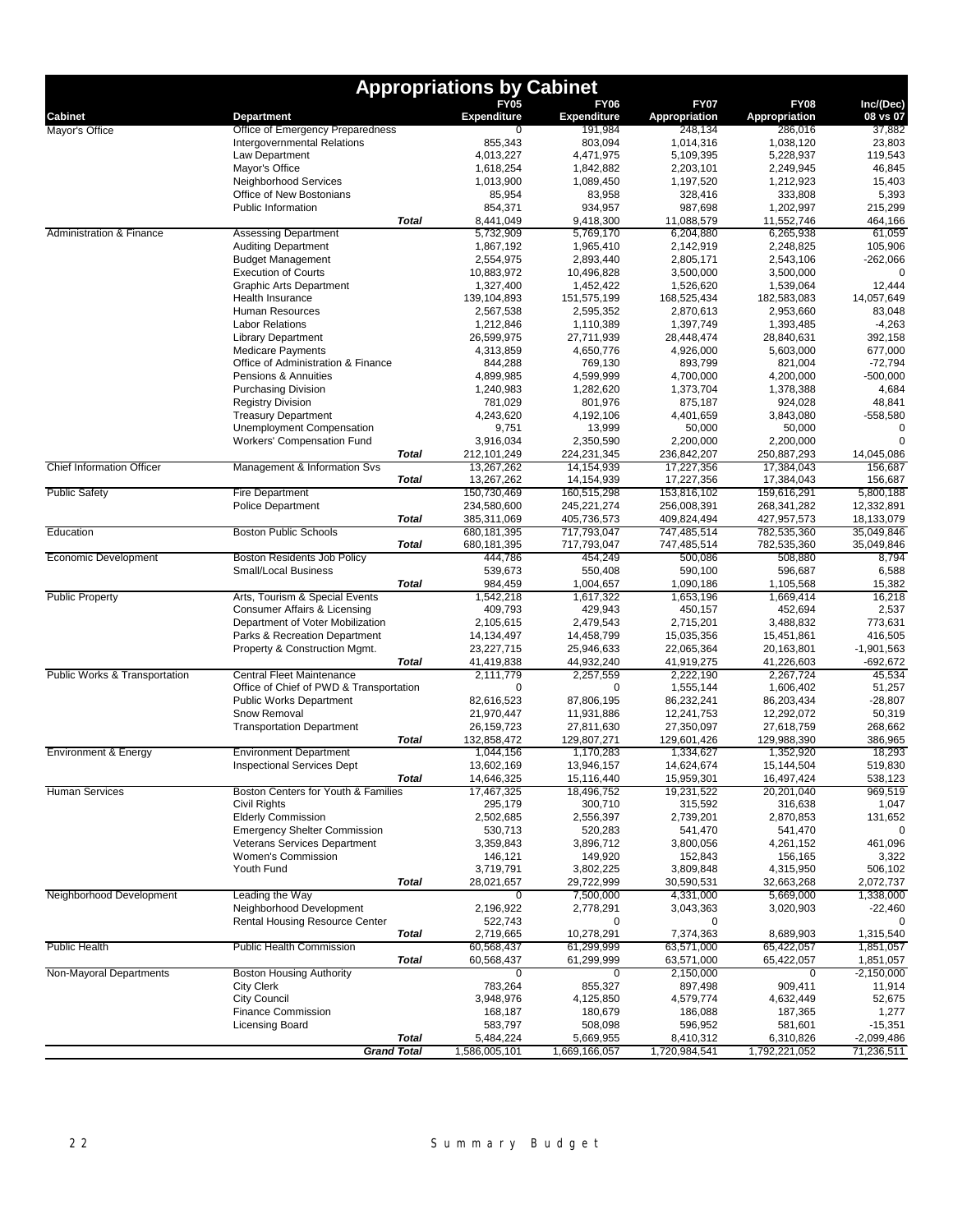### *Debt Service*

The City had expenditures for debt service of \$118.4 million in FY05 and \$112.8 million in FY06. The City has a budget of \$117.4 million for debt service in FY07 and expects to spend \$122.7 million on debt service in FY08. The City carries a favorable debt position and debt burden due to well-defined debt policies and a long-term capital strategy that benefits from non-property tax support. As a result of the City's strong budgetary controls and prudently designed debt policies, in March 2007, Standard & Poor's Rating Services upgraded Boston's credit rating to AA+. Both Moody's Investors Service and Fitch Ratings affirmed the City's credit ratings of Aa1 and AA respectively. For further detail see the Capital Planning and Financial Management chapters of this volume.

## *State Assessments*

Accompanying the local aid distributions on the cherry sheet are charges to the City from the Commonwealth. In FY05, an assessment for the value of Charter School tuition, previously treated as a direct offset to Chapter 70 education state aid was added. All but the state assessments for the Massachusetts Bay Transportation Authority (MBTA) and Charter School Tuition are relatively small. In accordance with Proposition 2 1/2, these charges on a statewide basis, except for Charter School Tuition, cannot increase annually by more than 2.5%. The City's state assessments (inclusive of Charter School Tuition) were \$111.7 million in FY05 and \$114.3 million in FY06. The City expects growth in assessments to \$125.0 million in FY07 and to \$131.0 million in FY08.

#### *Suffolk County Sheriff*

The appropriation for the Suffolk County Sheriff, which is mandated by the State, is included in the Fixed Costs section of the Budget Summary. Prior to FY04, funding for the Sheriff was shown in the Appropriations section as part of a County

appropriation. Because funding for the Suffolk County Sheriff is a mandated cost it is more appropriate to categorize it as a fixed cost.

In FY07, the City was responsible for funding 4% of the Sheriff's Department Budget with the Commonwealth funding the rest. The appropriation included in the FY08 budget is an estimate. The maintenance of effort requirement will be communicated to the City after the Sheriff's total budget is approved by the County Government Finance Review Board sometime in

| <b>Tregor Reserve Fund</b> |                                            |                          |       |                                  |  |
|----------------------------|--------------------------------------------|--------------------------|-------|----------------------------------|--|
| Fiscal<br>Year             | <b>Beginning</b><br>Year<br><b>Balance</b> | <b>Funds Funds</b><br>In | Out   | Ending<br>Year<br><b>Balance</b> |  |
|                            |                                            |                          |       |                                  |  |
| <b>FY01</b>                | 18.680                                     | 1.308                    | 0.000 | 19.989                           |  |
| FY02                       | 19.989                                     | 1.000                    | 0.000 | 20.989                           |  |
| FY03                       | 20.989                                     | 0.151                    | 0.000 | 21.140                           |  |
| <b>FY04</b>                | 21.140                                     | 0.417                    | 0.000 | 21.556                           |  |
| <b>FY05</b>                | 21.556                                     | 1.087                    | 0.000 | 22.644                           |  |
| <b>FY06</b>                | 22.644                                     | 1.457                    | 0.000 | 24.101                           |  |
| *FY07                      | 24.101                                     | 0.000                    | 0.000 | 24.101                           |  |
| *FY08                      | 24.101                                     | 0.000                    | 0.000 | 24.101                           |  |
|                            | Notes: (\$millions), *projected            |                          |       |                                  |  |

late summer or early fall.

#### *Reserve*

The City is required by law to maintain a reserve on its balance sheet of 2.5% of the prior year appropriations, not including the School Department, which has its own separate reserve. The current balance of this reserve is \$24.1 million. The reserve can be used to provide for extraordinary and unforeseen expenditures and the Mayor may make drafts or transfers against this fund with City Council approval only in the month of June. Since the establishment of this reserve, the City has yet to make any drafts or transfers from the reserve. (See Financial Management section of Volume I for detail.)

| <b>State Assessments</b>         |               |               |               |               |
|----------------------------------|---------------|---------------|---------------|---------------|
|                                  | <b>FY05</b>   | <b>FY06</b>   | <b>FY07</b>   | <b>FY08</b>   |
|                                  | <b>Actual</b> | <b>Actual</b> | <b>Budget</b> | <b>Budget</b> |
| M.B.T.A.                         | 65,075,413    | 65.185.386    | 66,210,888    | 67,531,540    |
| <b>Charter School Tuition</b>    | 41,875,268    | 43.922.686    | 53,696,926    | 58,228,266    |
| <b>RMV</b> Non-Renewal Surcharge | 3,108,660     | 3.557.180     | 3,557,180     | 3,564,540     |
| <b>Other Assessments</b>         | 1.632.437     | 1.668.374     | 1.581.350     | 1,641,246     |
|                                  | .691.778      | 114.333.626   | 125,046,344   | 130.965.592   |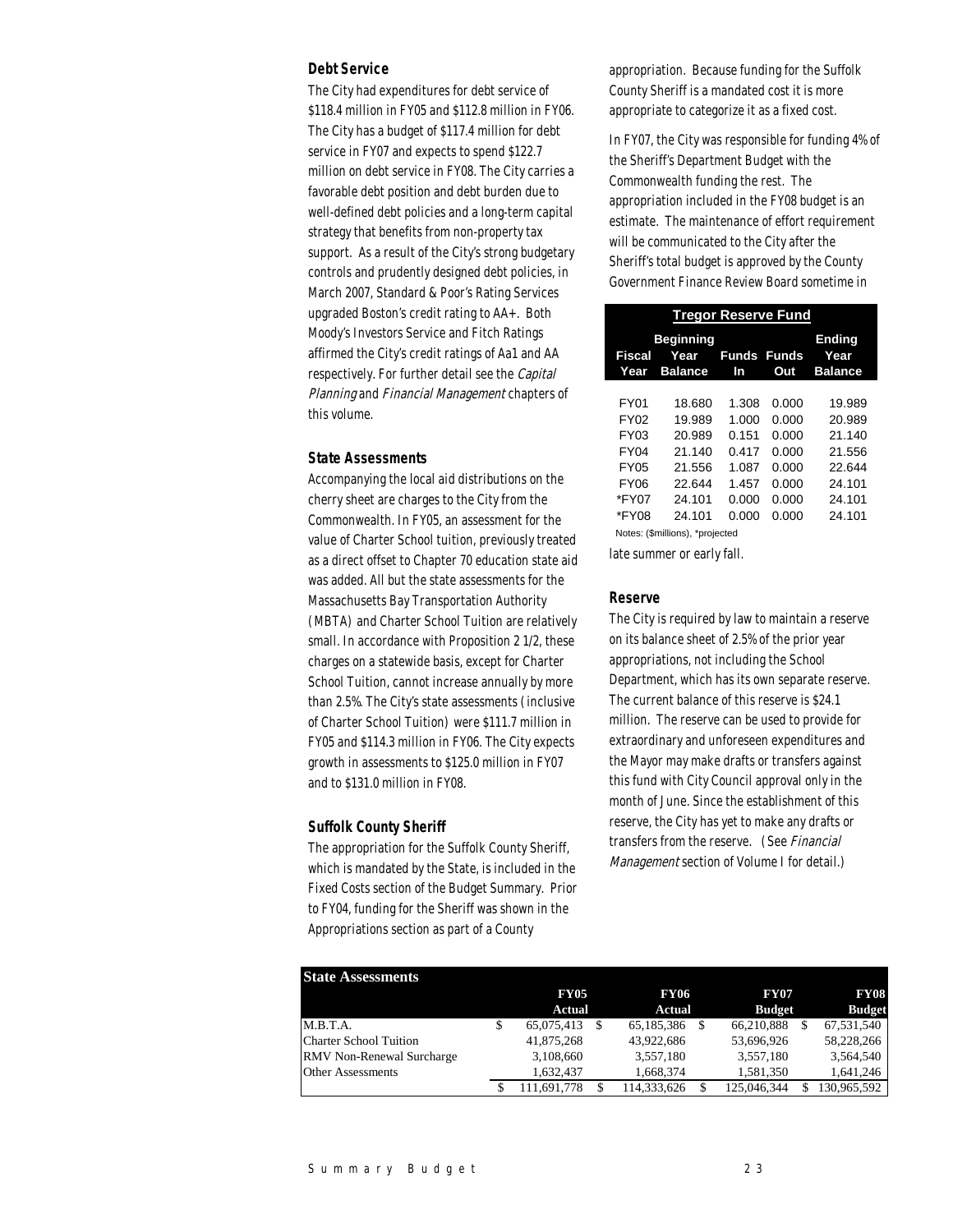|                                          | <b>Personnel Summary</b>                              |              |                          |                    |                    |                     |                          |
|------------------------------------------|-------------------------------------------------------|--------------|--------------------------|--------------------|--------------------|---------------------|--------------------------|
|                                          |                                                       |              | 1/1/05<br>FTE            | 1/1/06<br>FTE      | 1/1/07<br>FTE      | 1/1/08<br>Projected | Projected<br>Inc/(Dec)   |
| <b>Office of the Mayor</b>               | Intergovernmental Relations                           |              | 6.8                      | 6.8                | 9.8                | 8.8                 | (1.0)                    |
|                                          | Law Department                                        |              | 44.0                     | 41.0               | 51.0               | 51.0                |                          |
|                                          | Mayor's Office                                        |              | 23.4                     | 23.4               | 24.0               | 24.0                |                          |
|                                          | Neighborhood Services                                 |              | 19.0                     | 23.0               | 23.0               | 23.0                |                          |
|                                          | Office of Emergency Preparedness                      |              | $\overline{\phantom{0}}$ |                    | 1.0                | 2.0                 | 1.0                      |
|                                          | Office of New Bostonians                              |              | 1.0                      | 1.0                | 4.0                | 5.0                 | 1.0                      |
|                                          | Public Information                                    | Total        | 15.1<br>109.3            | 18.1               | 17.5<br>130.3      | 17.5<br>131.3       |                          |
| <b>Administration &amp; Finance</b>      | Office of Administration & Finance                    |              | 7.0                      | 113.3<br>7.0       | 7.0                | 7.0                 | 1.0                      |
|                                          | <b>Assessing Department</b>                           |              | 91.0                     | 87.0               | 88.0               | 88.0                |                          |
|                                          | <b>Auditing Department</b>                            |              | 32.0                     | 33.0               | 33.0               | 34.0                | 1.0                      |
|                                          | <b>Budget Management</b>                              |              | 22.7                     | 21.9               | 23.9               | 23.9                |                          |
|                                          | <b>Graphic Arts</b>                                   |              | 29.0                     | 28.0               | 29.0               | 29.0                |                          |
|                                          | Human Resources                                       |              | 45.9                     | 43.6               | 46.6               | 46.6                |                          |
|                                          | <b>Labor Relations</b>                                |              | 10.4                     | 11.4               | 10.4               | 10.4                |                          |
|                                          | <b>Library Department</b>                             |              | 426.9                    | 423.2              | 432.2              | 434.2               | 2.0                      |
|                                          | <b>Purchasing Division</b>                            |              | 19.0                     | 20.0               | 20.0               | 20.0                |                          |
|                                          | <b>Registry Division</b>                              |              | 18.0                     | 18.0               | 18.0               | 18.0                |                          |
|                                          | <b>Treasury Department</b>                            |              | 56.0                     | 56.0               | 53.0               | 54.0                | 1.0                      |
|                                          |                                                       | <b>Total</b> | 757.9                    | 749.1              | 761.1              | 765.1               | 4.0                      |
| <b>Chief Information Officer</b>         | Management Info Svcs                                  |              | 100.0                    | 101.0              | 104.0              | 110.0               | 6.0                      |
|                                          |                                                       | <b>Total</b> | 100.0                    | 101.0              | 104.0              | 110.0               | 6.0                      |
| <b>Public Safety</b>                     | <b>Fire Department</b><br><b>Police Department</b>    |              | 1,608.5<br>2,842.8       | 1,602.5<br>2,818.3 | 1,631.5<br>2,922.2 | 1,670.0<br>3,041.0  | 38.5<br>118.8            |
|                                          |                                                       | <b>Total</b> | 4,451.3                  | 4,420.8            | 4,553.7            | 4,711.0             | 157.3                    |
| <b>Education</b>                         | <b>School Department</b>                              |              | 8,008.8                  | 8,087.1            | 8,282.5            | 8,561.8             | 279.3                    |
|                                          |                                                       | Total        | 8,008.8                  | 8,087.1            | 8,282.5            | 8,561.8             | 279.3                    |
| <b>Economic Development</b>              | <b>Small/Local Business</b>                           |              | 8.0                      | 8.0                | 8.0                | 8.0                 |                          |
|                                          | Office of Boston RJP                                  |              | 8.0                      | 8.0                | 8.0                | 8.0                 | $\overline{a}$           |
|                                          |                                                       | Total        | 16.0                     | 16.0               | 16.0               | 16.0                | ۰                        |
| <b>Public Property</b>                   | Arts, Tourism & Special Events                        |              | 16.0                     | 17.0               | 16.0               | 17.0                | 1.0                      |
|                                          | Consumer Affairs & Licensing                          |              | 8.2                      | 7.4                | 7.4                | 7.4                 | $\overline{\phantom{0}}$ |
|                                          | Department of Voter Mobilization                      |              | 20.4                     | 20.2               | 20.2               | 28.2                | 8.0                      |
|                                          | Parks and Recreation                                  |              | 195.6                    | 200.0              | 205.0              | 205.0               |                          |
|                                          | Property & Construction Mgmt.                         | Total        | 294.1<br>534.3           | 296.1<br>540.7     | 214.1<br>462.7     | 221.5<br>479.1      | 7.4<br>16.4              |
| <b>Public Works &amp; Transportation</b> | Chief of Public Works & Transportation                |              | ٠                        | $\blacksquare$     | 1.0                | 21.0                | 20.0                     |
|                                          | Central Fleet Maintenance                             |              | 41.0                     | 44.0               | 43.0               | 44.0                | 1.0                      |
|                                          | <b>Public Works Department</b>                        |              | 382.6                    | 371.0              | 375.0              | 361.0               | (14.0)                   |
|                                          | Transportation                                        |              | 359.9                    | 369.6              | 363.9              | 358.9               | (5.0)                    |
|                                          |                                                       | Total        | 783.5                    | 784.6              | 782.9              | 784.9               | 2.0                      |
| <b>Environment &amp; Energy</b>          | Environment                                           |              | 16.0                     | 19.0               | 17.0               | 18.0                | 1.0                      |
|                                          | <b>Inspectional Services</b>                          |              | 228.0                    | 226.0              | 225.0              | 229.0               | 4.0                      |
|                                          |                                                       | <b>Total</b> | 244.0                    | 245.0              | 242.0              | 247.0               | 5.0                      |
| <b>Human Services</b>                    | Boston Center for Youth & Families                    |              | 338.7                    | 358.3              | 370.7              | 382.6               | 11.9                     |
|                                          | Civil Rights                                          |              | 9.0                      | 9.0                | 9.0                | 9.0                 | $\blacksquare$           |
|                                          | <b>Elderly Commission</b>                             |              | 57.6                     | 54.5               | 67.6               | 67.6                |                          |
|                                          | <b>Emergency Shelter</b>                              |              | 4.0                      | 4.0                | 4.0                | 4.0                 |                          |
|                                          | <b>Veterans Services</b><br><b>Women's Commission</b> |              | 14.2                     | 15.2               | 15.2               | 15.2                |                          |
|                                          | Youth Fund                                            |              | 2.0<br>3.0               | 2.0<br>4.0         | 2.0<br>3.0         | 2.0<br>3.0          |                          |
|                                          |                                                       | <b>Total</b> | 428.5                    | 447.0              | 471.5              | 483.4               | 11.9                     |
| <b>Neighborhood Development</b>          | Neighborhood Development                              |              | 36.2                     | 51.8               | 49.8               | 49.8                |                          |
|                                          | Rental Housing Resource Center                        |              | 11.1                     |                    |                    |                     |                          |
|                                          |                                                       | Total        | 47.3                     | 51.8               | 49.8               | 49.8                |                          |
| <b>Public Health</b>                     | <b>Public Health Commission</b>                       |              | 743.0                    | 738.1              | 749.8              | 774.8               | 25.0                     |
|                                          |                                                       | <b>Total</b> | 743.0                    | 738.1              | 749.8              | 774.8               | 25.0                     |
| Non-Mayoral                              | <b>City Clerk</b>                                     |              | 12.4                     | 13.0               | 13.0               | 14.0                | 1.0                      |
|                                          | <b>City Council</b>                                   |              | 79.4                     | 75.1               | 79.8               | 79.8                |                          |
|                                          | <b>Finance Commission</b>                             |              | 3.0                      | 3.0                | 3.0                | 3.0                 |                          |
|                                          | Licensing Board                                       |              | 10.6                     | 9.6                | 8.6                | 8.6                 |                          |
|                                          |                                                       | Total        | 105.4                    | 100.7              | 104.4              | 105.4               | 1.0                      |
| <b>Grand Total</b>                       |                                                       |              | 16,329.3                 | 16,395.2           | 16,710.6           | 17,219.6            | 509.0                    |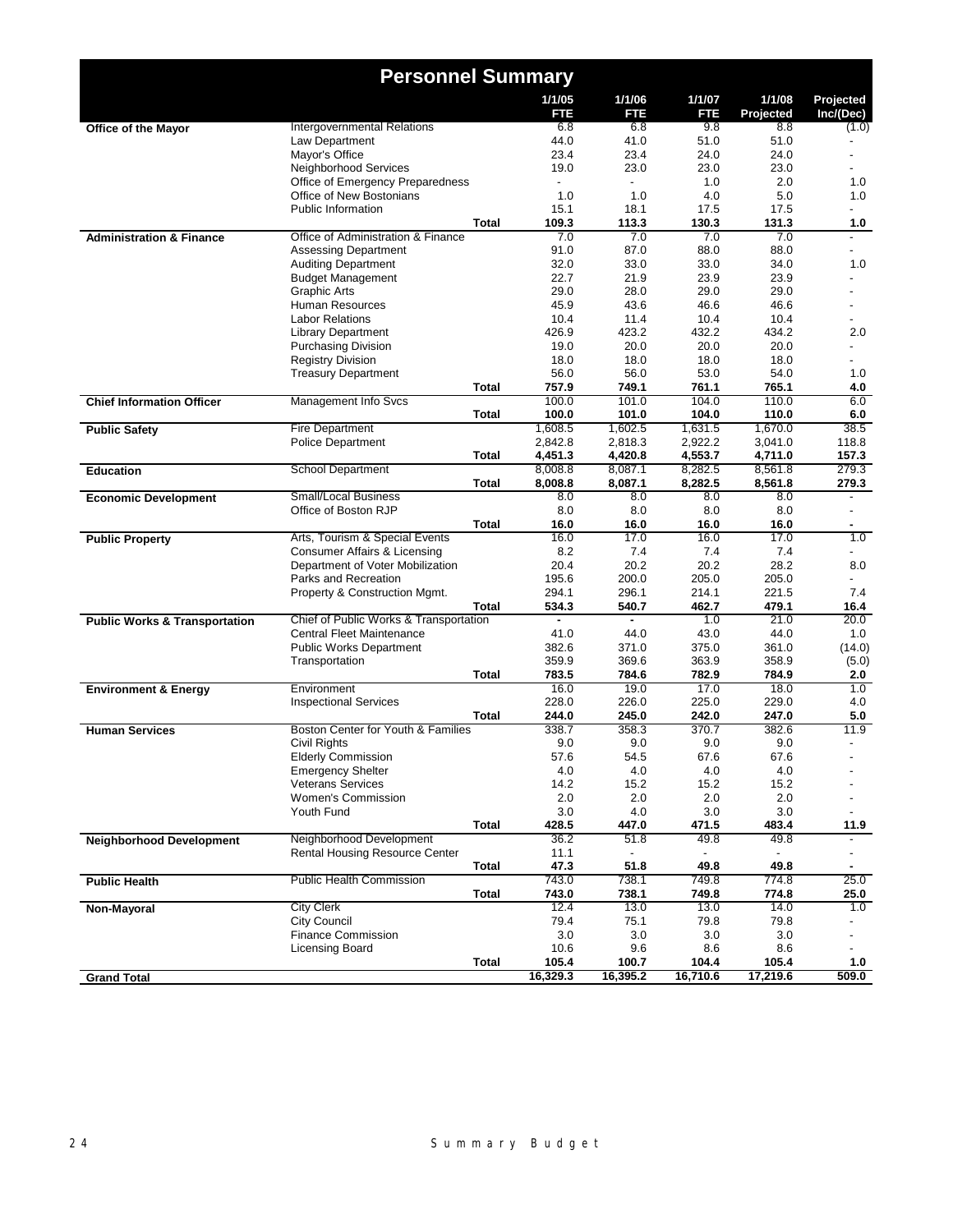## *PERSONNEL CHANGES*

The Personnel Summary table shows a four-year comparison of city funded full-time equivalent (FTE) positions. (This includes both permanent and emergency employees.) The projected numbers used for FY08 are estimates based on the level of funding for personnel contained in the FY08 budgets.

FY06- FY07 FTE Changes - The total net increase in FTEs from January 1, 2006 to January 1, 2007 was 315.5. Staffing in the majority of the departments remained at or near the levels in previous years. The City continues to use a Position Review Committee to review all postings for vacant positions. All hiring is scrutinized and approved only if it is critical and can be supported within the confines of a department's budget.

 The largest change occurred in the School Department with an increase of 195.4 FTEs. This increase was due to a variety of educational dynamics, including: the expansion of kindergarten opportunities for four-year olds, targeted support for low-performing schools, addressing the increasing resource needs of students with disabilities and a specific policy to restore 1% of school budgets in FY07 following the budget reductions experienced in FY04. The restoration of school based funding resulted in the addition of a variety of positions designed to increase student academic performance and close the achievement gap, including building capacity in data management and analysis and rebuilding critical structures to support student learning.

Staffing levels in the Public Safety area also increased. The Police Department increased by 103.9 FTEs between January 1, 2006 and January 1, 2007 mainly due to an increase in the levels of uniformed officers. The Fire department also contributed to the public safety increase by adding 29 FTE's, the overwhelming majority of which were firefighters.

Another department with an unusual change in FTEs is the Property and Construction Management Department which decreased by 82 FTEs due to a change in the operations of the security program and the transfer of a number of Municipal Police Officers to Boston Police Department positions.

In the Human Services Cabinet, the increase is mainly the result of a change in accounting for

Elderly Department employees who are funded in part with external funds. The equivalent of 11 additional FTEs are now shown on the general fund budget. A portion of their salaries will be charged to external funds but it will be based on actual time spent on a particular program during each week rather than assigning a set percentage, since that percentage may change on a week to week basis. This accounting change will help to ensure compliance with all federal and state requirements.

FY07-FY08 Projected FTE Changes – The City expects the net increase in FTE levels to be approximately 496.9 from January 1, 2007 to January 1, 2008.

The Mayor's Office Cabinet staffing is projected to remain nearly stable from January 1, 2007 to January 1, 2008.

The small net increase in the newly formed Administration and Finance Cabinet (formerly the Chief Operating Officer and Chief Financial Officer cabinets) relates mainly to the addition of two new Digital Librarian positions in the Library Department and a new position to strengthen the internal audit functions of the Auditing department.

The Management Information Services (MIS) Department will include several new positions in FY08. The Department will be hiring a Public Safety Chief Information Officer (CIO) who will serve the information technology (IT) leadership needs of the Police and Fire departments under the direction of the City's CIO in order to better coordinate all technology initiatives. MIS will also hire a Director of Security and Risk Management and a Director of IT Strategy and Planning to address citywide issues of risk management and long term strategic planning.

The number of Public Safety employees on the payroll as of January 1 of any year fluctuates with the timing of classes and the timing of retirements. After considering the current number of filled positions, expected retirements, and the hiring of new recruits, the net increase projected for Public Safety FTEs is 157.3. Fire is projected to increase by 38.5 and Police is expected to increase by 118.8. Fire classes are being scheduled and sized to ensure that the department can cover its manning requirements. It should be noted that planned hiring of Police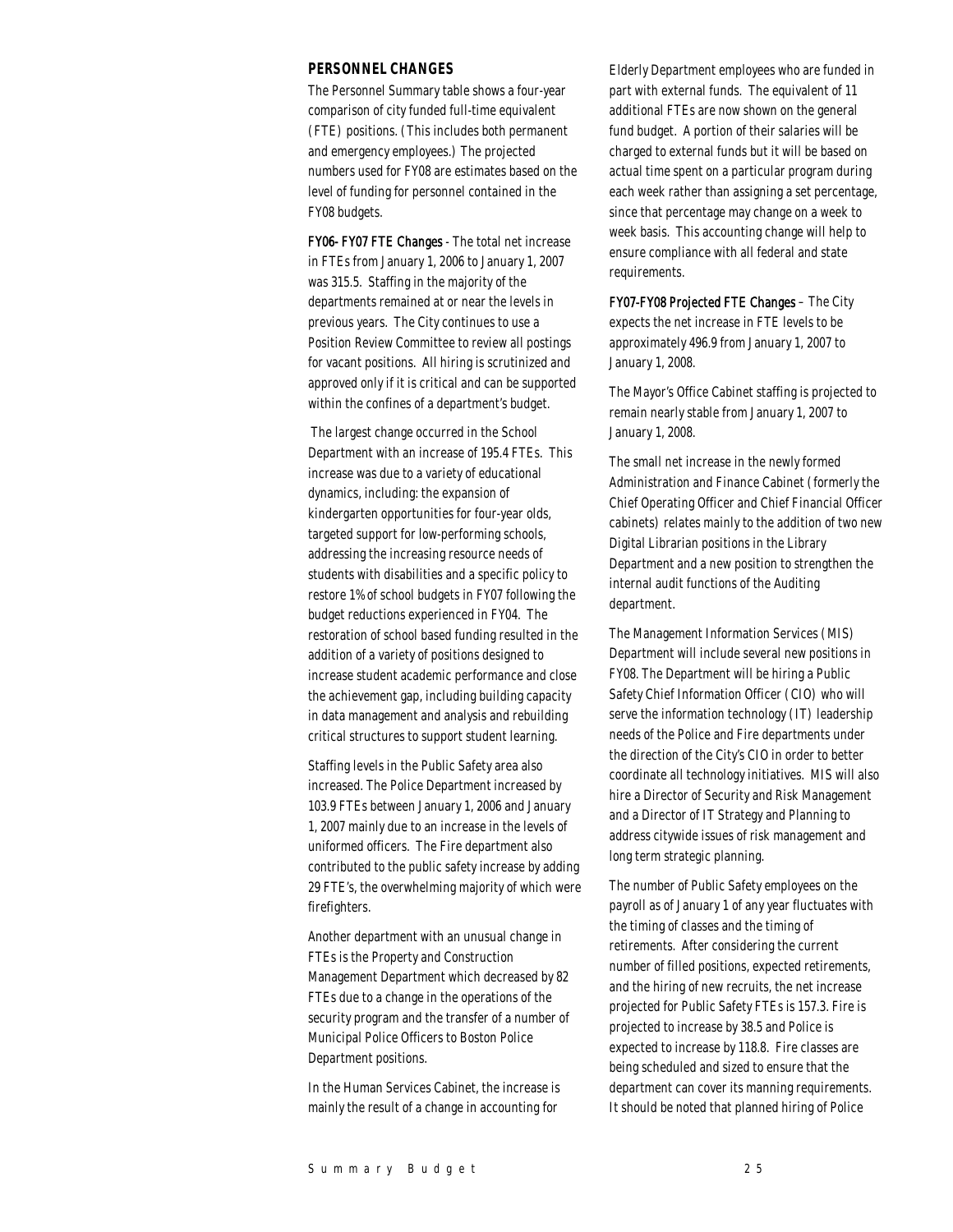Officers between now and the end of the calendar year is projected to bring the uniformed force to its highest level since FY00. The increase in the Police Department also includes 8 new positions for the Forensic Division to boost the department's resources dedicated to solving crimes.

Education is projected to increase by 279 FTEs from January 2007 to January 2008. There are many areas that contribute to the increase. Increasing enrollment of English Language Learners and special education students as well as an increase in the number of Autistic programs require more FTEs. BPS will also add 15 positions to the Family and Community Outreach Coordinator program. The expansion of K1 classes, initiatives and programs such as the Boston Teacher Residency Program and Ostiguy High (Sobriety High), as well as Extended Learning Time all contribute to the need for more FTEs in FY08.

 The Public Property Cabinet is projected to have a net increase of approximately 16 FTEs. The Property and Construction Management Department will show an increase of 7 based on current staffing and the filling of security guard positions. The Department of Voter Mobilization (formerly known as the Election Department) will increase by 8 FTEs based on an outside review of the functions and legal responsibilities of the department. The department will fill current vacancies and create three new positions. One of the newly created positions will be a Director of Elections who will have extensive experience in election law and will help the department realize its goal of becoming a national model for voter mobilization and efficient elections.

Staffing in the Public Works & Transportation Cabinet is projected to remain level. The Chief of Public Works & Transportation will continue to pursue ways to provide a more efficient delivery of administrative, financial, technological and public information services, as well as basic city services, for the departments in the cabinet.

The projected increase of 12 FTEs in the Human Services Cabinet is based on current staffing levels and the addition of 6 new street worker positions in Boston Centers for Youth & Families (BCYF).

Staffing at the Public Health Commission (PHC) is expected to increase as of January 1, 2008 by

approximately 25 FTEs in order to address areas of concern in the Emergency Medical Services area and to hire 10 Youth Development Specialists with clinical backgrounds to provide direct counseling, specialized services and referrals to adolescents identified as high-risk..

The Environment & Energy Cabinet is projected to show on increase of 5 FTEs based on current staffing levels.

The FTE counts in the Economic Development, Housing & Neighborhood Development cabinets as well as the Non-Mayoral group of departments are projected to remain level.

## *EXTERNAL FUNDS*

Supplementing the services that are provided by the City's \$2.3 billion operating budget is approximately \$346.8 million in external funds. These funds consist mainly of federal, state and private funding earmarked for specific purposes. Education, housing, economic development, public safety and public health are some of the largest areas for which these funds are targeted.

Twenty-one departments and agencies expect to receive federal, state or other forms of external funding in FY08. Since there are hundreds of grants and many of them are small, the focus here is on the largest grants. Over 90% of the City's external funds are found in six of those twenty-one departments. These six departments are the School Department, Neighborhood Development, Office of Emergency Preparedness, Public Health Commission, Library Department, and Police Department. Other departments that also have significant grant funding are the Elderly Commission, Boston Centers for Youth & Families and the Parks Department. Descriptions and amounts for grants by department can be found in Volumes II and III.

## *Federal and State Grants*

Some of the larger federal grants received by the City have been a vital source of funding. In FY08, the School Department is expected to utilize \$34.5 million from Title I, a grant that the City has been receiving for a number of years. This funding has supplemented education programs in schools with significant populations of low-income students.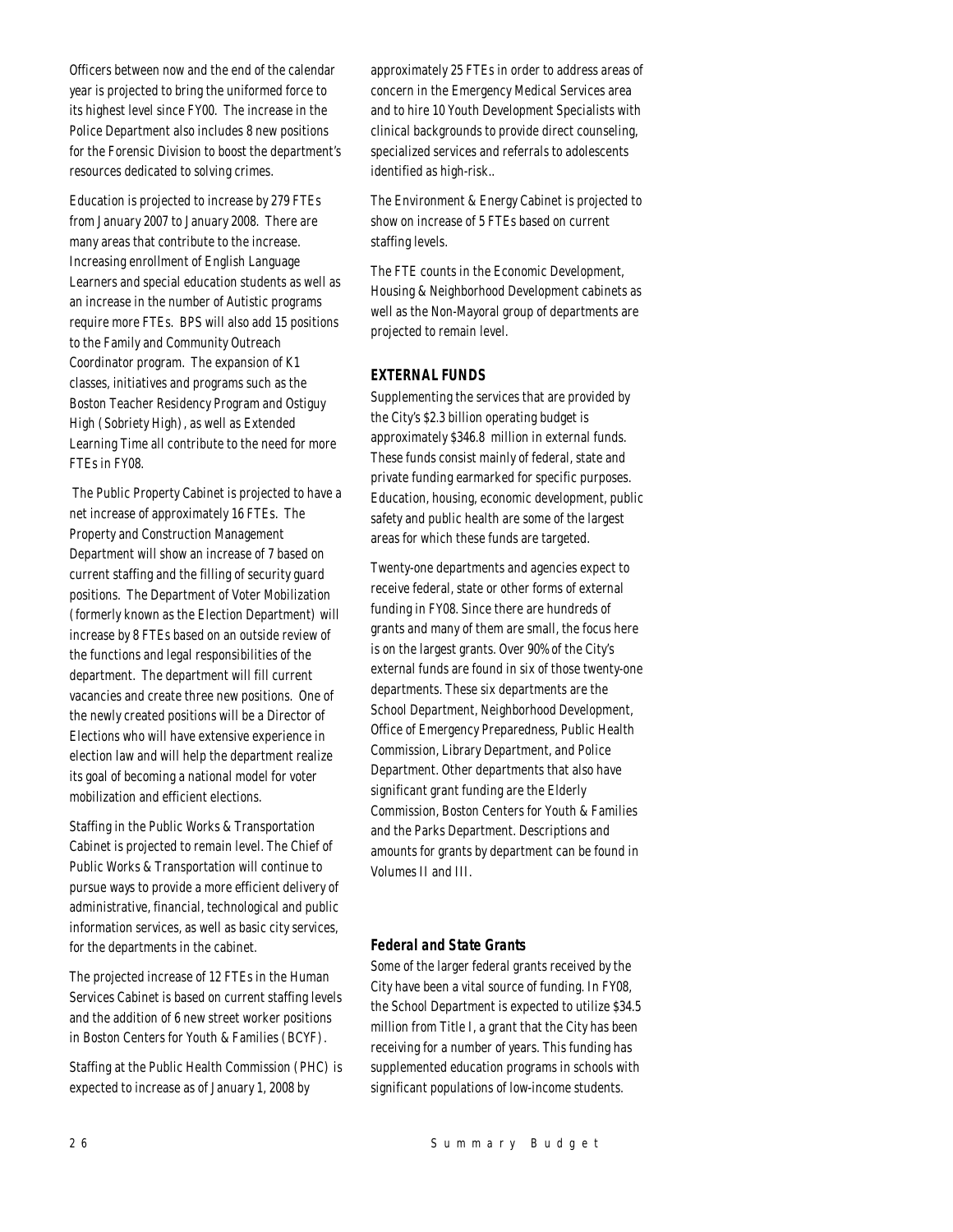The City has also received Community Development Block Grant (CDBG) funding for a variety of neighborhood development activities for many years. Other sources of federal funding received by the City address diverse needs and/or creative approaches such as homeland security, community policing, housing support for the homeless, and investment in the City's Empowerment Zone.

The state's largest contribution for local services is in the area of K-12 education. However, most of this funding is Chapter 70 educational reform aid in which the major requirement for receipt of the funds relates to a minimum general fund school budget. This funding is not included in the External Funds table as it is direct general fund revenue. Further discussion on education aid can be found in the Revenue Chapter. State grant funding is also significant in the area of library services.

A description of the largest federal and state supported programs in the six departments managing the bulk of the City's external fund resources is given below.

#### *Neighborhood Development*

The Community Development Block Grant (CDBG) is a sizeable annual entitlement grant from the U.S. Department of Housing and Urban Development (HUD) to the City of Boston designed to fund a variety of neighborhood development activities. The City (the Department of Neighborhood Development and the Fair Housing Commission) expended approximately \$27.0 million in CDBG funding in FY06, and estimates spending \$30.6 million in FY07 and \$31.2 million in FY08. The FY08 amount becomes available in July 2007. At least 70% of CDBG funds must be used to benefit low and moderate-income households. CDBG funds are used to produce and preserve affordable housing, revitalize neighborhood commercial districts, assist the renovation of non-profit facilities, improve vacant lots, promote and monitor fair housing activities, and assist non-profit organizations in the operation of emergency shelters, health care, youth and adult literacy programs. CDBG funds cannot be used for general government services and cannot replace funding cuts from existing public service activities. CDBG funding is also used as a security for Section 108 loans.

Section 108 Loan Project/Economic Development Initiative - Section 108 funds are available to eligible cities from HUD on an application basis and can only be used for economic development projects. The City, through a pledge of its current and future CDBG grant awards, secures Section 108 funds. The Economic Development Initiative (EDI) Program is a special HUD program that makes available grants to cities to spur economic opportunity. This initiative also promotes community development through a long-term strategy which encompasses establishing community-based partnerships; training residents for new job opportunities; and developing a plan for responding to community needs by integrating economic, physical, human, and other strategies. The City previously received two multi year grants of \$22 million each for these two programs for use within the Empowerment Zone. (Another \$3 million was reserved for social service activities in the Empowerment Zone.) The funds are used to assist new or existing smaller scale neighborhood commercial enterprises and larger scale commercial and/or industrial development projects. These funds must be used to lower the cost or lower the risk to the City on Section 108 loans made to eligible economic development projects. Spend down of these funds has been spread over the past several years.

The City received authority to use \$40 million in new Section 108 Loan Guarantee funds in FY04 for the purpose of establishing a Hotel Development Loan Fund. Since then, \$15 million was expended in FY04 and FY05 for the Westin Convention Center Hotel and \$15 million is expected to be expended in FY08 as a loan to the Battery Wharf Hotel. The remaining \$10 million was originally earmarked for a third hotel but the hotel withdrew its application to pursue private financing. Also in FY08, Section 108 and EDI funds will be used for two projects: the Dudley Square Building site and the adjacent Modern Electroplating site. The combined funding will be used for site contamination cleanup and the redevelopment of the sites. The City also anticipates \$15 million of Section 108 Loan Guarantee funds for the purpose of establishing a Small Business Growth Fund, which will be used to support existing businesses seeking to expand their operations in Boston.

Emergency Shelter Grant/HOPWA/Shelter Plus Care/Supportive Housing - HUD administers these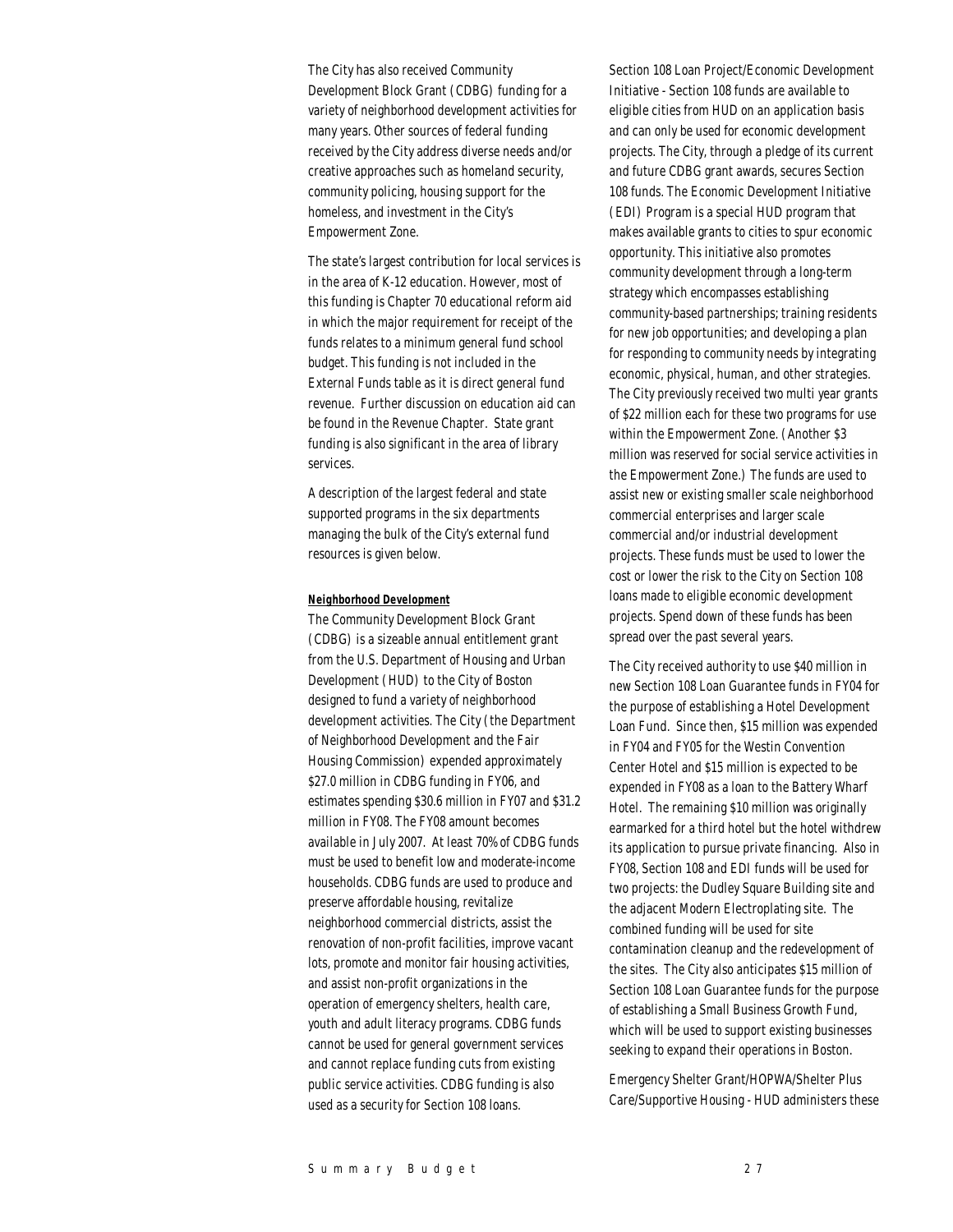four federally funded grants. FY07 expenditures are projected to be \$21.1 million while another \$20.7 million is expected to be used in FY08. The Emergency Shelter and HOPWA (Housing Opportunities for Persons With AIDS) grants are entitlement grants that become available in July of each year. The Emergency Shelter grant supports the development and operations of emergency shelters for the homeless. The HOPWA program provides housing, rental assistance and support services for persons with AIDS. The Shelter Plus Care grant program provides rental assistance for homeless people with disabilities, primarily those with serious mental illness or chronic problems with alcohol and/or drugs. Other federal, state or local sources provide the support services that must match the value of the rental assistance. The Supportive Housing Program provides service, operating and/or capital funds for a broad range of housing and social service projects. The program requires that applicants match the amount of supportive housing acquisition and development funds requested with an equal amount of funding from other sources. Shelter Plus Care and Supportive Housing are both competitive grants; the FY08 awards will become available in the fall.

HOME Investment Partnership - The HOME Partnership Program is an entitlement grant from HUD to support the development of affordable housing. FY08 funds will become available in July 2007. The City expended \$7.9 million in this program in FY06 and estimates spending \$9.2 million in FY07. Projected spending for FY08 is \$8.9 million. Eligible activities include new construction or rehabilitation of housing, tenantbased rental assistance for up to two years, and assistance to first-time homebuyers. All HOME funds must be used to benefit low and moderateincome households. Fifteen percent of HOME

funds are set aside for projects sponsored by Community Housing Development Organizations and up to five percent may be set aside for operating costs for Community Housing Development Organizations.

#### *School Department*

The School Department's FY08 general fund budget of \$782.5 million is supplemented with approximately \$120.9 million in external funds, largely grants made directly to the Boston Public Schools from state and federal government entities. There are three main categories of external funding: formula gr ants, competitive grants, and reimbursement grants. Title I of the No Child Left Behind Act (NCLB), the school lunch reimbursement program, and resources allocated in support of the Individuals with Disabilities Education Act (IDEA) are the three largest sources of external funding and comprise the bulk of federal support. Other significant sources of external funding include Title II (teacher quality grant), the Special Education "Circuit Breaker" reimbursement, and the Community Partnerships for Children grant.

Title I - This federal program supplements education in schools with significant populations of low-income students. This key source of funding for the Boston Public Schools makes up a large portion of the federal formula grant funding received. The School Department estimates spending levels for this program in FY07 and FY08 of \$39.2 million and \$34.5 million, respectively.

School Lunch - The School Lunch program, administered by the U.S. Department of Agriculture, reimburses local school districts on a per-meal basis for the costs of breakfast and lunch

| <b>External Funds</b>            |                                   |                                 |                                 |  |  |  |
|----------------------------------|-----------------------------------|---------------------------------|---------------------------------|--|--|--|
|                                  | <b>FY06</b><br><b>Expenditure</b> | <b>FY07</b><br><b>Estimated</b> | <b>FY08</b><br><b>Estimated</b> |  |  |  |
|                                  |                                   |                                 |                                 |  |  |  |
| <b>Boston Public Schools</b>     | 149.517.470                       | 141.259.856                     | 120.875.420                     |  |  |  |
| Neighborhood Development         | 65.968.666                        | 65.170.332                      | 111.212.259                     |  |  |  |
| Office of Emergency Preparedness | 27.036.002                        | 21.568.181                      | 20.556.775                      |  |  |  |
| <b>Public Health Commission</b>  | 44.400.111                        | 40.358.524                      | 54.622.622                      |  |  |  |
| <b>Library Department</b>        | 11.514.920                        | 11.518.681                      | 11.491.777                      |  |  |  |
| <b>Police Department</b>         | 7.431.165                         | 8.714.767                       | 8,653,255                       |  |  |  |
| Other                            | 21.874.425                        | 19.475.909                      | 19.418.531                      |  |  |  |
|                                  | 327.742.759                       | 308.066.250                     | 346.830.639                     |  |  |  |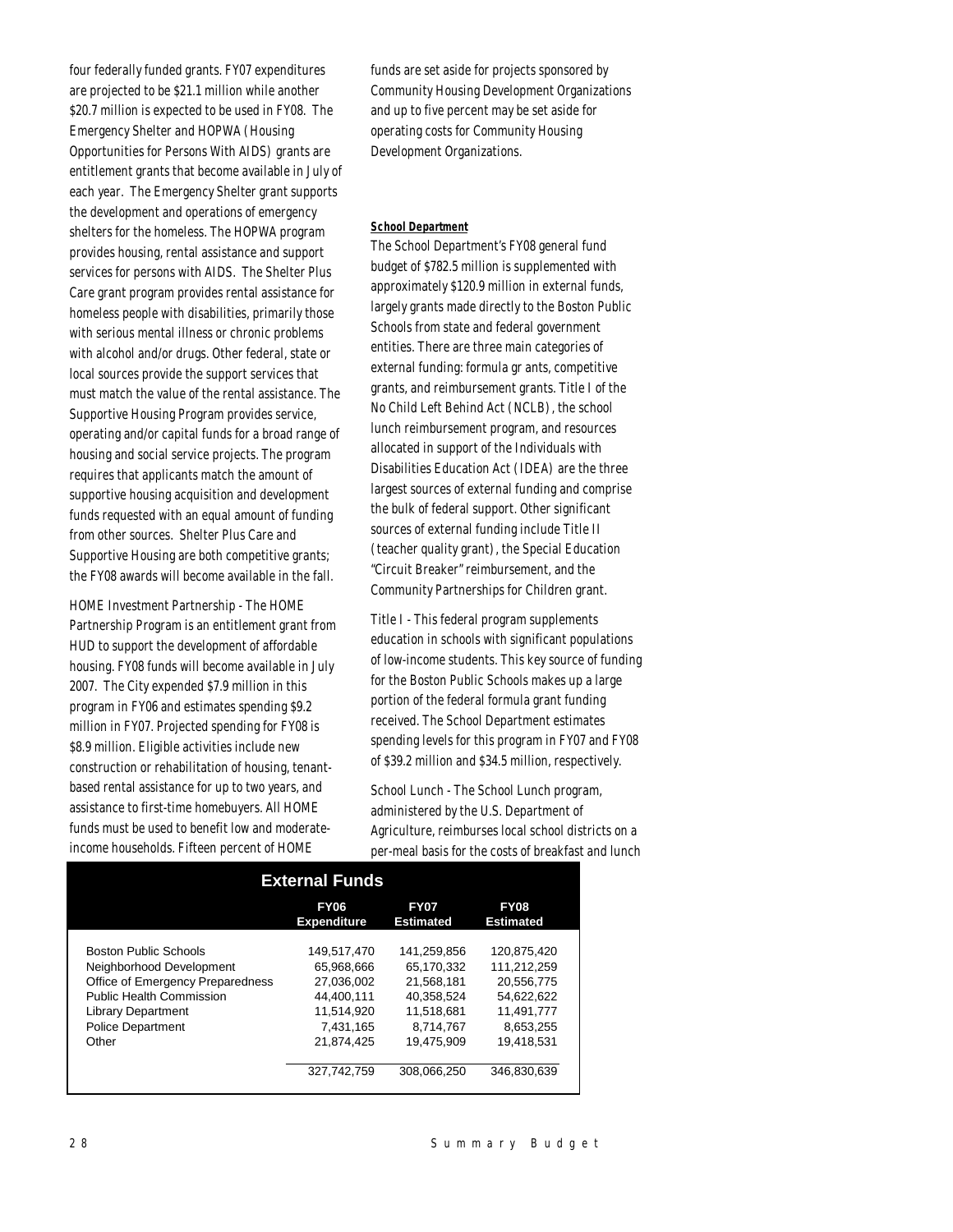for low-income students. The School Department expects to receive \$21 million in reimbursements for both FY07 and FY08.

Title II Teacher Quality - The School Department expects to receive \$6.2 million in FY08 from this federal formula grant program to improve the quality of staff in the classrooms, a 10% decrease from the FY07 budget of \$6.9 million.

Individuals with Disabilities Education Act (IDEA or SPED 94-142 Entitlement) - This federal formula grant supports special education programs. The amount budgeted by the School Department for FY08 is \$18.3 million, a 2% decrease from the FY07 budget of \$18.7 million.

Community Partnerships for Children - The Community Partnerships Program is the largest competitive grant received by the School Department. The Community Partnership Program is a state program to create comprehensive, highquality programs for preschool-aged children in public preschools, Head Start centers, private day care centers, and family-based day care centers. The amount budgeted by the School Department, which serves as the fiscal agent for this program, is \$9.0 million for FY08, a 4.3% decrease from the FY07 budget of \$9.4 million.

#### *Public Health Commission*

Boston Healthy Start - The purpose of this project is to develop a comprehensive needs assessment and carry out a service plan to address those factors most affecting infant mortality in the City of Boston. Three project areas consist of those census tracts found to have both the highest numbers of infant deaths and the highest infant mortality rates in the City. Overall, the City has experienced significant improvement in this health area. The Public Health Commission projects to receive \$1.6 million for this program in FY08.

Ryan White Care Act - This funding is intended to help communities increase the availability of primary health care and support services, increase access for under-served populations and improve the quality of life of those affected by the HIV/AIDS epidemic. In FY07, contracts supported approximately 71 community agencies and 146 programs in the 10 county region of Massachusetts and southern New Hampshire. The estimated level of spending for this federally funded program is

\$10.7 million for FY08, down from \$13.1 million in FY07. This steep reduction in funding will result in negative service impacts in some areas, the total results of which are not yet known.

Boston STEPS – The STEPS project is a multi-year federally and locally funded initiative to reduce the growing obesity epidemic – currently exemplified in Boston by the fact that more than 50% of our adult population is overweight. With \$1.8 million expected in FY08, its work is focused in the neighborhoods with the most elevated disease levels for illness tied to obesity. Among it many activities are: the funding of almost 60 neighborhood groups to conduct walking-related exercise efforts and the screening of school children and teenagers for weight and height in order to identify those families who might benefit from additional information and support. The grant also supports programs that are directed to specific health problems such as asthma and diabetes – with a focus on both prevention and disease management. A final component of the STEPS work is reducing tobacco use – the primary behavioral cause of death and disability among Bostonians.

Long Island Shelter – Federal funding. This project provides homeless services in the form of shelter, food, clothing, health care, and social services for up to 500 homeless adult men and women. The Shelter also provides a room for families in crisis. Guests arrive at the shelter via shuttle bus from the Boston Medical Center campus. Overall, projected external funding for homeless services in the Public Health Commission Budget for FY08 totals \$9.01 million.

Public Health Preparedness -The Commission is involved in a number of activities to insure that the residents of the City are protected and well prepared in the event of a major emergency. Among these activities are those that stem from a \$670,000 federal/state grant for a Cities Readiness Initiative (CRI). This national effort requires Boston to plan for the provision of medicine to every city resident within a 48 hour period, if needed. Other state and federally funded efforts include training EMT's, hospital clinicians and health center workers in various medical emergency protocols and procedures; developing a corps of volunteers who can be mobilized as needed and writing, translating and printing educational materials and tool kits for all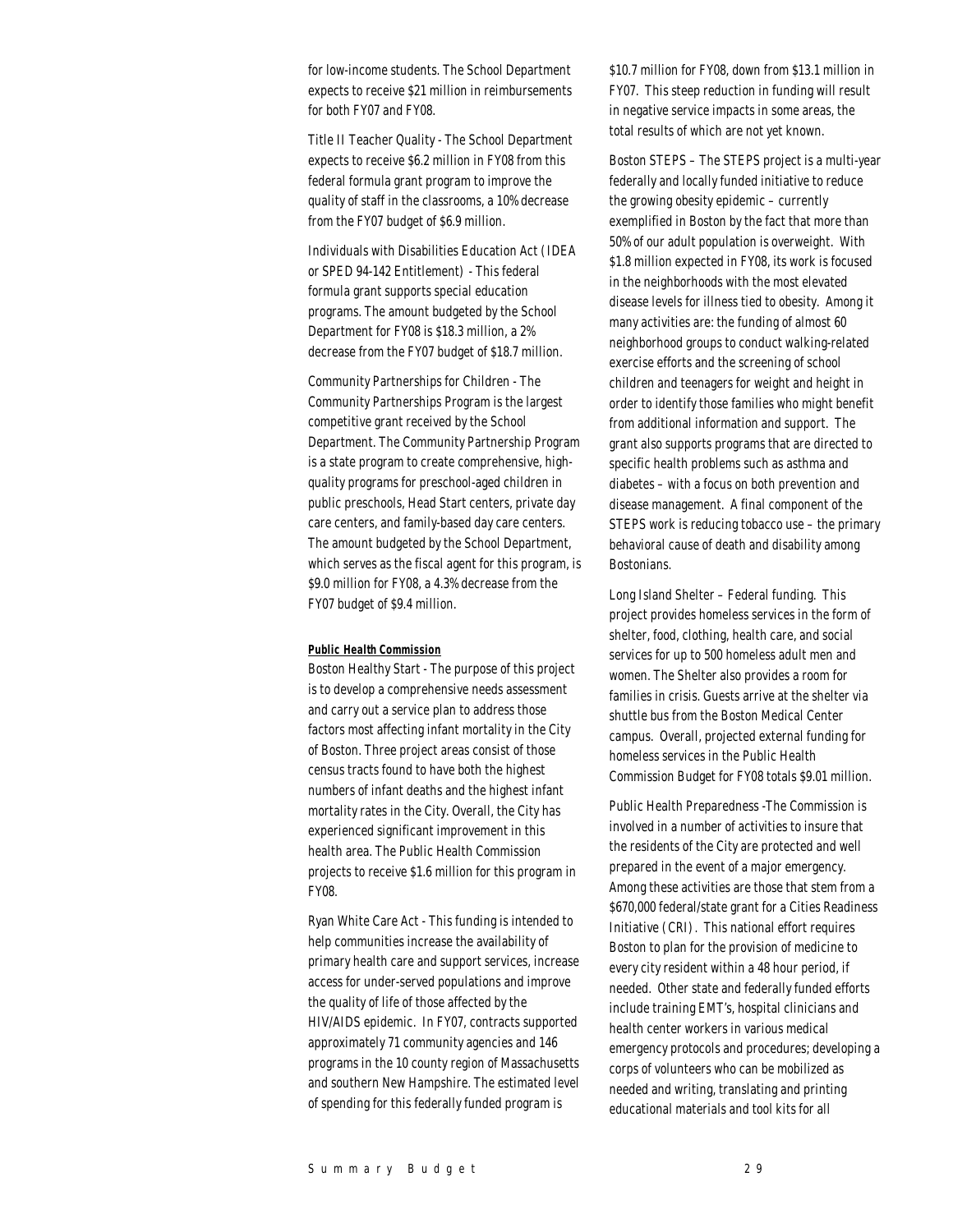populations within the City. Total external funds spending on public health preparedness is expected to be \$1.7 million in FY08.

#### *Office of Emergency Preparedness*

One of the objectives of the Mayor's Office of Emergency Preparedness is to allocate and manage federal homeland security funds obtained by the City. The majority of the Office itself is funded with an Urban Area Security Initiative (UASI) grant. This federal grant serves to address the unique equipment, planning, training and operational needs for first responders in the Boston Urban Area. Spending from UASI is expected to be \$19.5 million in FY07 and \$20.5 million in FY08. The office was also responsible for coordinating spending from a federal grant approved to cover security costs for the 2004 Democratic National Convention. Final reimbursements of \$4.1 million from that grant were made in FY06. (The total expended for the DNC for all agencies was \$28.1 million.)

## *Police Department*

The Police Department's grant funding on both the federal and state level has focused mostly upon community policing.

Same Cop, Same Neighborhood - This neighborhood policing program is based on the belief that police officers and private citizens working together can help address community problems related to crime. The program is supported with a grant awarded by the Massachusetts Executive Office of Public Safety. The total cost of the program supported by this grant was \$3.2 million in FY06; estimated expenditures for FY07 are \$3.3 million. For FY08 the Department expects to have \$3.5 million available for this program.

BJA Block Grants - This federal program was awarded by the Bureau of Justice for the purpose of reducing crime and improving public safety through the purchase of police equipment, the use of police overtime, and to support community partnerships for community policing. Spending for this program was \$1.2 million in FY05. The Bureau of Justice is no longer funding the Local

Law Enforcement Block Grants; the remaining balance of \$684,675 was spent in FY06.

Justice Assistance Grant (JAG) –This federal grant was awarded by the Department of Justice in FY07 for prevention, intervention and enforcement efforts aimed at reducing crime and violence. JAG replaced the Local Law Enforcement Block Grant program referred to above. These funds are used to support civilian analyst and advocacy personnel, as well as district social workers. This is a multiyear project that the department expects to run through June 30, 2009. The department expects to spend \$840,000 in FY07 and expects to utilize \$1.1 million in FY08.

Judicial Oversight Demonstration Initiative - These funds, made available through the Violence Against Women Act and awarded by the U.S. Department of Justice, were being used to increase offender accountability and improve victim safety through the development and implementation of the Dorchester Domestic Violence Court. Spending from this grant was \$810,000 in FY05 and was \$738,170 in FY06. In FY07, the Department spent the remaining funds available for this program estimated at \$81,000. Funding is not anticipated for FY08.

Shannon Community Safety Initiative – The department is expecting a \$3 million grant from the Commonwealth of Massachusetts, Executive Office of Public Safety to address gang and youth violence through the Senator Charles E. Shannon, Jr. Community Safety Initiative. The award has supported a number of prevention, intervention and enforcement initiatives and activities that focus on a comprehensive citywide strategy for youth gang and gun violence. The department anticipates spending \$2.3 million in FY07 and the balance in FY08. Anticipated new funding in FY08 is subject to state appropriation.

Total projected spending for all grants in FY08 is estimated at \$8.6 million; not all grants listed have been awarded. The nature of the police grant programs has tended to be short-term funding that runs its course and serves its purpose and is then supplanted by new programs.

## *Library Department*

Total spending from state funding for the Library was increased slightly from \$8 million in FY06 to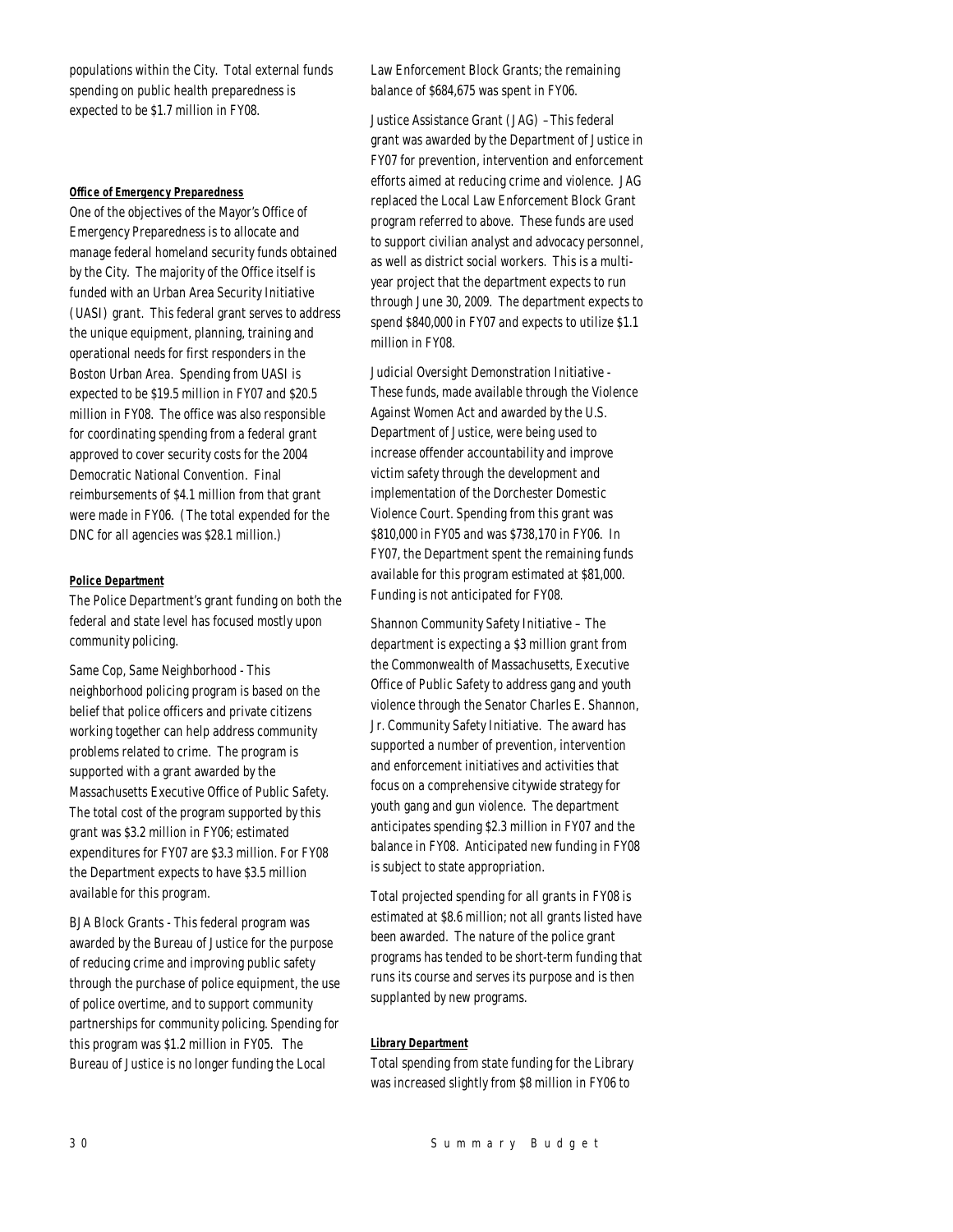an estimated \$8.0 million for FY07. In FY08 the Library again expects that approximately \$8 million will be available from the state. The three state programs that relate to libraries are described below.

Library of Last Recourse - The Library of Last Recourse provides reference and research services for individual residents of the Commonwealth at the Boston Public Library through developing, maintaining, and preserving comprehensive collections of a research and archival nature to supplement library resources available throughout Massachusetts. The Library maintains the personal resources, expertise, and bibliographic skills needed to develop and provide access to reference and research collections. Funding for this program is expected to be fairly level between FY07 and FY08 at approximately \$6.5 million.

Boston Regional Library - The Boston Regional Library System Program (BRLS) is a cooperative organization of 105 public, academic, school and special (government, medical, non-profit, and corporate) libraries in the cities of Boston, Malden and Chelsea. Headquartered at the Boston Public Library, BRLS supports enhanced reference and information services, interlibrary loan and journal document delivery, continuing education and staff development, consulting on library operations and a variety of cooperative programs. The BRLS operates under a cost reimbursement agreement granted by the Commonwealth of Massachusetts Board of Library Commissioners. Funding for this program is expected to be approximately \$851,000 in FY07 and FY08.

State Aid to Libraries - This funding is provided by the Commonwealth of Massachusetts Board of Library Commissioners to the Trustees of the Public Library of the City of Boston annually. The Library is required to meet certain minimum standards of free public library service established by the Board to be eligible to receive the grant. Approximately \$678,000 is budgeted for FY07 and FY08.

## *FY08 ALL FUNDS BUDGET*

The following table consolidates the projected FY08 expenditures from the General Fund, Special Revenue Funds (external grants for the most part) and the Capital Fund by department. More detail on the expenditures made from each of these funds is shown in Volumes II and III of the City of Boston's FY08 budget document.

## *Budget Document Structure*

The Operating Budget for FY08 and Five Year Capital Plan for FY08-12 are presented in three volumes.

Volume I is an overview of the City's financial position and policy direction.

Volumes II and III, which are organized by cabinet, present the budget detail for each department's operating budget and capital projects. Please refer to the chapter on Budget Organization and Glossary for an illustration of the City's organizational chart.

The City's Budget is built at the program level for each department, which is the basis for budget planning. However, line item budget detail is only provided in this budget document at the department level. Program line item detail is available upon request.

In addition to program budgets, Volumes II and III provide a mission statement, key objectives, as well as past and promised performance levels for each departmental program. For those departments with capital projects, a project profile is provided for every capital project, which includes authorization information as well as planned spending levels.

Definitions of the terms used throughout the budget document are presented in the glossary, which can be found in the chapter titled Budget Organization and Glossary.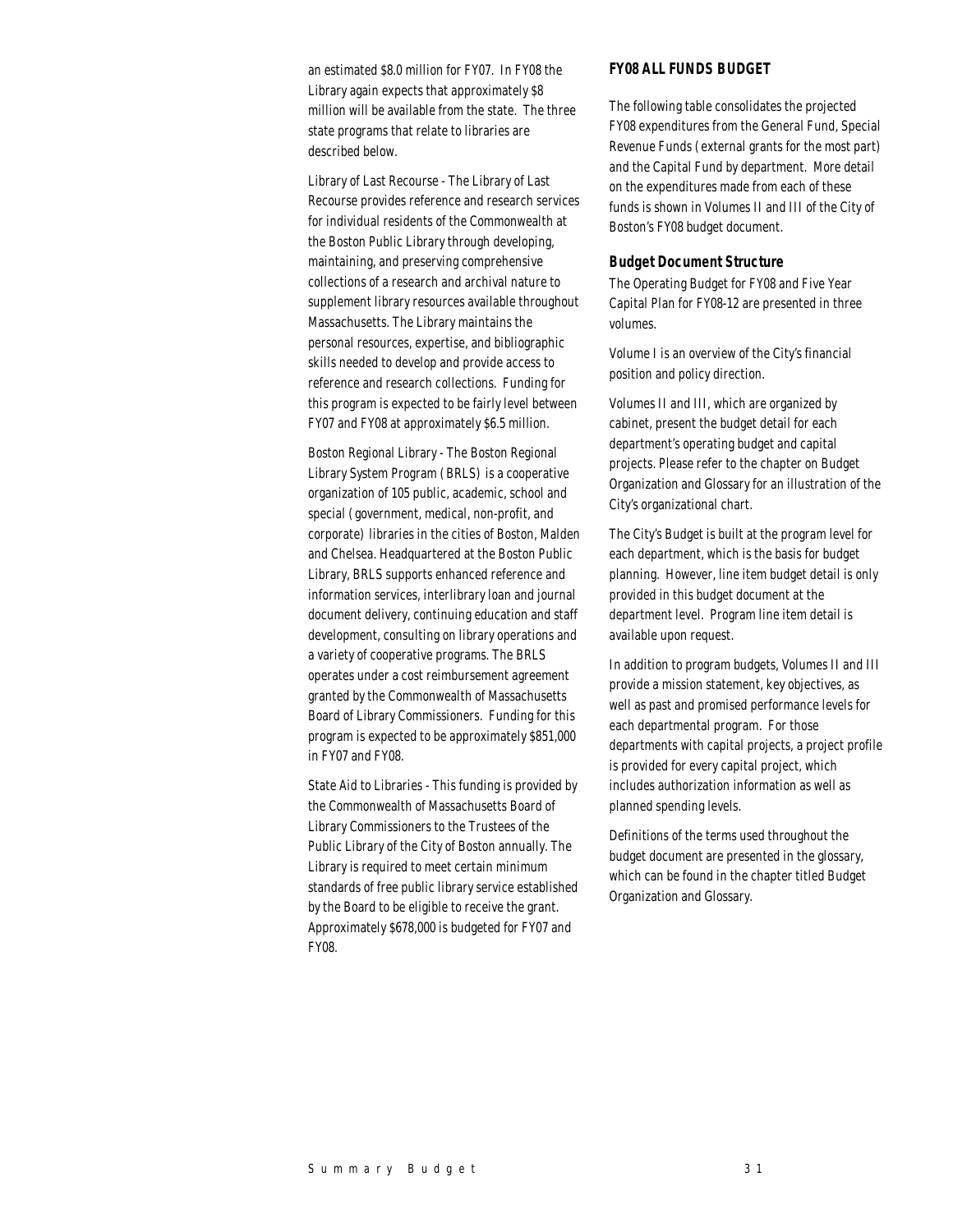|                                  | <b>All Funds Budgets - FY08</b>                                        |                            |                       |                         |                            |
|----------------------------------|------------------------------------------------------------------------|----------------------------|-----------------------|-------------------------|----------------------------|
|                                  |                                                                        | Operating                  | <b>External Funds</b> | Capital                 | <b>Total All Funds</b>     |
| Cabinet                          | <b>Department</b>                                                      | <b>Budget</b>              | <b>Budget</b>         | <b>Budget</b>           | <b>Budget</b>              |
| Mayor's Office                   | Office of Emergency Preparedness<br><b>Intergovernmental Relations</b> | 286,016<br>1,038,120       | 20,556,775            |                         | 20,842,790<br>1,038,120    |
|                                  | Law Department                                                         | 5,228,937                  |                       |                         | 5,228,937                  |
|                                  | Mayor's Office                                                         | 2,249,945                  | 90,495                |                         | 2,340,440                  |
|                                  | Neighborhood Services                                                  | 1,212,923                  |                       |                         | 1,212,923                  |
|                                  | Office of New Bostonians                                               | 333,808                    | 5,936                 |                         | 339,744                    |
|                                  | Public Information                                                     | 1,202,997                  |                       |                         | 1,202,997                  |
|                                  | <b>Total</b>                                                           | 11,552,746                 | 20,653,205            | 0                       | 32,205,951                 |
| Administration & Finance         | <b>Assessing Department</b>                                            | 6,265,938                  |                       |                         | 6,265,938                  |
|                                  | <b>Auditing Department</b>                                             | 2,248,825                  |                       |                         | 2,248,825                  |
|                                  | <b>Budget Management</b>                                               | 2,543,106                  |                       |                         | 2,543,106                  |
|                                  | <b>Execution of Courts</b>                                             | 3,500,000                  |                       |                         | 3,500,000                  |
|                                  | <b>Graphic Arts Department</b><br>Health Insurance                     | 1,539,064<br>182,583,083   |                       |                         | 1,539,064<br>182,583,083   |
|                                  | Human Resources                                                        | 2,953,660                  |                       |                         | 2,953,660                  |
|                                  | <b>Labor Relations</b>                                                 | 1,393,485                  |                       |                         | 1,393,485                  |
|                                  | <b>Library Department</b>                                              | 28,840,631                 | 11,491,777            | 7,821,370               | 48,153,778                 |
|                                  | <b>Medicare Payments</b>                                               | 5,603,000                  |                       |                         | 5,603,000                  |
|                                  | Office of Administration & Finance                                     | 821,004                    |                       |                         | 821,004                    |
|                                  | Pensions & Annuities                                                   | 4,200,000                  |                       |                         | 4,200,000                  |
|                                  | <b>Purchasing Division</b>                                             | 1,378,388                  |                       |                         | 1,378,388                  |
|                                  | <b>Registry Division</b>                                               | 924.028                    |                       |                         | 924,028                    |
|                                  | <b>Treasury Department</b>                                             | 3,843,080                  |                       |                         | 3,843,080                  |
|                                  | <b>Unemployment Compensation</b>                                       | 50,000                     |                       |                         | 50,000                     |
|                                  | Workers' Compensation Fund                                             | 2,200,000                  |                       |                         | 2,200,000                  |
|                                  | Total                                                                  | 250,887,293                | 11,491,777            | 7,821,370               | 270,200,440                |
| <b>Chief Information Officer</b> | Management & Information Svs                                           | 17,384,043                 |                       | 5,500,000               | 22,884,043                 |
|                                  | <b>Total</b><br><b>Fire Department</b>                                 | 17,384,043                 | 0                     | 5,500,000               | 22,884,043                 |
| <b>Public Safety</b>             |                                                                        | 159,616,291<br>268,341,282 | 117,200<br>8,653,255  | 7,602,000<br>13,230,005 | 167,335,491<br>290.224.542 |
|                                  | <b>Police Department</b><br><b>Total</b>                               | 427,957,573                | 8,770,455             | 20,832,005              | 457,560,033                |
| Education                        | <b>Boston Public Schools</b>                                           | 782,535,360                | 120,875,420           | 41,963,480              | 945, 374, 260              |
|                                  | <b>Total</b>                                                           | 782,535,360                | 120,875,420           | 41,963,480              | 945,374,260                |
| Economic Development             | Boston Redevelopment Authority                                         | $\overline{0}$             | $\overline{0}$        | 1,075,000               | 1,075,000                  |
|                                  | Boston Residents Job Policy                                            | 508,880                    |                       |                         | 508,880                    |
|                                  | Small/Local Business                                                   | 596,687                    |                       |                         | 596,687                    |
|                                  | Total                                                                  | 1,105,568                  | 0                     | 1,075,000               | 2,180,568                  |
| <b>Public Property</b>           | Arts, Tourism & Special Events                                         | 1,669,414                  | 159,450               |                         | 1,828,864                  |
|                                  | Consumer Affairs & Licensing                                           | 452,694                    | 51,300                |                         | 503,994                    |
|                                  | Department of Voter Mobilization                                       | 3,488,832                  |                       |                         | 3,488,832                  |
|                                  | Parks & Recreation Department                                          | 15,451,861                 | 5,873,000             | 19,576,520              | 40,901,381                 |
|                                  | Property & Construction Mgmt.                                          | 20,163,801                 | 154,999               | 14,560,000              | 34,878,800                 |
| Public Works & Transportation    | Total<br>Central Fleet Maintenance                                     | 41,226,603<br>2,267,724    | 6,238,749             | 34,136,520              | 81,601,872<br>2,267,724    |
|                                  | Office of Chief of PWD & Transportation                                | 1,606,402                  |                       |                         | 1,606,402                  |
|                                  | <b>Public Works Department</b>                                         | 86,203,434                 | 25,000                | 36,552,527              | 122,780,961                |
|                                  | Snow Removal                                                           | 12,292,072                 |                       |                         | 12,292,072                 |
|                                  | <b>Transportation Department</b>                                       | 27,618,759                 | 1,210,647             | 5,350,000               | 34,179,406                 |
|                                  | <b>Total</b>                                                           | 129,988,390                | 1,235,647             | 41,902,527              | 173,126,565                |
| Environment & Energy             | <b>Environment Department</b>                                          | 1,352,920                  | 181,725               | 75,000                  | 1,609,645                  |
|                                  | <b>Inspectional Services Dept</b>                                      | 15,144,504                 | 32,170                |                         | 15,176,674                 |
|                                  | <b>Total</b>                                                           | 16,497,424                 | 213,895               | 75,000                  | 16,786,319                 |
| <b>Human Services</b>            | Boston Centers for Youth & Families                                    | 20,201,040                 | 2,611,278             | 14,306,021              | 37,118,339                 |
|                                  | Civil Rights<br><b>Elderly Commission</b>                              | 316,638                    | 774,900               |                         | 1,091,539                  |
|                                  | <b>Emergency Shelter Commission</b>                                    | 2,870,853<br>541,470       | 6,698,045<br>128,375  |                         | 9,568,898<br>669,845       |
|                                  | Veterans Services Department                                           | 4,261,152                  |                       |                         | 4,261,152                  |
|                                  | Women's Commission                                                     | 156,165                    |                       |                         | 156,165                    |
|                                  | Youth Fund                                                             | 4,315,950                  | 1,249,000             |                         | 5,564,950                  |
|                                  | <b>Total</b>                                                           | 32,663,268                 | 11,461,599            | 14,306,021              | 58,430,887                 |
| Neighborhood Development         | Leading the Way                                                        | 5,669,000                  | $\Omega$              |                         | 5,669,000                  |
|                                  | Neighborhood Development                                               | 3,020,903                  | 111,212,259           | 4,225,000               | 118,458,162                |
|                                  | <b>Total</b>                                                           | 8,689,903                  | 111,212,259           | 4,225,000               | 124, 127, 162              |
| <b>Public Health</b>             | <b>Public Health Commission</b>                                        | 65,422,057                 | 54,622,622            | 450,000                 | 120,494,679                |
|                                  | Total                                                                  | 65,422,057                 | 54,622,622            | 450,000                 | 120,494,679                |
| Non-Mayoral Departments          | <b>City Clerk</b>                                                      | 909,411                    | 55,010                |                         | 964,422                    |
|                                  | <b>City Council</b>                                                    | 4,632,449                  |                       |                         | 4,632,449                  |
|                                  | Finance Commission                                                     | 187,365                    |                       |                         | 187,365                    |
|                                  | Licensing Board                                                        | 581,601                    |                       | 0                       | 581,601                    |
|                                  | <b>Total</b><br><b>Grand Total</b>                                     | 6,310,826<br>1,792,221,052 | 55,010<br>346,830,639 | 0<br>172,286,923        | 6,365,836<br>2,311,338,614 |
|                                  |                                                                        |                            |                       |                         |                            |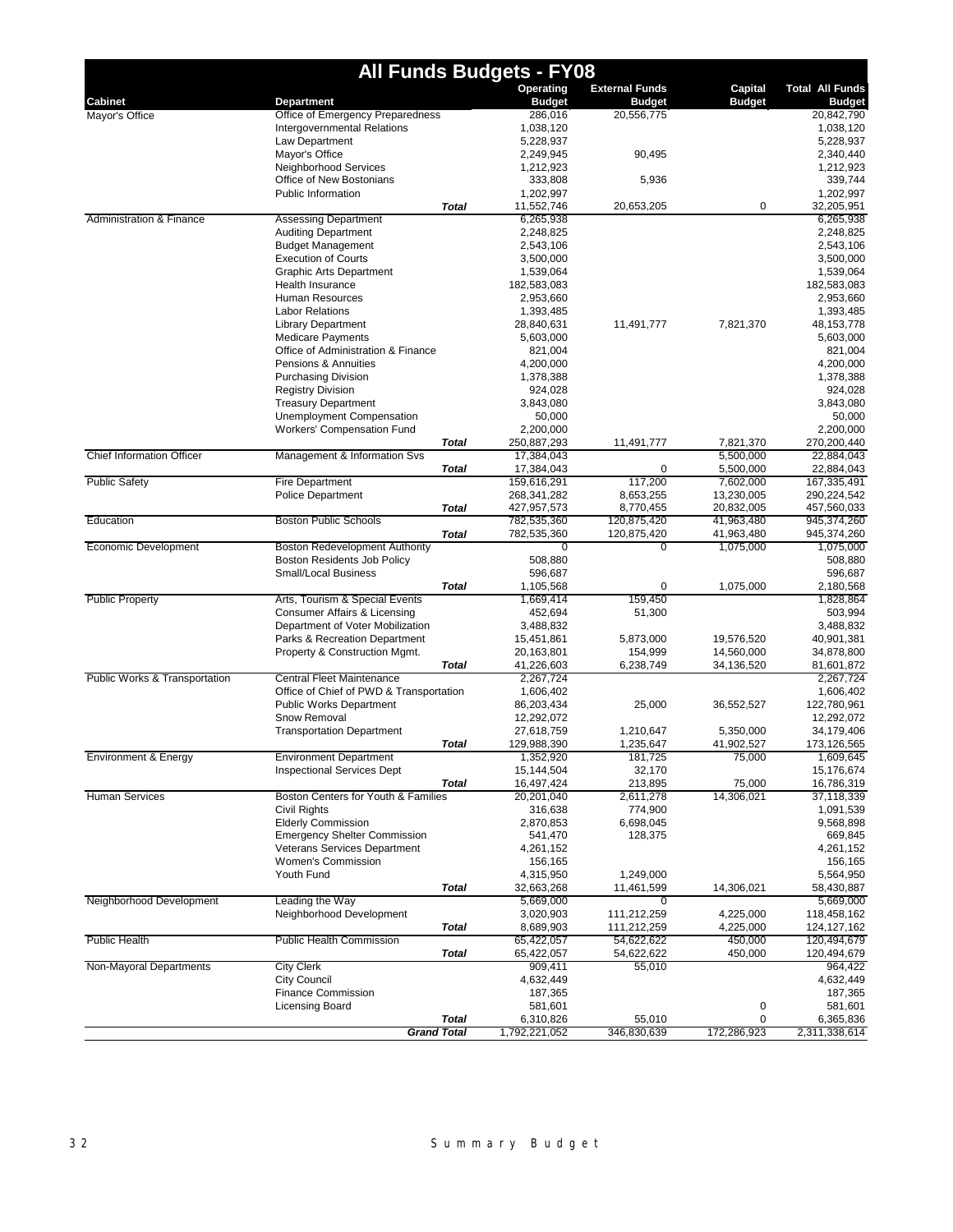#### *Technical Note*

The City of Boston's combined FY08 Budget and FY08-FY12 Capital Plan was published using Microsoft Word 2000. Graphics were generated using Microsoft Excel 2000. Hyperion System 9 Planning and Scorecard and Microsoft Access 97 were used for data management and analysis.

All production was done within the Office of Budget Management. Document production assistance was provided by the City of Boston Graphic Arts Department and Jim Alberque of Management Information Services. Technical development and support was provided by Paul D. Parisi.

## *FY08 - FY09 BUDGET PLAN*

#### *Introduction*

While statutorily the City must maintain an annual budget process subject to the appropriating authority of the City Council, a second year projection provides a useful context for decision making.

In projecting the City's operating budget for FY09, the issue of state aid stands out as the most critical. While the state has recently begun its delayed economic recovery and tax revenues are beginning to grow, there is mounting pressure for restoration of state programs of all types – including aid to municipalities. In addition, calls for further income tax cuts are re-emerging even while the state still likely has a small structural deficit. These competing factors make an accurate estimation of state aid growth in FY08 difficult.

The budget for FY08 is based on the most current revenue information available. The FY09 plan reflects the best estimate of revenues as well as the major components of projected expenditures given current policy and cost trends. The increases associated with collective bargaining agreements settled as of June 30, 2007 have been included in FY09 projected expenditures for City Departments and the School Department. The costs projected for those agreements that were not settled as of that date have been included in the collective bargaining reserve.

 An area of concern that has not been fully illustrated in the Budget Summary table is the

unfunded liability related to post-employment benefits. Beginning in FY08, the City will be required to implement the provisions of GASB Statement No. 45. The Statement establishes standards for the measurement, recognition and display of Other Post-employment Benefits (OPEB). The City currently provides postemployment healthcare and life insurance benefits to eligible retirees in accordance with state law and pays its share of the cost on a pay-as-you-go basis. The City's OPEB total obligation has been estimated at \$5.2 billion by an outside actuarial consultant. The City faces the challenge of beginning to address the funding needs of this liability while continuing to balance all of the other costs of running a major city. For FY08, the City has created a \$20 million stabilization fund to begin to acknowledge this liability. The FY09 plan includes an additional \$20 million contribution to the stabilization fund.

### *Revenue Trends*

The following pie chart displays the breakdown of revenue projected for FY08. (Figure 12.)



## **FY09 Estimated Recurring Revenue**

#### Figure 12

Major revenue trends for FY08 include:

Property Tax Levy: The 2.5% increase and a projected \$27.5 million of new growth will result in \$60.7 million or 4.6% in additional gross tax levy. The net property tax assumes an overlay reserve set at 3.25%.

Excises: Hotel excise is expected to increase, reflecting steady business and leisure travel associated with a recovered local economy and Jet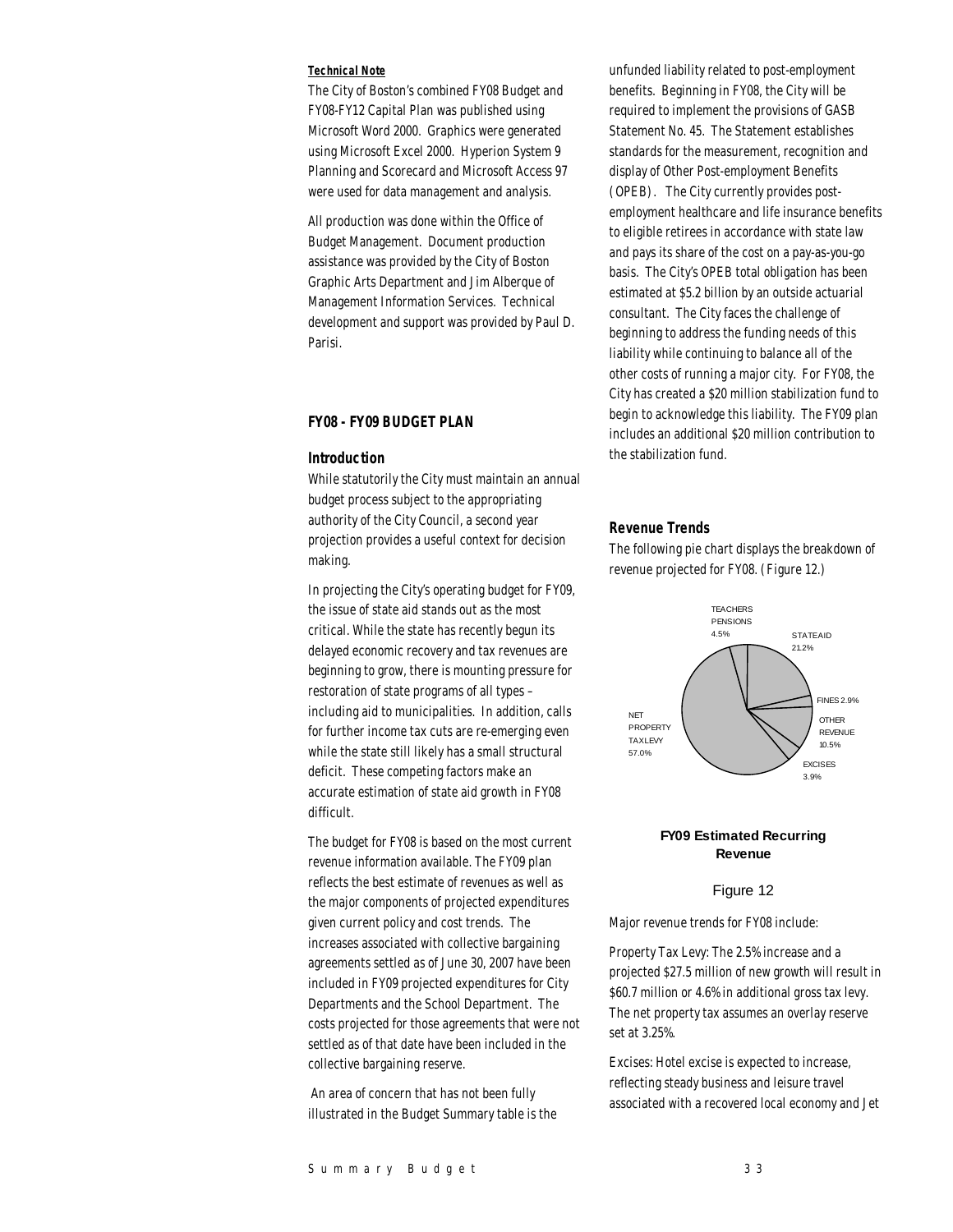Fuel excise to decline somewhat with lower fuel prices. Motor vehicle excise is expected to grow modestly with motor vehicle sales.

Fines: Fines overall are expected to grow slightly with focus on enforcement and possibly small fine rate increases.

Interest on Investments: Interest income is expected to decrease as short-term interest rates decline with a slowing economy and sub-prime mortgage fallout yielding smaller returns for the City's short-term investments.

Payments in Lieu of Taxes: With no major new agreements expected, PILOT revenue should still increase through expansion of existing agreements and the inflation factor built in to the current agreements.

Chapter 121A: Increases in payments are expected to total \$3.2 million or 5.4% based on recent trends.

Miscellaneous Department Revenue: Usually projected from historical trends and economic assumptions, these revenues are expected to increase 28% due to a new reimbursement for retirement costs from grant programs and from Medicare part D as well as other increases in department revenues.

Licenses and Permits: Building permits will likely hold steady or decline slightly with small interest rate decreases supporting, and sub-prime mortgage fallout acting against, growth in activity.

Penalties & Interest: Projected to increase in FY09 mainly as a result of a slowing economy and the sub-prime mortgage fallout; the property tax collection rate is expected to remain strong.

Available Funds: No substantial increase from FY08 is expected in FY09.

State Aid: Projected to increase marginally from the FY08 Budget. State Aid growth will be slow until the state commits to funding local aid adequately through higher appropriations, improved distribution formulas, or both.

Teachers' Pension Reimbursement: An increase of \$8.0 million is expected in FY09 from this reasonably predictable reimbursement arrangement with the state.

Non-Recurring Revenues: For FY09, \$1.0 million will be applied to the risk retention reserve through a transfer from the surplus property fund.

Budgetary Fund Balance: In FY08, the City is using an allocation of reserves to support ongoing expenses and to begin funding for OPEB liabilities. For FY09, the use of Budgetary Fund Balance for non-OPEB has not been factored into the financial projection. The City's planning process for FY09 will assess the need for further allocation of remaining City reserves.

Total recurring revenues in FY09 are projected to increase by \$81.0 million, or 3.6% over FY08 Budget projections. This increase is based on conservative revenue estimates and an assumption that the local economy will stabilize at a reasonable level of growth in the 24 months from the beginning of FY08 to the end of FY09.

## *Expenditure Trends*

The following pie chart displays the allocation of expenditures projected for FY09. (Figure 13.)



## **FY09 Estimated Expenditures**

#### Figure 13

Based on inflationary increases estimated for certain expenditures within departments such as utilities, health insurance and trash collection and disposal, as well as current collective bargaining provisions that impact FY09, the total increase in appropriations is expected to be, \$71.5 million, or 3.9% in FY09.

Fixed Costs: Given that the pension-funding schedule for the current city payroll, the debt service policies followed in the City's capital plan, and mandated state assessments are known, fixed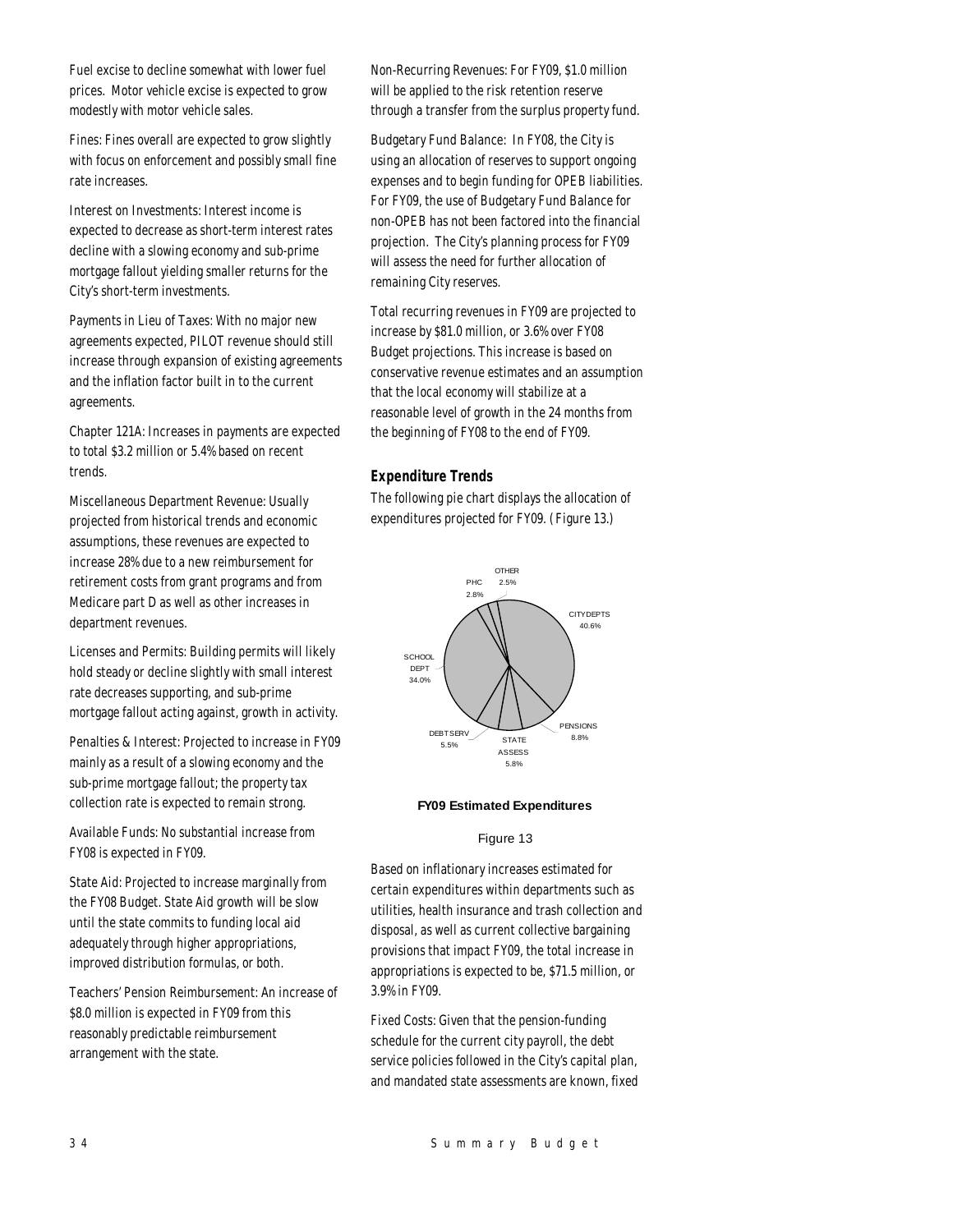costs can be predicted fairly accurately. In FY09 fixed costs will increase by \$26.8 million or 5.8%, led by a \$10.4 million or 8.4% increase in Debt Service costs and a \$9.1 million or 4.5% increase in Pensions. State Assessments are projected to increase by \$7.2 million or 5.5%.

Under these revenue and expenditure trend assumptions, the City's Operating Budget would have a projected deficit of \$13.1 million. As the FY09 budget process goes forward and projections are further refined, the City will be looking at ways to operate more efficiently within the confines of projected revenues. During the current year, hiring must continue to be controlled as the bulk of the increase in appropriations is employee related. Looking ahead the City will continue to analyze ways to mitigate the impacts of annual double digit increases in the cost to provide health insurance to its employees and retirees.

As noted previously, a decision will also need to be made on the level of budgetary fund balance that may be utilized prudently. The City's fund balance policy has been to limit the use of this source of revenue to offsetting certain fixed costs such as pension contributions and related post retirement health benefits and/or to fund extraordinary and non-recurring events as determined and certified by the City Auditor.

#### *Planning a Balanced Budget*

Preparing a two-year planning horizon is useful because it provides time to make adjustments to relieve the cost pressures on certain services. It also promotes cost-saving or new programming alternatives to improve the financial position projected in the second year, and helps us to monitor changes in assumptions as new needs or innovations present themselves.

Much of the City's budget remains fairly stable during the year, but variances of as little as 1% overall could add up to a \$20 million problem in the bottom line. Common areas of variance are snow removal, with year-to-year swings of millions of dollars; legal settlements, which the City attempts to reserve for but may need to absorb on a pay-as-you-go basis; public safety overtime, particularly if a significant event occurs (acts of terrorism or natural disasters, for example), and outside funding sources for a essential needs that may suddenly be eliminated.

It is important to note that the City's fiscal controls are effective in reducing the chance for an unmanageable deficit. Managing position vacancies through the Office of Budget Management and the Office of Administration and Finance ensures that the hiring of personnel is justified and fits within the City's fiscal parameters. In addition, the City's financial and human resources information system (BAIS) provides levels of systematic controls that can be used to project and plan for personnel funding requirements.

### *Conclusion*

This two-year overview is provided as a guide to understand the impacts of the decisions presented in the budget, and to provide a framework for addressing future challenges and initiatives. Although it is not statutorily required, it is a useful tool in long-range planning and policy analysis.

From a budget planning and management standpoint, the parameters summarized here are being built through an interactive forecast model. This approach allows for the development of multiyear scenarios based on various assumptions for City operations set within the financial constraints of the City's revenue and fixed cost budgets.